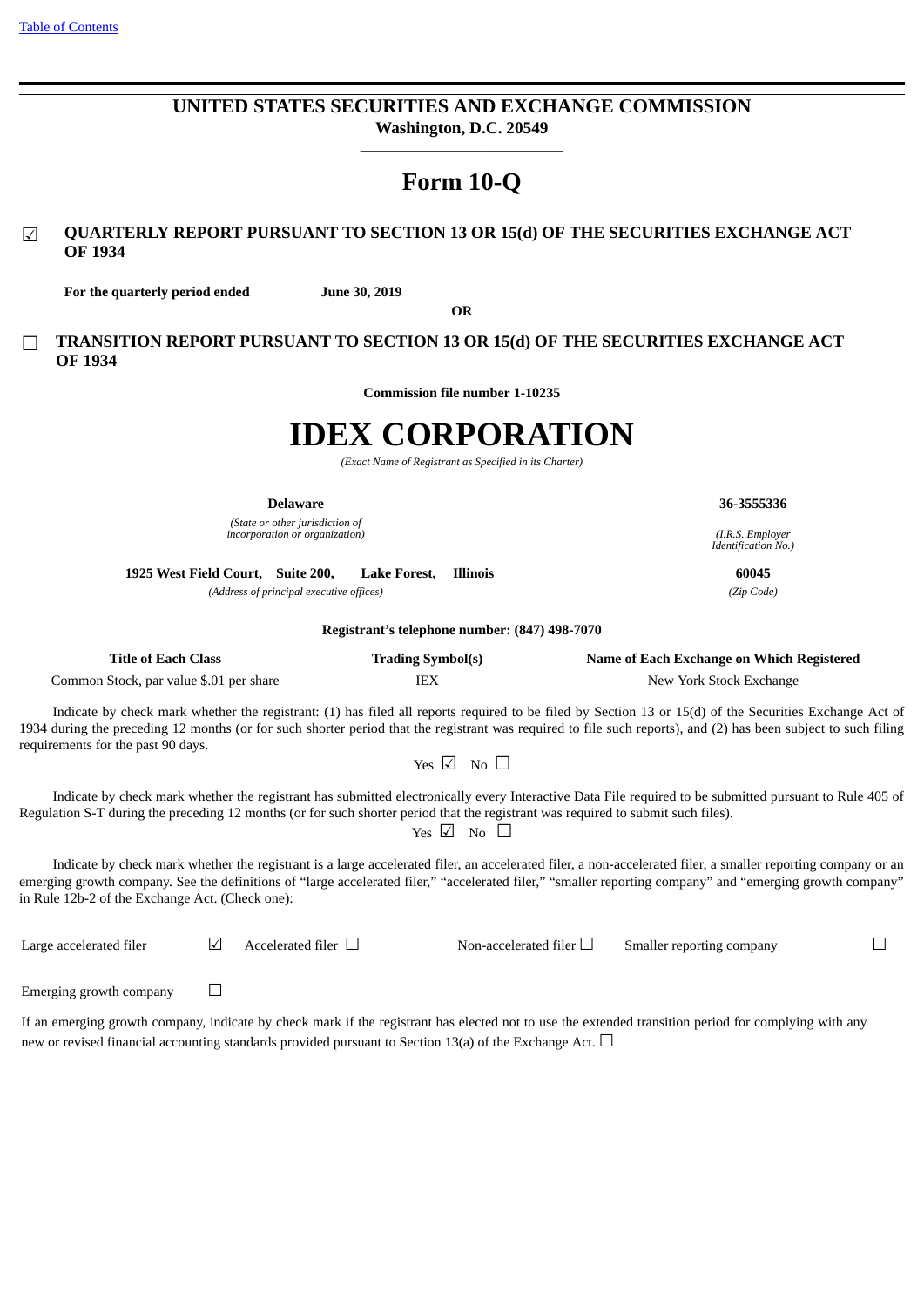Indicate by check mark whether the registrant is a shell company (as defined in Rule 12b-2 of the Exchange Act). Yes □ No ☑

Number of shares of common stock of IDEX Corporation outstanding as of July 23, 2019: 75,847,167.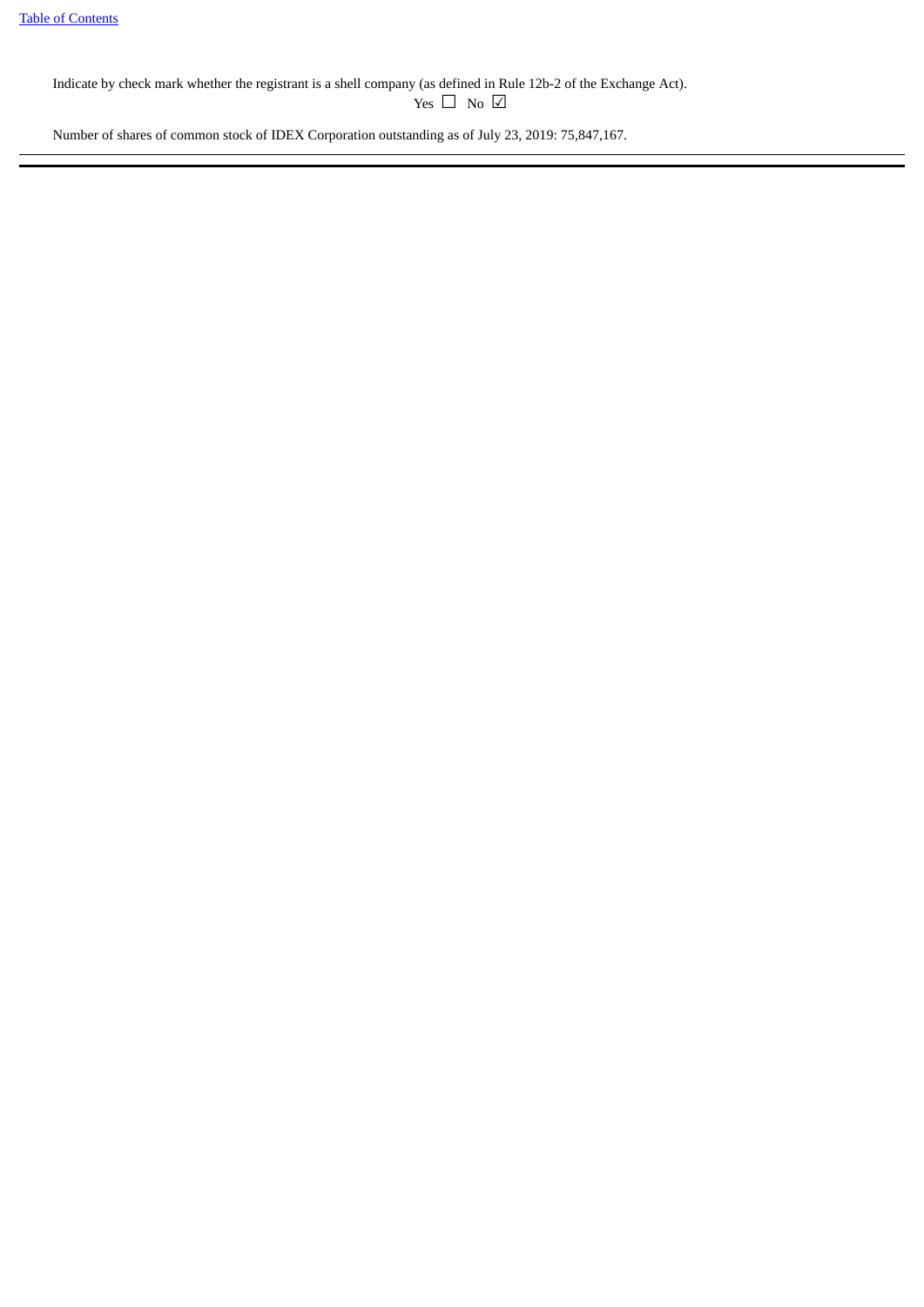# **TABLE OF CONTENTS**

# <span id="page-2-0"></span>**Part I. Financial [Information](#page-3-0)**

| Item 1.           | <b>Financial Statements</b>                                                                  | 1  |
|-------------------|----------------------------------------------------------------------------------------------|----|
|                   | <b>Condensed Consolidated Balance Sheets</b>                                                 |    |
|                   | <b>Condensed Consolidated Statements of Operations</b>                                       | 2  |
|                   | <b>Condensed Consolidated Statements of Comprehensive Income</b>                             | 3  |
|                   | <b>Condensed Consolidated Statements of Shareholders' Equity</b>                             | 4  |
|                   | <b>Condensed Consolidated Statements of Cash Flows</b>                                       | 6  |
|                   | <b>Notes to Condensed Consolidated Financial Statements</b>                                  | 7  |
| Item 2.           | <b>Management's Discussion and Analysis of Financial Condition and Results of Operations</b> | 30 |
|                   | <b>Cautionary Statement Under the Private Securities Litigation Reform Act</b>               | 30 |
|                   | <b>Overview and Outlook</b>                                                                  | 30 |
|                   | <b>Results of Operations</b>                                                                 | 32 |
|                   | <b>Liquidity and Capital Resources</b>                                                       | 38 |
|                   | <b>Non-GAAP Disclosures</b>                                                                  | 39 |
| Item 3.           | <b>Quantitative and Qualitative Disclosures About Market Risk</b>                            | 44 |
| Item 4.           | <b>Controls and Procedures</b>                                                               | 44 |
|                   | <b>Part II. Other Information</b>                                                            |    |
| Item 1.           | <b>Legal Proceedings</b>                                                                     | 46 |
| Item 2.           | <b>Unregistered Sales of Equity Securities and Use of Proceeds</b>                           | 46 |
| Item 6.           | <b>Exhibits</b>                                                                              | 47 |
| <b>Signatures</b> |                                                                                              | 48 |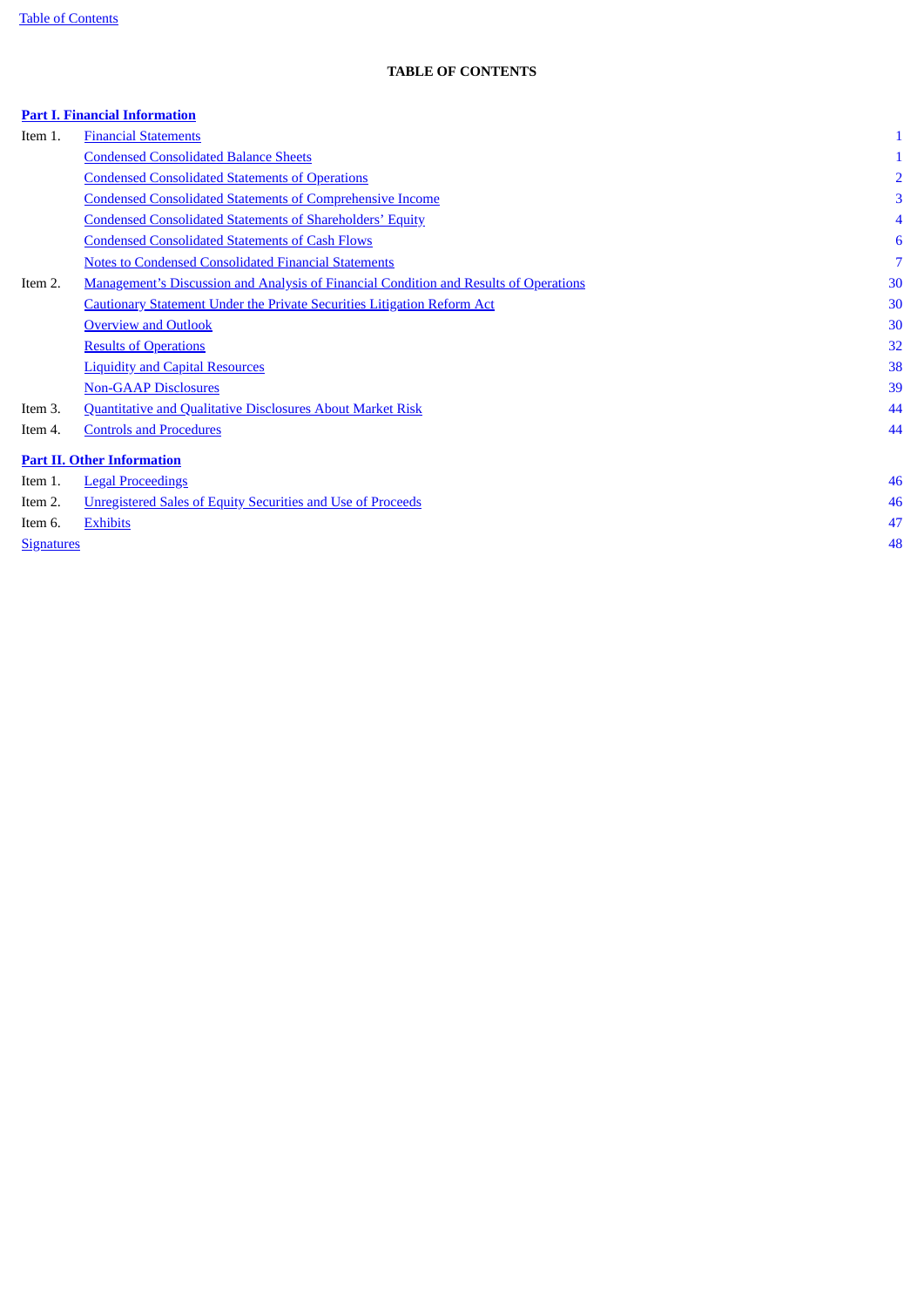# **PART I. FINANCIAL INFORMATION**

# <span id="page-3-2"></span><span id="page-3-1"></span><span id="page-3-0"></span>**Item 1.** *Financial Statements*

# **IDEX CORPORATION CONDENSED CONSOLIDATED BALANCE SHEETS (in thousands except share and per share amounts) (unaudited)**

|                                                                                                       |                           | June 30, 2019 | <b>December 31, 2018</b> |
|-------------------------------------------------------------------------------------------------------|---------------------------|---------------|--------------------------|
| <b>ASSETS</b>                                                                                         |                           |               |                          |
| Current assets                                                                                        |                           |               |                          |
| Cash and cash equivalents                                                                             | $\boldsymbol{\mathsf{S}}$ | 543,189       | \$<br>466,407            |
| Receivables, less allowance for doubtful accounts of \$6,778 at June 30, 2019 and \$6,709 at          |                           |               |                          |
| December 31, 2018                                                                                     |                           | 326,358       | 312,192                  |
| Inventories                                                                                           |                           | 301,006       | 279,995                  |
| Other current assets                                                                                  |                           | 46,329        | 33,938                   |
| Total current assets                                                                                  |                           | 1,216,882     | 1,092,532                |
| Property, plant and equipment - net                                                                   |                           | 275,025       | 281,220                  |
| Goodwill                                                                                              |                           | 1,697,332     | 1,697,955                |
| Intangible assets - net                                                                               |                           | 365,741       | 383,327                  |
| Other noncurrent assets                                                                               |                           | 85,235        | 18,823                   |
| <b>Total assets</b>                                                                                   | \$                        | 3,640,215     | \$<br>3,473,857          |
| <b>LIABILITIES AND SHAREHOLDERS' EQUITY</b>                                                           |                           |               |                          |
| <b>Current liabilities</b>                                                                            |                           |               |                          |
| Trade accounts payable                                                                                | \$                        | 160,579       | \$<br>143,196            |
| Accrued expenses                                                                                      |                           | 162,838       | 187,536                  |
| Short-term borrowings                                                                                 |                           | 452           | 483                      |
| Dividends payable                                                                                     |                           | 37,922        | 33,446                   |
| Total current liabilities                                                                             |                           | 361,791       | 364,661                  |
| Long-term borrowings                                                                                  |                           | 848,555       | 848,335                  |
| Deferred income taxes                                                                                 |                           | 140,147       | 128,007                  |
| Other noncurrent liabilities                                                                          |                           | 177,681       | 138,214                  |
| <b>Total liabilities</b>                                                                              |                           | 1,528,174     | 1,479,217                |
| Commitments and contingencies                                                                         |                           |               |                          |
| Shareholders' equity                                                                                  |                           |               |                          |
| Preferred stock:                                                                                      |                           |               |                          |
| Authorized: 5,000,000 shares, \$.01 per share par value; Issued: None                                 |                           |               |                          |
| Common stock:                                                                                         |                           |               |                          |
| Authorized: 150,000,000 shares, \$.01 per share par value                                             |                           |               |                          |
| Issued: 89,957,990 shares at June 30, 2019 and 90,112,028 shares at December 31, 2018                 |                           | 900           | 901                      |
| Additional paid-in capital                                                                            |                           | 749,009       | 738,339                  |
| Retained earnings                                                                                     |                           | 2,489,911     | 2,342,079                |
| Treasury stock at cost: 14,114,329 shares at June 30, 2019 and 14,159,251 shares at December 31, 2018 |                           | (1,002,870)   | (957, 454)               |
| Accumulated other comprehensive income (loss)                                                         |                           | (124, 909)    | (129, 225)               |
| Total shareholders' equity                                                                            |                           | 2,112,041     | 1,994,640                |
| Total liabilities and shareholders' equity                                                            | \$                        | 3,640,215     | \$<br>3,473,857          |

See Notes to Condensed Consolidated Financial Statements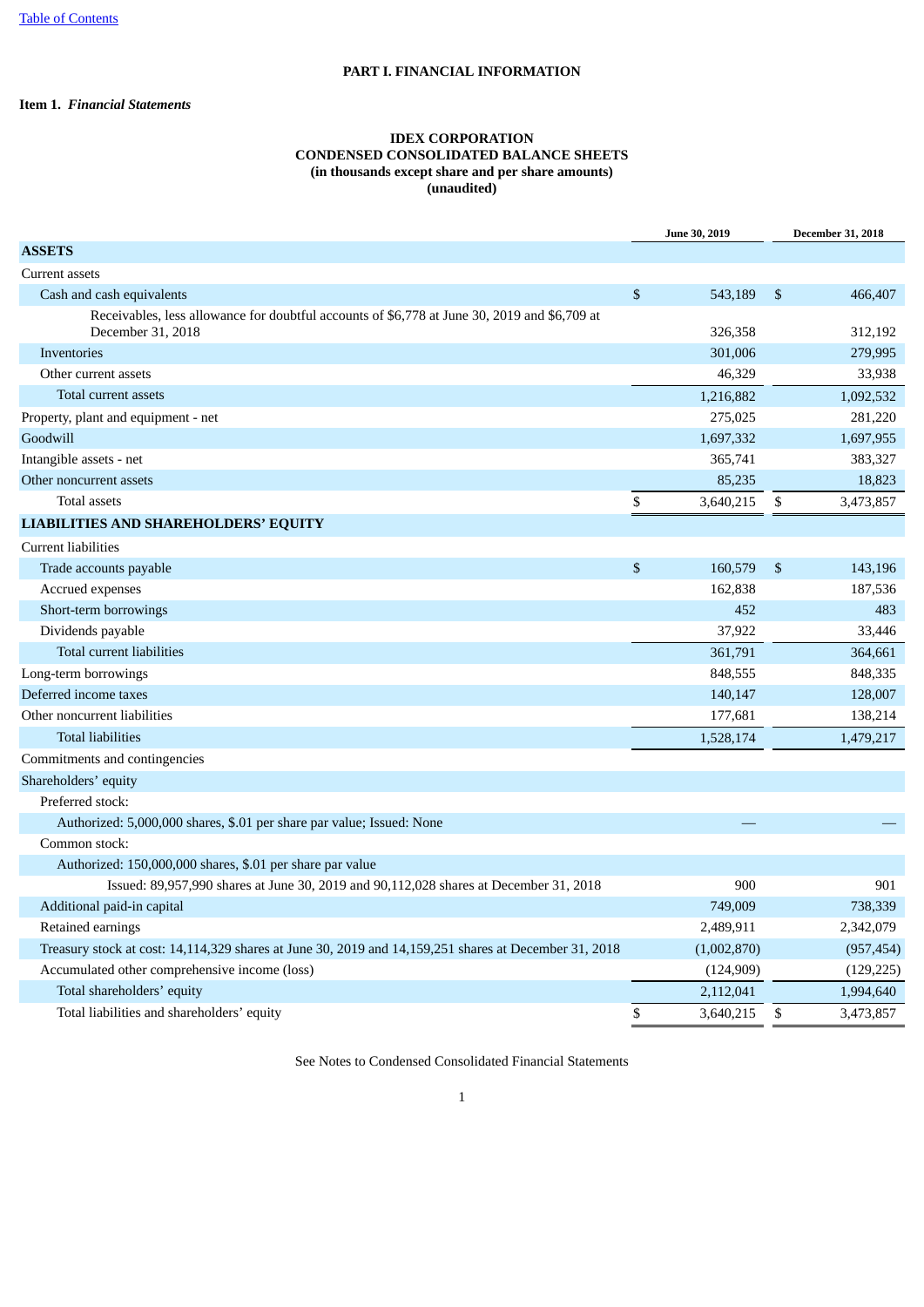# **IDEX CORPORATION CONDENSED CONSOLIDATED STATEMENTS OF OPERATIONS (in thousands except per share amounts) (unaudited)**

<span id="page-4-0"></span>

|                                                    |     | <b>Three Months Ended</b> | <b>June 30,</b> |         |               | <b>Six Months Ended</b> | <b>June 30,</b> |           |
|----------------------------------------------------|-----|---------------------------|-----------------|---------|---------------|-------------------------|-----------------|-----------|
|                                                    |     | 2019                      |                 | 2018    |               | 2019                    |                 | 2018      |
| Net sales                                          | \$  | 642,099                   | $\mathbb{S}$    | 634,360 | $\mathbb{S}$  | 1,264,330               | \$              | 1,246,684 |
| Cost of sales                                      |     | 349,762                   |                 | 346,993 |               | 688,159                 |                 | 682,665   |
| Gross profit                                       |     | 292,337                   |                 | 287,367 |               | 576,171                 |                 | 564,019   |
| Selling, general and administrative expenses       |     | 134,928                   |                 | 137,548 |               | 270,980                 |                 | 275,875   |
| Restructuring expenses                             |     | 2,126                     |                 | 1,988   |               | 2,126                   |                 | 3,630     |
| Operating income                                   |     | 155,283                   |                 | 147,831 |               | 303,065                 |                 | 284,514   |
| Other (income) expense - net                       |     | (378)                     |                 | (50)    |               | (518)                   |                 | (4, 499)  |
| Interest expense                                   |     | 11,011                    |                 | 11,140  |               | 21,932                  |                 | 22,140    |
| Income before income taxes                         |     | 144,650                   |                 | 136,741 |               | 281,651                 |                 | 266,873   |
| Provision for income taxes                         |     | 31,441                    |                 | 29,615  |               | 58,174                  |                 | 60,789    |
| Net income                                         | \$  | 113,209                   | \$              | 107,126 | <sup>\$</sup> | 223,477                 | \$              | 206,084   |
|                                                    |     |                           |                 |         |               |                         |                 |           |
| Basic earnings per common share                    | \$  | 1.50                      | $\mathfrak{S}$  | 1.40    | <sup>\$</sup> | 2.96                    | $\mathfrak{F}$  | 2.69      |
| Diluted earnings per common share                  | \$. | 1.48                      | S               | 1.38    | \$.           | 2.92                    | S               | 2.65      |
|                                                    |     |                           |                 |         |               |                         |                 |           |
| Share data:                                        |     |                           |                 |         |               |                         |                 |           |
| Basic weighted average common shares outstanding   |     | 75,460                    |                 | 76,539  |               | 75,450                  |                 | 76,479    |
| Diluted weighted average common shares outstanding |     | 76,387                    |                 | 77,704  |               | 76,334                  |                 | 77,722    |

See Notes to Condensed Consolidated Financial Statements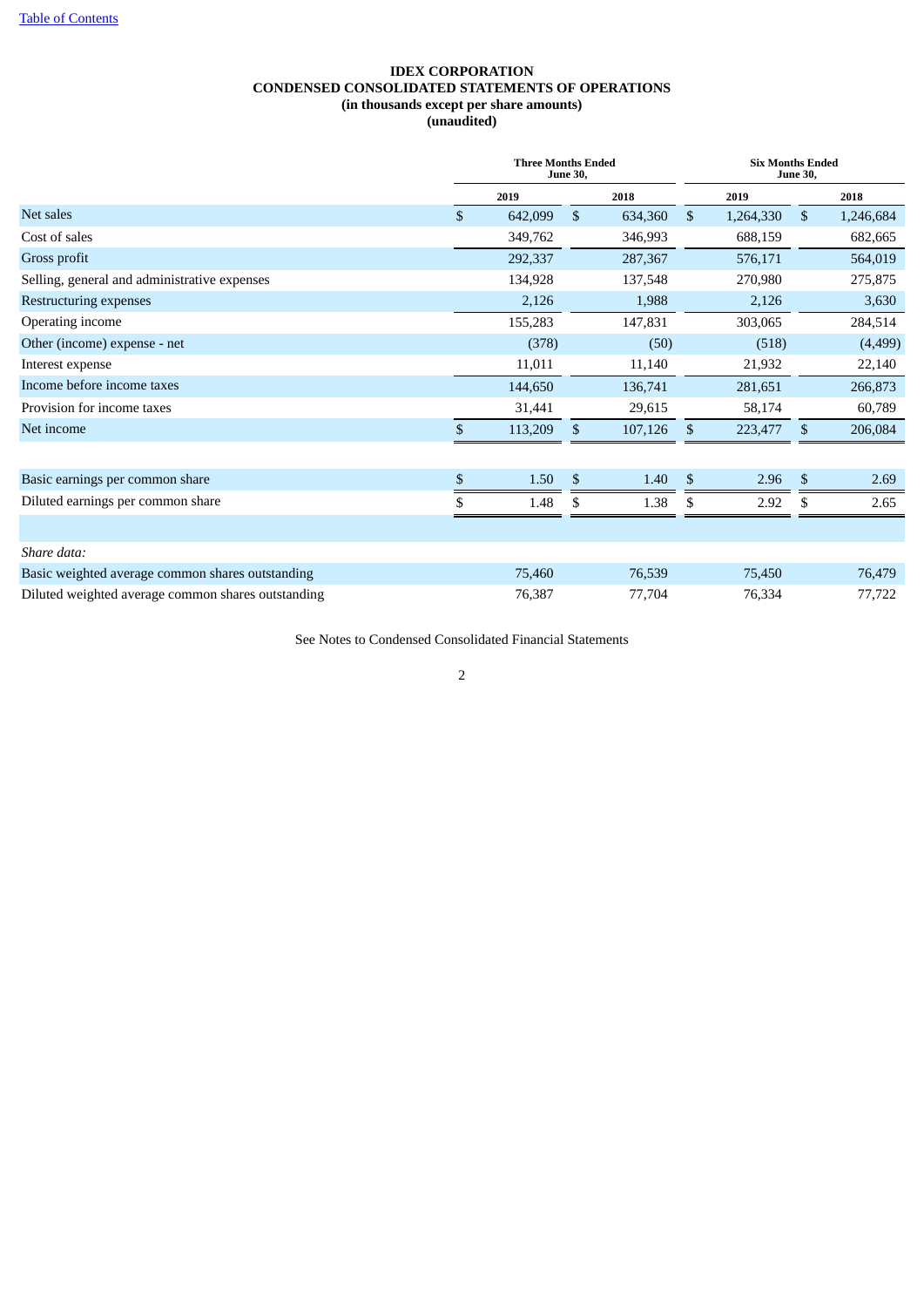# **IDEX CORPORATION CONDENSED CONSOLIDATED STATEMENTS OF COMPREHENSIVE INCOME (in thousands)**

| (unaudited) |
|-------------|
|             |

<span id="page-5-0"></span>

|                                                          | <b>Three Months Ended</b> | <b>June 30.</b> |           |         |         | <b>Six Months Ended</b><br><b>June 30.</b> |           |  |
|----------------------------------------------------------|---------------------------|-----------------|-----------|---------|---------|--------------------------------------------|-----------|--|
|                                                          | 2019                      |                 | 2018      |         | 2019    |                                            | 2018      |  |
| Net income                                               | \$<br>113,209             | S.              | 107,126   | S       | 223,477 | Ж                                          | 206,084   |  |
| Other comprehensive income (loss):                       |                           |                 |           |         |         |                                            |           |  |
| Reclassification adjustments for derivatives, net of tax | 1,224                     |                 | 1,259     |         | 2,451   |                                            | 2,520     |  |
| Pension and other postretirement adjustments, net of tax | 1,256                     |                 | 1,296     |         | 2,518   |                                            | 2.709     |  |
| Cumulative translation adjustment                        | 2,628                     |                 | (62, 645) |         | (653)   |                                            | (35,067)  |  |
| Other comprehensive income (loss)                        | 5,108                     |                 | (60,090)  |         | 4,316   |                                            | (29, 838) |  |
| <b>Comprehensive income</b>                              | 118,317                   |                 | 47,036    | 227,793 |         |                                            | 176,246   |  |

See Notes to Condensed Consolidated Financial Statements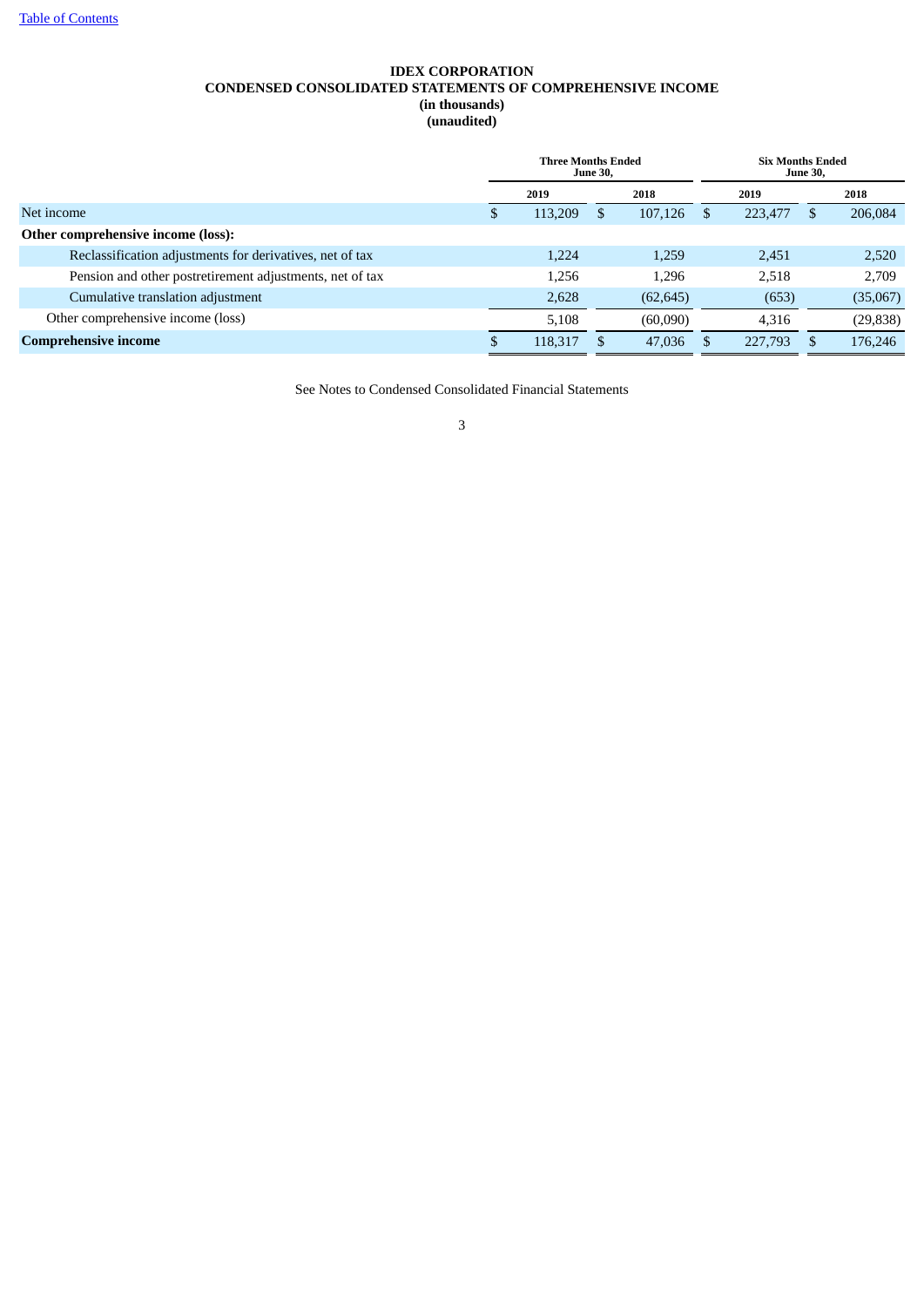# **IDEX CORPORATION CONDENSED CONSOLIDATED STATEMENTS OF SHAREHOLDERS' EQUITY (in thousands except share amounts)**

| (unaudited) |  |
|-------------|--|

<span id="page-6-0"></span>

|                                                                                                                                                                     |              |                                                                    |              |                                    |                                                              | <b>Accumulated Other Comprehensive</b><br><b>Income (Loss)</b> |                                                           |                |                                                                         |                |                                 |                |                                                |
|---------------------------------------------------------------------------------------------------------------------------------------------------------------------|--------------|--------------------------------------------------------------------|--------------|------------------------------------|--------------------------------------------------------------|----------------------------------------------------------------|-----------------------------------------------------------|----------------|-------------------------------------------------------------------------|----------------|---------------------------------|----------------|------------------------------------------------|
|                                                                                                                                                                     |              | Common<br><b>Stock and</b><br><b>Additional</b><br>Paid-In Capital |              | <b>Retained</b><br><b>Earnings</b> | <b>Cumulative</b><br><b>Translation</b><br><b>Adjustment</b> |                                                                | <b>Retirement</b><br><b>Benefits</b><br><b>Adjustment</b> |                | Cumulative<br><b>Unrealized</b><br>Gain (Loss) on<br><b>Derivatives</b> |                | <b>Treasury</b><br><b>Stock</b> |                | <b>Total</b><br>Shareholders'<br><b>Equity</b> |
| Balance, December 31, 2018                                                                                                                                          | \$           | 739,240                                                            | \$           | 2,342,079                          | \$<br>(94, 420)                                              | \$                                                             | (22,740)                                                  | \$             | (12,065)                                                                | \$             | (957, 454)                      | \$             | 1,994,640                                      |
| Net income                                                                                                                                                          |              |                                                                    |              | 110,268                            |                                                              |                                                                |                                                           |                |                                                                         |                |                                 |                | 110,268                                        |
| Adjustment for adoption of ASU 2016-<br>02                                                                                                                          |              |                                                                    |              | 28                                 |                                                              |                                                                |                                                           |                |                                                                         |                |                                 |                | 28                                             |
| Cumulative translation adjustment                                                                                                                                   |              |                                                                    |              |                                    | (3,281)                                                      |                                                                |                                                           |                |                                                                         |                |                                 |                | (3,281)                                        |
| Net change in retirement obligations (net<br>of tax of \$438)                                                                                                       |              |                                                                    |              |                                    |                                                              |                                                                | 1,262                                                     |                |                                                                         |                |                                 |                | 1,262                                          |
| Net change on derivatives designated as<br>cash flow hedges (net of tax of \$361)                                                                                   |              |                                                                    |              |                                    |                                                              |                                                                |                                                           |                | 1,227                                                                   |                |                                 |                | 1,227                                          |
| Issuance of 264,090 shares of common<br>stock from issuance of unvested shares,<br>performance share units and exercise of<br>stock options (net of tax of \$3,415) |              |                                                                    |              |                                    |                                                              |                                                                |                                                           |                |                                                                         |                | 8,870                           |                | 8,870                                          |
| Repurchase of 369,810 shares of<br>common stock                                                                                                                     |              |                                                                    |              |                                    |                                                              |                                                                |                                                           |                |                                                                         |                | (51,706)                        |                | (51,706)                                       |
| Shares surrendered for tax withholding                                                                                                                              |              |                                                                    |              |                                    |                                                              |                                                                |                                                           |                |                                                                         |                | (11, 479)                       |                | (11, 479)                                      |
| Share-based compensation                                                                                                                                            |              | 5,403                                                              |              |                                    |                                                              |                                                                |                                                           |                |                                                                         |                |                                 |                | 5,403                                          |
| Balance, March 31, 2019                                                                                                                                             | $\mathbb{S}$ | 744,643                                                            | $\mathbb{S}$ | 2,452,375                          | \$<br>(97, 701)                                              | $\mathfrak{s}$                                                 | (21, 478)                                                 | $\mathfrak{s}$ | (10, 838)                                                               | \$             | (1,011,769)                     | $\mathfrak{s}$ | 2,055,232                                      |
| Net income                                                                                                                                                          |              |                                                                    |              | 113,209                            |                                                              |                                                                |                                                           |                |                                                                         |                |                                 |                | 113,209                                        |
| Cumulative translation adjustment                                                                                                                                   |              |                                                                    |              |                                    | 2,628                                                        |                                                                |                                                           |                |                                                                         |                |                                 |                | 2,628                                          |
| Net change in retirement obligations (net<br>of tax of \$435)                                                                                                       |              |                                                                    |              |                                    |                                                              |                                                                | 1,256                                                     |                |                                                                         |                |                                 |                | 1,256                                          |
| Net change on derivatives designated as<br>cash flow hedges (net of tax of \$359)                                                                                   |              |                                                                    |              |                                    |                                                              |                                                                |                                                           |                | 1,224                                                                   |                |                                 |                | 1,224                                          |
| Issuance of 169,785 shares of common<br>stock from issuance of unvested shares,<br>performance share units and exercise of<br>stock options (net of tax of \$679)   |              |                                                                    |              |                                    |                                                              |                                                                |                                                           |                |                                                                         |                | 11,891                          |                | 11,891                                         |
| Repurchase of 19,143 shares of common<br>stock                                                                                                                      |              |                                                                    |              |                                    |                                                              |                                                                |                                                           |                |                                                                         |                | (2,962)                         |                | (2,962)                                        |
| Shares surrendered for tax withholding                                                                                                                              |              |                                                                    |              |                                    |                                                              |                                                                |                                                           |                |                                                                         |                | (30)                            |                | (30)                                           |
| Share-based compensation                                                                                                                                            |              | 5,266                                                              |              |                                    |                                                              |                                                                |                                                           |                |                                                                         |                |                                 |                | 5,266                                          |
| Cash dividends declared - \$1.00 per<br>common share outstanding                                                                                                    |              |                                                                    |              | (75, 673)                          |                                                              |                                                                |                                                           |                |                                                                         |                |                                 |                | (75, 673)                                      |
| Balance, June 30, 2019                                                                                                                                              | \$           | 749.909                                                            | \$           | 2,489,911                          | \$<br>(95,073)                                               | $\mathcal{S}$                                                  | (20, 222)                                                 | $\mathfrak{F}$ | (9.614)                                                                 | $\mathfrak{S}$ | (1.002.870)                     | $\mathbf{s}$   | 2,112,041                                      |

See Notes to Condensed Consolidated Financial Statements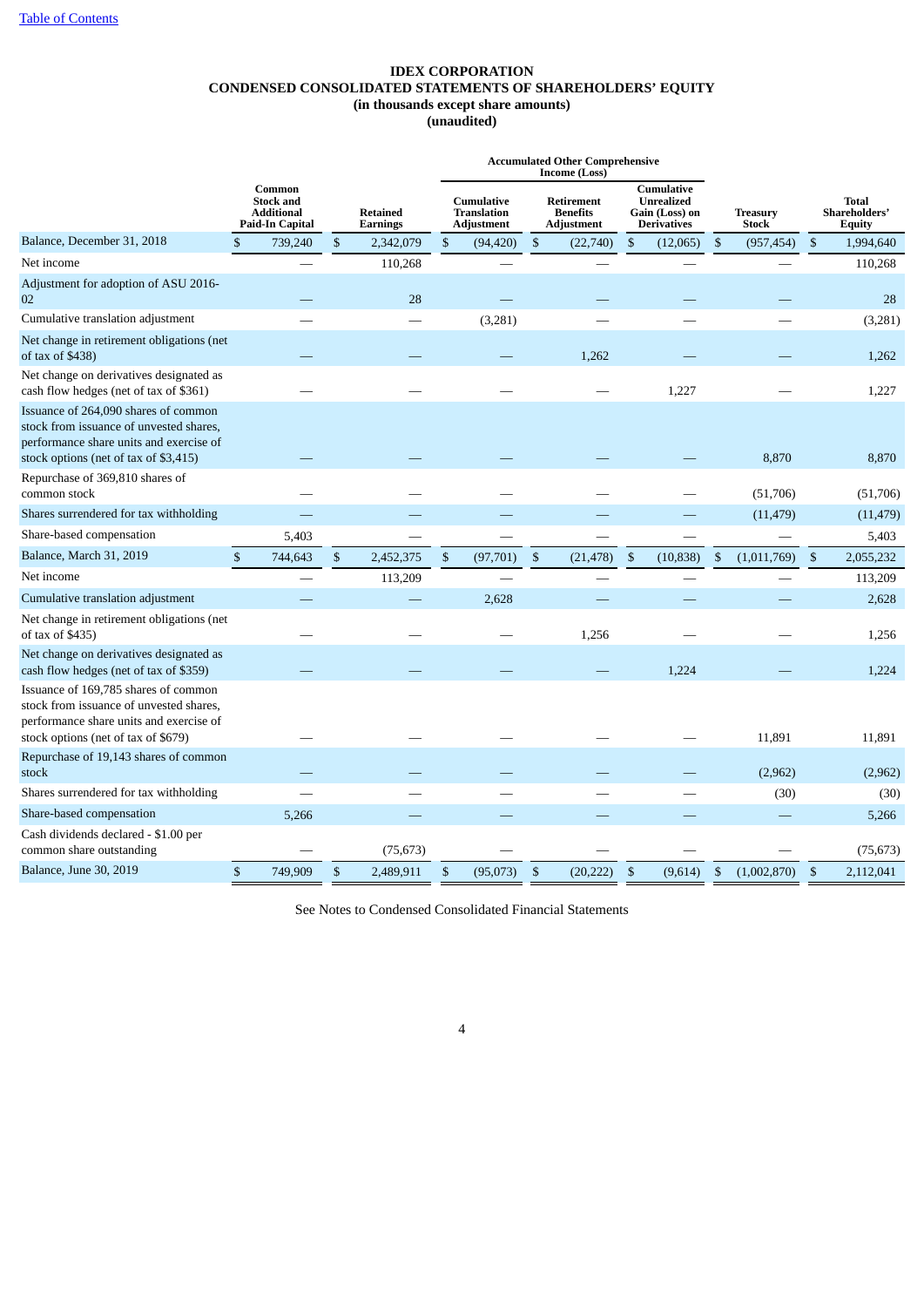### **IDEX CORPORATION CONDENSED CONSOLIDATED STATEMENTS OF SHAREHOLDERS' EQUITY (Continued) (in thousands except share amounts) (unaudited)**

|                                                                                                                                                                     |    |                                                                           | <b>Accumulated Other Comprehensive</b><br>Income (Loss) |                                    |    |                                                              |                |                                                           |                |                                                                         |                |                                 |                |                                                |
|---------------------------------------------------------------------------------------------------------------------------------------------------------------------|----|---------------------------------------------------------------------------|---------------------------------------------------------|------------------------------------|----|--------------------------------------------------------------|----------------|-----------------------------------------------------------|----------------|-------------------------------------------------------------------------|----------------|---------------------------------|----------------|------------------------------------------------|
|                                                                                                                                                                     |    | Common<br><b>Stock and</b><br><b>Additional</b><br><b>Paid-In Capital</b> |                                                         | <b>Retained</b><br><b>Earnings</b> |    | <b>Cumulative</b><br><b>Translation</b><br><b>Adjustment</b> |                | <b>Retirement</b><br><b>Benefits</b><br><b>Adjustment</b> |                | Cumulative<br><b>Unrealized</b><br>Gain (Loss) on<br><b>Derivatives</b> |                | <b>Treasury</b><br><b>Stock</b> |                | <b>Total</b><br>Shareholders'<br><b>Equity</b> |
| Balance, December 31, 2017                                                                                                                                          | S  | 717,808                                                                   | \$                                                      | 2,057,915                          | \$ | (46,306)                                                     | \$             | (29, 154)                                                 | \$             | (14, 047)                                                               | \$             | (799, 674)                      | \$             | 1,886,542                                      |
| Net income                                                                                                                                                          |    |                                                                           |                                                         | 98,958                             |    |                                                              |                |                                                           |                |                                                                         |                |                                 |                | 98,958                                         |
| Adjustment for adoption of ASU 2016-<br>16                                                                                                                          |    |                                                                           |                                                         | (645)                              |    |                                                              |                |                                                           |                |                                                                         |                |                                 |                | (645)                                          |
| Adjustment for adoption of ASU 2018-<br>02                                                                                                                          |    |                                                                           |                                                         | 6,435                              |    |                                                              |                | (3, 411)                                                  |                | (3,024)                                                                 |                |                                 |                |                                                |
| Cumulative translation adjustment                                                                                                                                   |    |                                                                           |                                                         |                                    |    | 27,578                                                       |                |                                                           |                |                                                                         |                |                                 |                | 27,578                                         |
| Net change in retirement obligations (net<br>of tax of \$505)                                                                                                       |    |                                                                           |                                                         |                                    |    |                                                              |                | 1,413                                                     |                |                                                                         |                |                                 |                | 1,413                                          |
| Net change on derivatives designated as<br>cash flow hedges (net of tax of \$371)                                                                                   |    |                                                                           |                                                         |                                    |    |                                                              |                |                                                           |                | 1,261                                                                   |                |                                 |                | 1,261                                          |
| Issuance of 227,932 shares of common<br>stock from issuance of unvested shares,<br>performance share units and exercise of<br>stock options (net of tax of \$2,934) |    |                                                                           |                                                         |                                    |    |                                                              |                |                                                           |                |                                                                         |                | 6,590                           |                | 6,590                                          |
| Shares surrendered for tax withholding                                                                                                                              |    |                                                                           |                                                         |                                    |    |                                                              |                |                                                           |                |                                                                         |                | (10,750)                        |                | (10,750)                                       |
| Share-based compensation                                                                                                                                            |    | 5,938                                                                     |                                                         |                                    |    |                                                              |                |                                                           |                |                                                                         |                |                                 |                | 5,938                                          |
| Balance, March 31, 2018                                                                                                                                             | \$ | 723,746                                                                   | $\mathbb{S}$                                            | 2,162,663                          | \$ | (18, 728)                                                    | $\mathfrak{s}$ | (31, 152)                                                 | $\mathfrak{s}$ | (15, 810)                                                               | $\mathfrak{S}$ | (803, 834)                      | $\mathfrak{S}$ | 2,016,885                                      |
| Net income                                                                                                                                                          |    |                                                                           |                                                         | 107,126                            |    |                                                              |                |                                                           |                |                                                                         |                |                                 |                | 107,126                                        |
| Cumulative translation adjustment                                                                                                                                   |    |                                                                           |                                                         |                                    |    | (62, 645)                                                    |                |                                                           |                |                                                                         |                |                                 |                | (62, 645)                                      |
| Net change in retirement obligations (net<br>of tax of \$457)                                                                                                       |    |                                                                           |                                                         |                                    |    |                                                              |                | 1,296                                                     |                |                                                                         |                |                                 |                | 1,296                                          |
| Net change on derivatives designated as<br>cash flow hedges (net of tax of \$368)                                                                                   |    |                                                                           |                                                         |                                    |    |                                                              |                |                                                           |                | 1,259                                                                   |                |                                 |                | 1,259                                          |
| Issuance of 96,981 shares of common<br>stock from issuance of unvested shares,<br>performance share units and exercise of<br>stock options (net of tax of \$351)    |    |                                                                           |                                                         |                                    |    |                                                              |                |                                                           |                |                                                                         |                | 7,026                           |                | 7,026                                          |
| Repurchase of 147,490 shares of                                                                                                                                     |    |                                                                           |                                                         |                                    |    |                                                              |                |                                                           |                |                                                                         |                |                                 |                |                                                |
| common stock                                                                                                                                                        |    |                                                                           |                                                         |                                    |    |                                                              |                |                                                           |                |                                                                         |                | (20, 494)                       |                | (20, 494)                                      |
| Share-based compensation                                                                                                                                            |    | 5,014                                                                     |                                                         |                                    |    |                                                              |                |                                                           |                |                                                                         |                |                                 |                | 5,014                                          |
| Cash dividends declared - \$0.86 per<br>common share outstanding                                                                                                    |    |                                                                           |                                                         | (66, 316)                          |    |                                                              |                |                                                           |                |                                                                         |                |                                 |                | (66,316)                                       |
| Balance, June 30, 2018                                                                                                                                              | \$ | 728.760                                                                   | \$                                                      | 2,203,473                          | \$ | (81, 373)                                                    | \$             | (29, 856)                                                 | \$             | (14, 551)                                                               | \$             | (817, 302)                      | \$             | 1,989,151                                      |

See Notes to Condensed Consolidated Financial Statements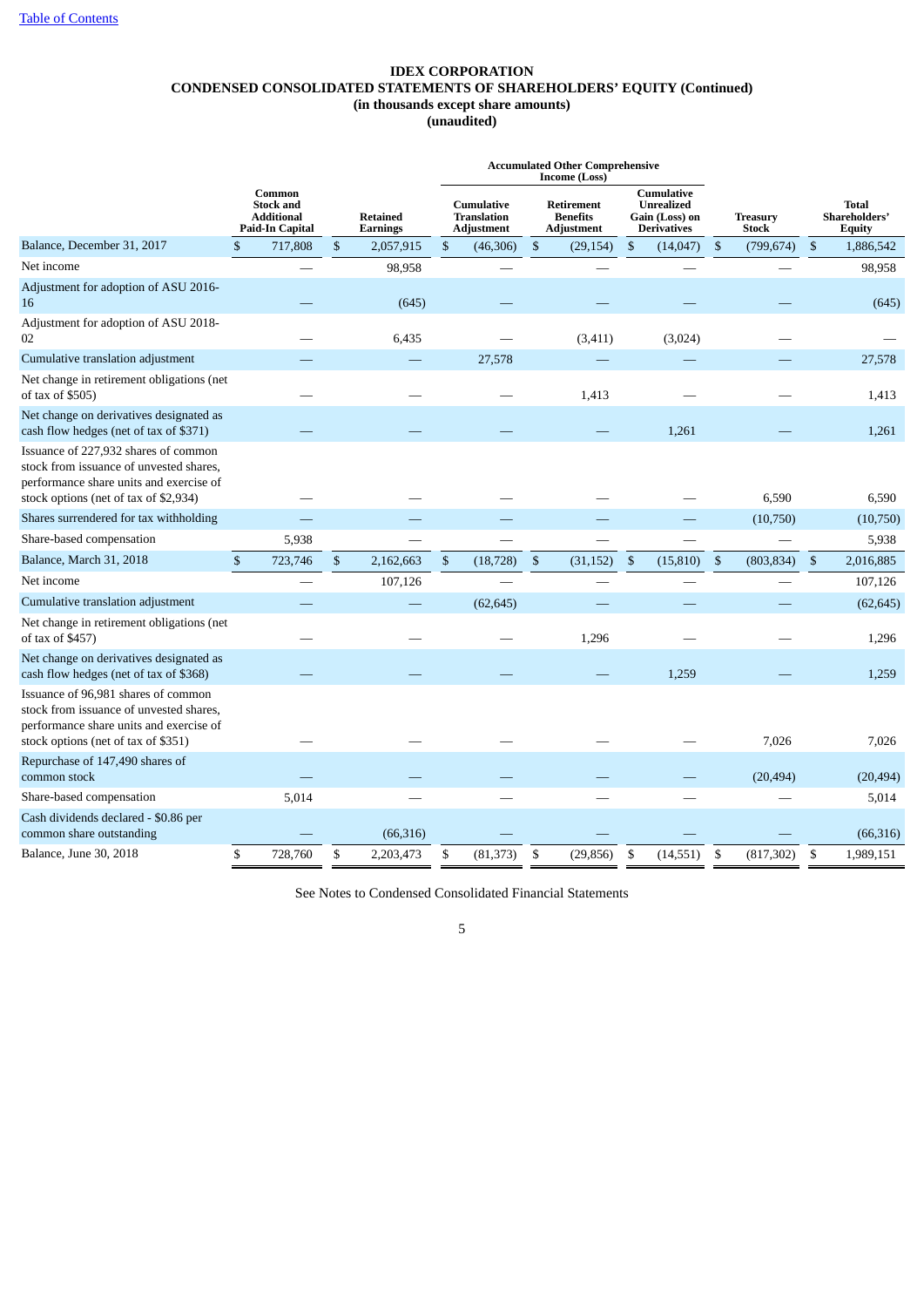# **IDEX CORPORATION CONDENSED CONSOLIDATED STATEMENTS OF CASH FLOWS (in thousands) (unaudited)**

<span id="page-8-0"></span>

|                                                                                   |              | <b>Six Months Ended June 30,</b> |              |           |  |  |
|-----------------------------------------------------------------------------------|--------------|----------------------------------|--------------|-----------|--|--|
|                                                                                   |              | 2019                             |              | 2018      |  |  |
| Cash flows from operating activities                                              |              |                                  |              |           |  |  |
| Net income                                                                        | \$           | 223,477                          | \$           | 206,084   |  |  |
| Adjustments to reconcile net income to net cash provided by operating activities: |              |                                  |              |           |  |  |
| Depreciation and amortization                                                     |              | 19,870                           |              | 19,957    |  |  |
| Amortization of intangible assets                                                 |              | 17,953                           |              | 20,667    |  |  |
| Amortization of debt issuance expenses                                            |              | 669                              |              | 664       |  |  |
| Share-based compensation expense                                                  |              | 14,413                           |              | 13,252    |  |  |
| Deferred income taxes                                                             |              | 10,685                           |              | (3,021)   |  |  |
| Non-cash interest expense associated with forward starting swaps                  |              | 3,171                            |              | 3,259     |  |  |
| Changes in (net of the effect from acquisitions):                                 |              |                                  |              |           |  |  |
| Receivables                                                                       |              | (14, 177)                        |              | (40, 044) |  |  |
| Inventories                                                                       |              | (21,007)                         |              | (28, 011) |  |  |
| Other current assets                                                              |              | (12, 382)                        |              | 17,798    |  |  |
| Trade accounts payable                                                            |              | 17,276                           |              | 5,432     |  |  |
| Accrued expenses                                                                  |              | (39,602)                         |              | (21, 131) |  |  |
| Other - net                                                                       |              | (508)                            |              | (2,480)   |  |  |
| Net cash flows provided by operating activities                                   |              | 219,838                          |              | 192,426   |  |  |
| Cash flows from investing activities                                              |              |                                  |              |           |  |  |
| Purchases of property, plant and equipment                                        |              | (25, 742)                        |              | (20,968)  |  |  |
| Purchase of intellectual property                                                 |              |                                  |              | (4,000)   |  |  |
| Proceeds from disposal of fixed assets                                            |              | 780                              |              |           |  |  |
| Other - net                                                                       |              | 501                              |              | (861)     |  |  |
| Net cash flows used in investing activities                                       |              | (24, 461)                        |              | (25, 829) |  |  |
| Cash flows from financing activities                                              |              |                                  |              |           |  |  |
| Dividends paid                                                                    |              | (71, 283)                        |              | (61, 916) |  |  |
| Proceeds from stock option exercises                                              |              | 20,761                           |              | 13,616    |  |  |
| Repurchases of common stock                                                       |              | (54, 668)                        |              | (19, 499) |  |  |
| Shares surrendered for tax withholding                                            |              | (11,509)                         |              | (10,750)  |  |  |
| Settlement of foreign exchange contracts                                          |              |                                  |              | 6,593     |  |  |
| Other - net                                                                       |              | (1,929)                          |              |           |  |  |
| Net cash flows used in financing activities                                       |              | (118, 628)                       |              | (71, 956) |  |  |
| Effect of exchange rate changes on cash and cash equivalents                      |              | 33                               |              | (11, 840) |  |  |
| Net increase in cash                                                              |              | 76,782                           |              | 82,801    |  |  |
| Cash and cash equivalents at beginning of year                                    |              | 466,407                          |              | 375,950   |  |  |
| Cash and cash equivalents at end of period                                        | $\mathbb{S}$ | 543,189                          | $\mathbb{S}$ | 458,751   |  |  |
|                                                                                   |              |                                  |              |           |  |  |
| Supplemental cash flow information                                                |              |                                  |              |           |  |  |
| Cash paid for:                                                                    |              |                                  |              |           |  |  |
| Interest                                                                          | \$           | 18,282                           | \$           | 18,223    |  |  |
| Income taxes                                                                      |              | 55,702                           |              | 38,190    |  |  |
| Significant non-cash activities:                                                  |              |                                  |              |           |  |  |
| Capital expenditures for construction of new leased facility                      |              |                                  |              | 11,971    |  |  |

See Notes to Condensed Consolidated Financial Statements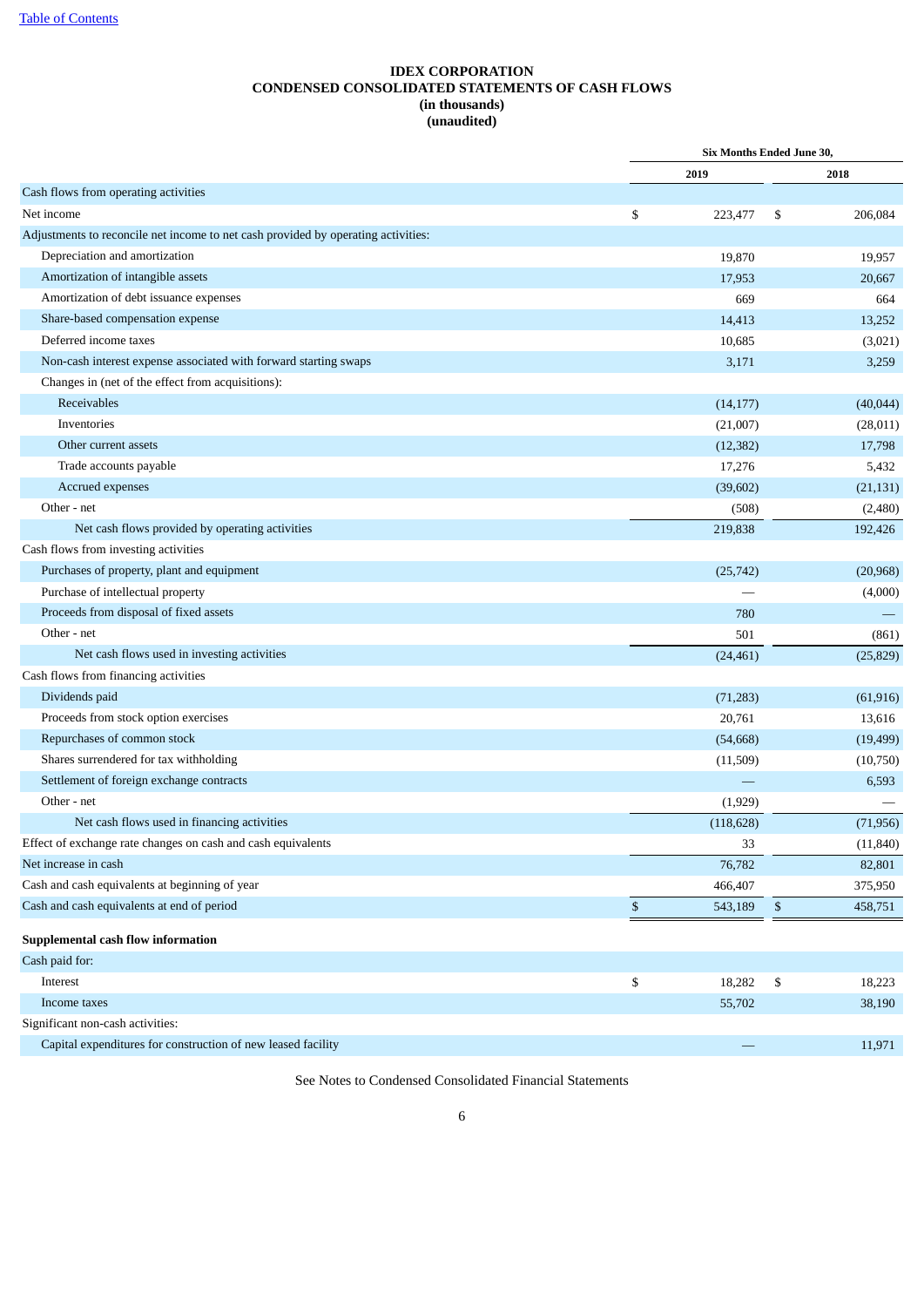#### <span id="page-9-0"></span>**1. Basis of Presentation and Significant Accounting Policies**

The Condensed Consolidated Financial Statements of IDEX Corporation ("IDEX," "we," "our," or the "Company") have been prepared in accordance with accounting principles generally accepted in the United States of America ("U.S. GAAP") applicable to interim financial information and the instructions to Form 10-Q under the Securities Exchange Act of 1934, as amended. The statements are unaudited but include all adjustments, consisting only of recurring items, except as noted, that the Company considers necessary for a fair presentation of the information set forth herein. The results of operations for the three and six months ended June 30, 2019 are not necessarily indicative of the results to be expected for the entire year.

The Condensed Consolidated Financial Statements and Management's Discussion and Analysis of Financial Condition and Results of Operations set forth in this report should be read in conjunction with the Company's Annual Report on Form 10-K for the year ended December 31, 2018.

#### *Recently Adopted Accounting Standards*

In February 2016, the Financial Accounting Standard Board ("FASB") issued Accounting Standards Update ("ASU") 2016-02, *Leases*, which set out the principles for the recognition, measurement, presentation and disclosure of leases for both parties to a contract (i.e. lessees and lessors). The standard introduced a new lessee model that requires most leases to be recorded on the balance sheet and eliminates the required use of bright line tests from U.S. GAAP for determining lease classification. In July 2018, the FASB issued the following standards which clarified ASU 2016-02 and had the same effective date as the original standard: ASU 2018-10, Codification Improvements to Topic 842, Leases and ASU 2018-11, Leases (Topic 842): Targeted Improvements. ASU 2018-11 included an option to use the effective date of ASU 2016-02 as the date of initial application of transition as well as an option not to restate comparative periods in transition. In March 2019, the FASB issued ASU 2019-01, *Leases (Topic 842): Codification Improvements,* which also clarifies ASU 2016-02 and is effective for fiscal years beginning after December 15, 2019 and interim periods within those fiscal years.

The Company adopted this standard on January 1, 2019 using the optional transition method provided by the FASB in ASU 2018-11. As we did not restate comparative periods, the adoption had no impact on our previously reported results. We elected to use both the practical expedient that allowed us not to reassess: (1) whether any expired or existing contracts are or contain leases, (2) lease classification for any expired or existing leases and (3) initial direct costs for any expired or existing leases as well as the practical expedient that allows us to treat the lease and non-lease components of a lease as a single lease component for all asset classes. We also elected to account for short-term leases in accordance with Accounting Standards Codification ("ASC") 842-20-25-2. The adoption of this standard had a material impact on our condensed consolidated balance sheet due to the recognition of right of use assets and lease liabilities. Upon adoption, we recognized right of use assets and lease liabilities of approximately \$68 million that reflected the present value of future lease payments. The adoption of this standard did not have a material impact on our condensed consolidated results of operations or cash flows. See Note 13 for further information.

#### **2. Acquisitions and Divestitures**

All of the Company's acquisitions of businesses have been accounted for under ASC 805, *Business Combinations*. Accordingly, the accounts of the acquired companies, after adjustments to reflect the fair values assigned to assets and liabilities, have been included in the Company's condensed consolidated financial statements from their respective dates of acquisition. The results of operations of the acquired companies have been included in the Company's condensed consolidated results since the date of each acquisition.

The Company incurred acquisition-related transaction costs of \$0.4 million and \$0.8 million in the three months ended June 30, 2019 and 2018, respectively, and \$0.7 million and \$1.5 million in the six months ended June 30, 2019 and 2018, respectively. These costs were recorded in Selling, general and administrative expenses and were related to completed transactions, pending transactions and potential transactions, including transactions that ultimately were not completed.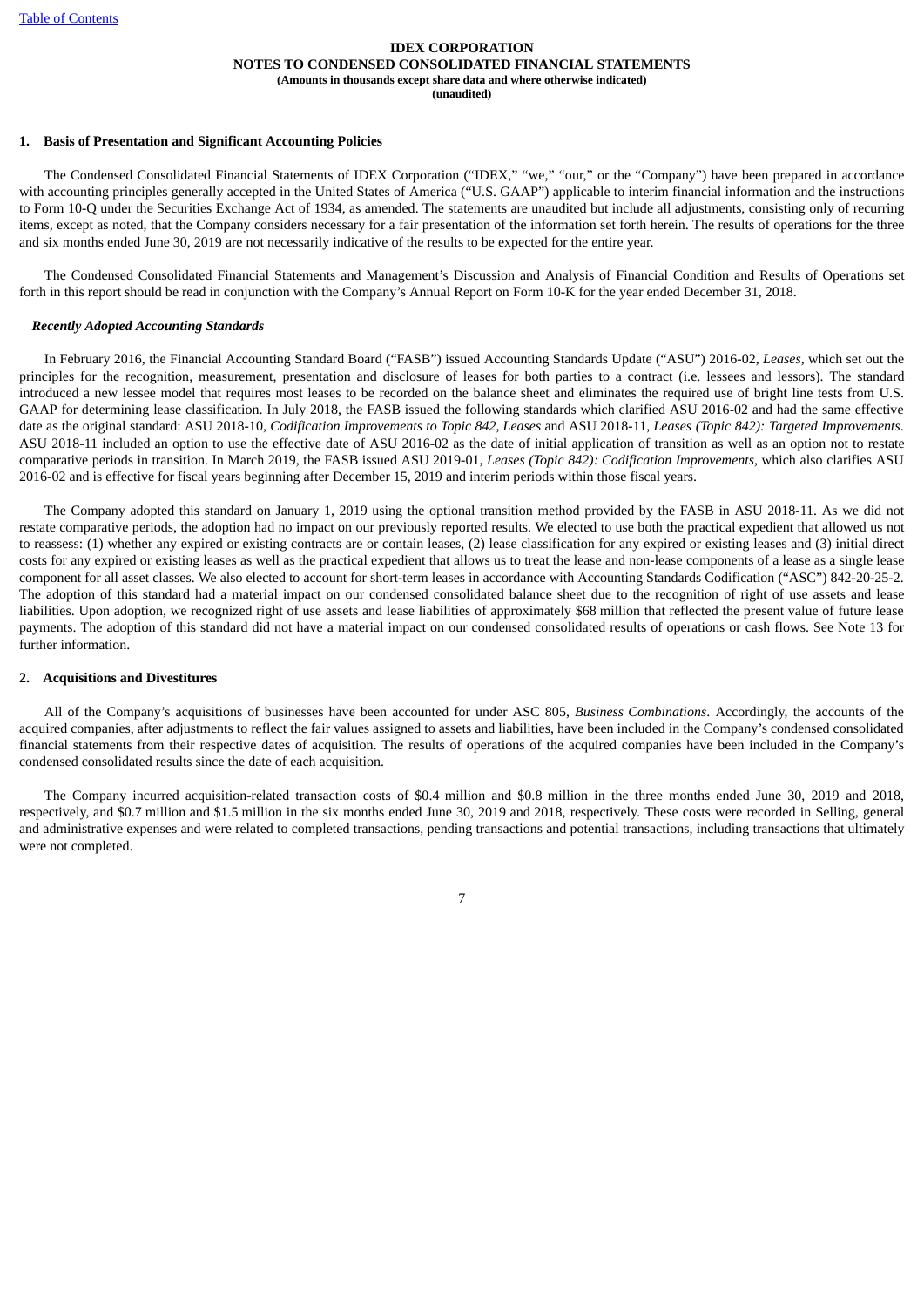#### *2018 Acquisition*

On July 23, 2018, the Company acquired Finger Lakes Instrumentation ("FLI"), a technology leader in the design, development and production of lownoise cooled CCD and high speed, high-sensitivity Scientific CMOS cameras for the astronomy and life science markets. Headquartered in Lima, NY, FLI operates in our Health & Sciences Technologies segment. FLI was acquired for an aggregate purchase price of \$23.6 million, consisting of \$20.2 million in cash and contingent consideration valued at \$3.4 million as of the opening balance sheet date. The contingent consideration is based on the achievement of financial objectives during the 24-month period following the close of the transaction. The entire purchase price was funded with cash on hand. Goodwill and intangible assets recognized as part of this transaction were \$12.6 million and \$7.9 million, respectively. Acquired intangible assets consist of trade names, customer relationships and unpatented technology. The goodwill recorded for the acquisition reflects the strategic fit, revenue and earnings growth potential of this business. The goodwill is deductible for tax purposes.

The Company finalized its allocation of the purchase price for the FLI acquisition as of the acquisition date based on its understanding of the fair value of the acquired assets and assumed liabilities. These nonrecurring fair value measurements are classified as Level 3 in the fair value hierarchy.

#### **3. Business Segments**

IDEX has three reportable business segments: Fluid & Metering Technologies ("FMT"), Health & Science Technologies ("HST") and Fire & Safety/Diversified Products ("FSDP").

The Fluid & Metering Technologies segment designs, produces and distributes positive displacement pumps, flow meters, injectors and other fluidhandling pump modules and systems and provides flow monitoring and other services for the food, chemical, general industrial, water and wastewater, agriculture and energy industries.

The Health & Science Technologies segment designs, produces and distributes a wide range of precision fluidics, rotary lobe pumps, centrifugal and positive displacement pumps, roll compaction and drying systems used in beverage, food processing, pharmaceutical and cosmetics, pneumatic components and sealing solutions, including very high precision, low-flow rate pumping solutions required in analytical instrumentation, clinical diagnostics and drug discovery, high performance molded and extruded sealing components, biocompatible medical devices and implantables, air compressors used in medical, dental and industrial applications, optical components and coatings for applications in the fields of scientific research, defense, biotechnology, aerospace, telecommunications and electronics manufacturing, laboratory and commercial equipment used in the production of micro and nano scale materials, precision photonic solutions used in life sciences, research and defense markets and precision gear and peristaltic pump technologies that meet exacting original equipment manufacturer specifications.

The Fire & Safety/Diversified Products segment designs, produces and distributes firefighting pumps, valves and controls, rescue tools, lifting bags and other components and systems for the fire and rescue industry, engineered stainless steel banding and clamping devices used in a variety of industrial and commercial applications and precision equipment for dispensing, metering and mixing colorants and paints used in a variety of retail and commercial businesses around the world.

Information on the Company's business segments is presented below based on the nature of products and services offered. The Company evaluates performance based on several factors, of which sales, operating income and operating margin are the primary financial measures. Intersegment sales are accounted for at fair value as if the sales were to third parties.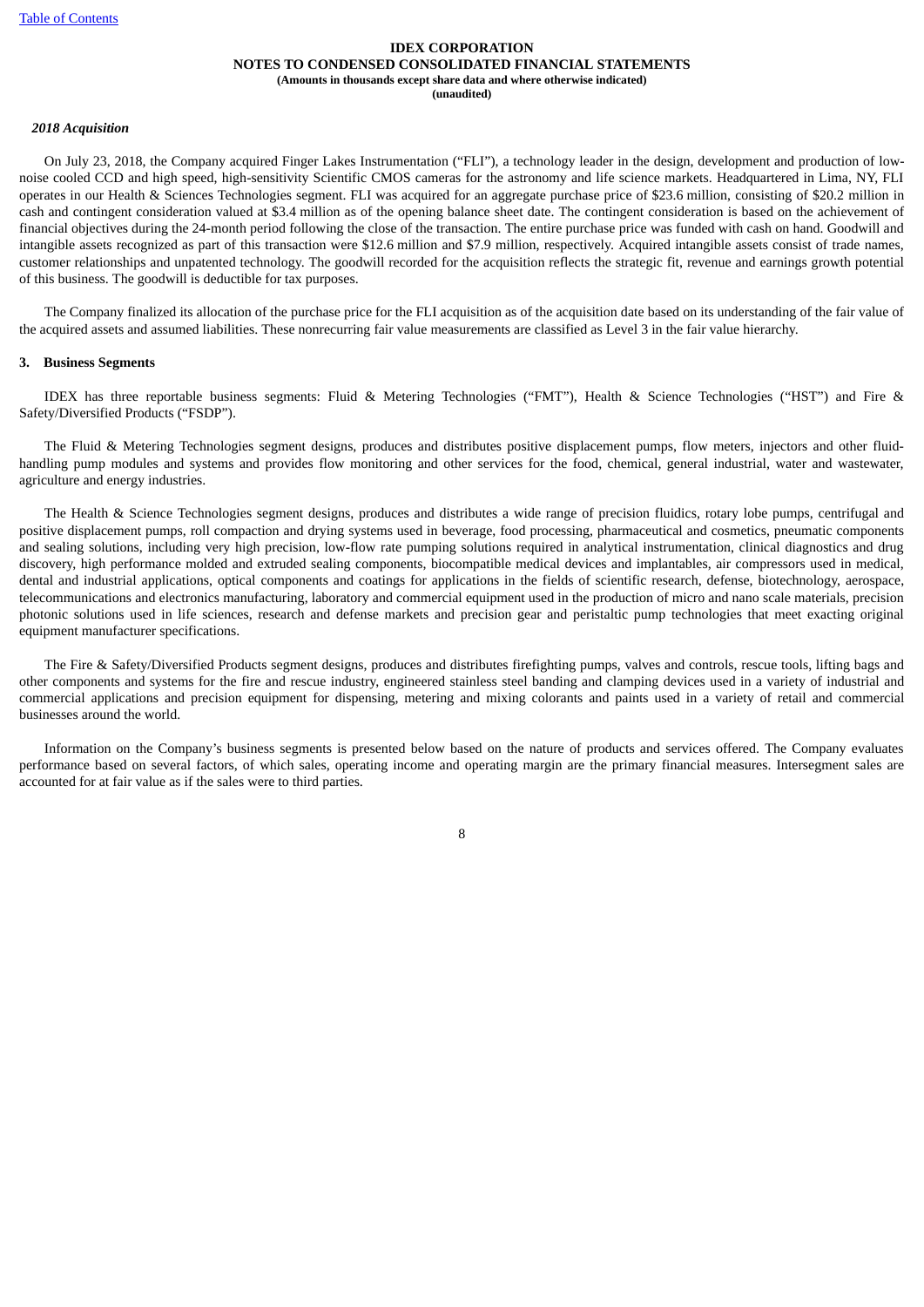**(unaudited)**

|                                    | <b>Three Months Ended</b> | <b>June 30.</b> |           |               | <b>Six Months Ended</b> | June 30,      |                      |
|------------------------------------|---------------------------|-----------------|-----------|---------------|-------------------------|---------------|----------------------|
|                                    | 2019                      |                 | 2018      |               | 2019                    |               | 2018                 |
| Net sales                          |                           |                 |           |               |                         |               |                      |
| Fluid & Metering Technologies      |                           |                 |           |               |                         |               |                      |
| <b>External customers</b>          | \$<br>246,111             | \$              | 242,755   | <sup>\$</sup> | 488,447                 | \$            | 475,016              |
| Intersegment sales                 | 78                        |                 | 45        |               | 264                     |               | 117                  |
| Total segment sales                | 246,189                   |                 | 242,800   |               | 488,711                 |               | 475,133              |
| Health & Science Technologies      |                           |                 |           |               |                         |               |                      |
| <b>External customers</b>          | 232,172                   |                 | 227,367   |               | 456,860                 |               | 448,334              |
| Intersegment sales                 | 81                        |                 | 36        |               | 683                     |               | 144                  |
| Total segment sales                | 232,253                   |                 | 227,403   |               | 457,543                 |               | 448,478              |
| Fire & Safety/Diversified Products |                           |                 |           |               |                         |               |                      |
| <b>External customers</b>          | 163,816                   |                 | 164,238   |               | 319,023                 |               | 323,334              |
| Intersegment sales                 | 227                       |                 | 62        |               | 1,179                   |               | 139                  |
| Total segment sales                | 164,043                   |                 | 164,300   |               | 320,202                 |               | 323,473              |
| Intersegment elimination           | (386)                     |                 | (143)     |               | (2, 126)                |               | (400)                |
| Total net sales                    | \$<br>642,099             | \$              | 634,360   | \$            | 1,264,330               | \$            | 1,246,684            |
| Operating income                   |                           |                 |           |               |                         |               |                      |
| Fluid & Metering Technologies      | \$<br>74,146              | $\mathbb{S}$    | 71,228    | \$            | 146,012                 | <sup>\$</sup> | 137,394              |
| Health & Science Technologies      | 56,763                    |                 | 52,569    |               | 110,917                 |               | 104,375              |
| Fire & Safety/Diversified Products | 43,614                    |                 | 45,882    |               | 83,942                  |               | 85,436               |
| Corporate office                   | (19, 240)                 |                 | (21, 848) |               | (37, 806)               |               | (42, 691)            |
| Total operating income             | 155,283                   |                 | 147,831   |               | 303,065                 |               | 284,514              |
| Interest expense                   | 11,011                    |                 | 11,140    |               | 21,932                  |               | 22,140               |
| Other (income) expense - net       | (378)                     |                 | (50)      |               | (518)                   |               | (4, 499)             |
| Income before income taxes         | \$<br>144,650             | \$              | 136,741   | \$            | 281,651                 | \$            | 266,873              |
|                                    |                           |                 |           |               | <b>June 30,</b><br>2019 |               | December 31,<br>2018 |
| <b>Assets</b>                      |                           |                 |           |               |                         |               |                      |
| Fluid & Metering Technologies      |                           |                 |           | \$            | 1,128,514               | \$            | 1,107,777            |
| Health & Science Technologies      |                           |                 |           |               | 1,375,385               |               | 1,329,368            |

Corporate office 316,072 230,637

Total assets  $\qquad \qquad \qquad$  3,640,215 \$ 3,473,857

### **4. Revenue**

IDEX is an applied solutions company specializing in the manufacture of fluid and metering technologies, health and science technologies and fire, safety and other diversified products built to customers' specifications. The Company's products include industrial pumps, compressors, flow meters, injectors, valves and related controls for use in a wide variety of process applications; precision fluidics solutions, including pumps, valves, degassing equipment, corrective tubing, fittings and complex manifolds, optical filters and specialty medical equipment and devices for use in life science applications; precision-engineered equipment for dispensing, metering and mixing paints; and engineered products for industrial and commercial markets, including fire and rescue, transportation equipment, oil and gas, electronics and communications.

Fire & Safety/Diversified Products 820,244 806,075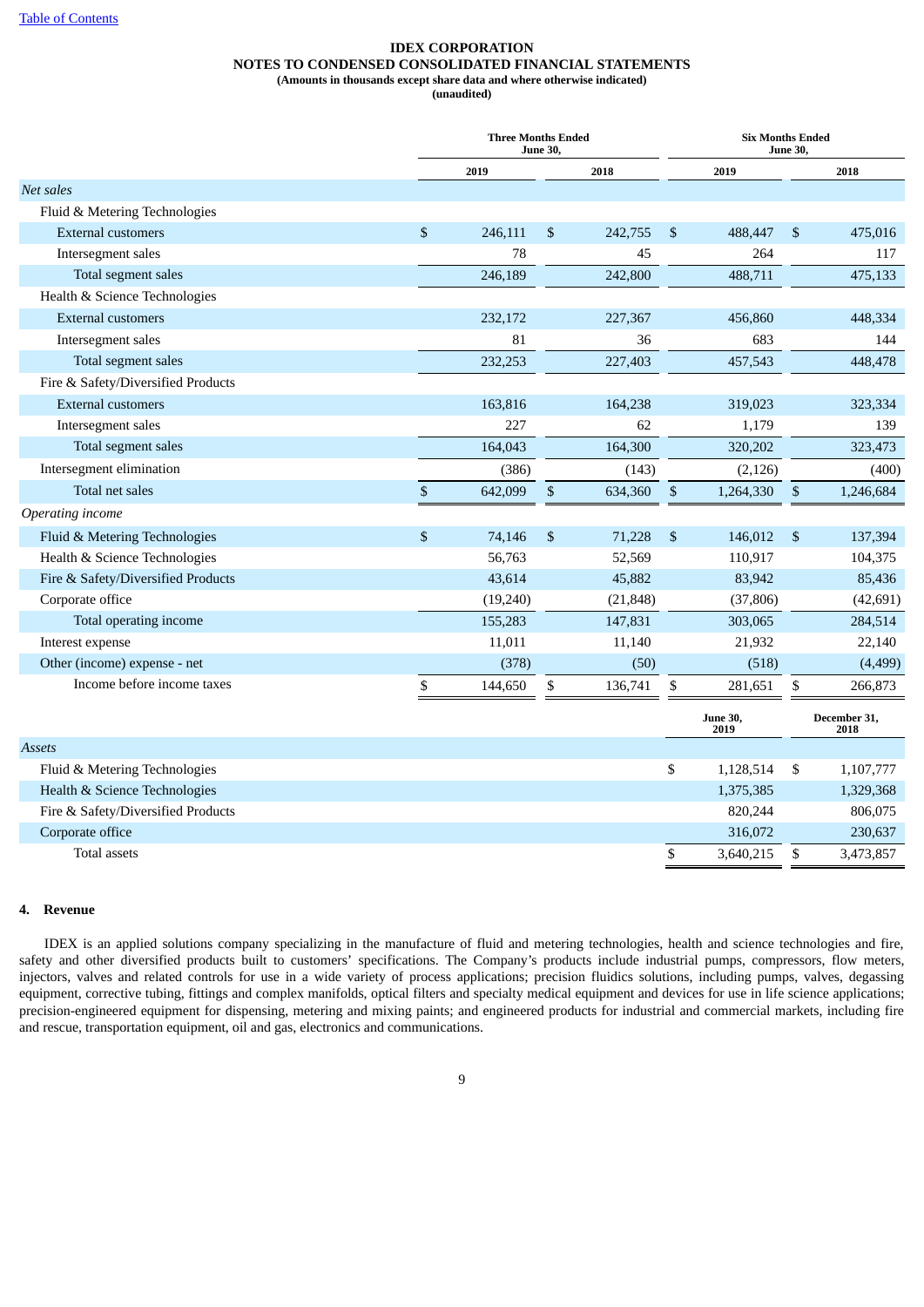Revenue is recognized when control of the promised products or services is transferred to our customers in an amount that reflects the consideration we expect to be entitled to in exchange for transferring those products or providing those services. We account for a contract when it has approval and commitment from both parties, the rights of the parties are identified, payment terms are identified, the contract has commercial substance and collectability of the consideration is probable. We determine the appropriate revenue recognition for our contracts with customers by analyzing the type, terms and conditions of each contract or arrangement with a customer.

### *Disaggregation of Revenue*

We have a comprehensive offering of products, including technologies, built to customers' specifications that are sold in niche markets throughout the world. We disaggregate our revenue from contracts with customers by reporting unit and geographical region for each of our segments as we believe it best depicts how the nature, amount, timing and uncertainty of our revenue and cash flows are affected by economic factors. Revenue was attributed to geographic areas based on the location of the customer. The following tables present our revenue disaggregated by reporting unit and geographical region.

Revenue by reporting unit for the three and six months ended June 30, 2019 and 2018 was as follows:

|                                         | <b>Three Months Ended</b><br><b>June 30.</b> |              |         |                |           | <b>Six Months Ended</b><br><b>June 30.</b> |           |  |  |  |
|-----------------------------------------|----------------------------------------------|--------------|---------|----------------|-----------|--------------------------------------------|-----------|--|--|--|
|                                         | 2019                                         |              | 2018    |                | 2019      |                                            | 2018      |  |  |  |
| <b>Energy</b>                           | \$<br>40,608                                 | $\mathbb{S}$ | 40,779  | $\mathfrak{S}$ | 80,006    | $\mathfrak{S}$                             | 79,538    |  |  |  |
| <b>Valves</b>                           | 29,809                                       |              | 28,830  |                | 59,191    |                                            | 54,859    |  |  |  |
| Water                                   | 65,148                                       |              | 65,171  |                | 126,280   |                                            | 124,011   |  |  |  |
| Pumps                                   | 87,125                                       |              | 82,735  |                | 175,385   |                                            | 163,401   |  |  |  |
| Agriculture                             | 23,499                                       |              | 25,285  |                | 47,849    |                                            | 53,324    |  |  |  |
| Intersegment elimination                | (78)                                         |              | (45)    |                | (264)     |                                            | (117)     |  |  |  |
| Fluid & Metering Technologies           | 246,111                                      |              | 242,755 |                | 488,447   |                                            | 475,016   |  |  |  |
| Scientific Fluidics & Optics            | 109,554                                      |              | 104,106 |                | 216,862   |                                            | 203,613   |  |  |  |
| <b>Sealing Solutions</b>                | 46,431                                       |              | 51,634  |                | 96,937    |                                            | 105,336   |  |  |  |
| Gast                                    | 37,399                                       |              | 30,903  |                | 71,308    |                                            | 59,415    |  |  |  |
| Micropump                               | 8,271                                        |              | 9,800   |                | 17,026    |                                            | 19,098    |  |  |  |
| <b>Material Processing Technologies</b> | 30,598                                       |              | 30,960  |                | 55,410    |                                            | 61,016    |  |  |  |
| Intersegment elimination                | (81)                                         |              | (36)    |                | (683)     |                                            | (144)     |  |  |  |
| Health & Science Technologies           | 232,172                                      |              | 227,367 |                | 456,860   |                                            | 448,334   |  |  |  |
| Fire & Safety                           | 103,257                                      |              | 99,940  |                | 202,705   |                                            | 196,152   |  |  |  |
| <b>BAND-IT</b>                          | 27,758                                       |              | 26,981  |                | 55,670    |                                            | 54,455    |  |  |  |
| <b>Dispensing</b>                       | 33,028                                       |              | 37,379  |                | 61,827    |                                            | 72,866    |  |  |  |
| Intersegment elimination                | (227)                                        |              | (62)    |                | (1,179)   |                                            | (139)     |  |  |  |
| Fire & Safety/Diversified Products      | 163,816                                      |              | 164,238 |                | 319,023   |                                            | 323,334   |  |  |  |
| Total net sales                         | \$<br>642,099                                | \$           | 634,360 | \$             | 1,264,330 | \$                                         | 1,246,684 |  |  |  |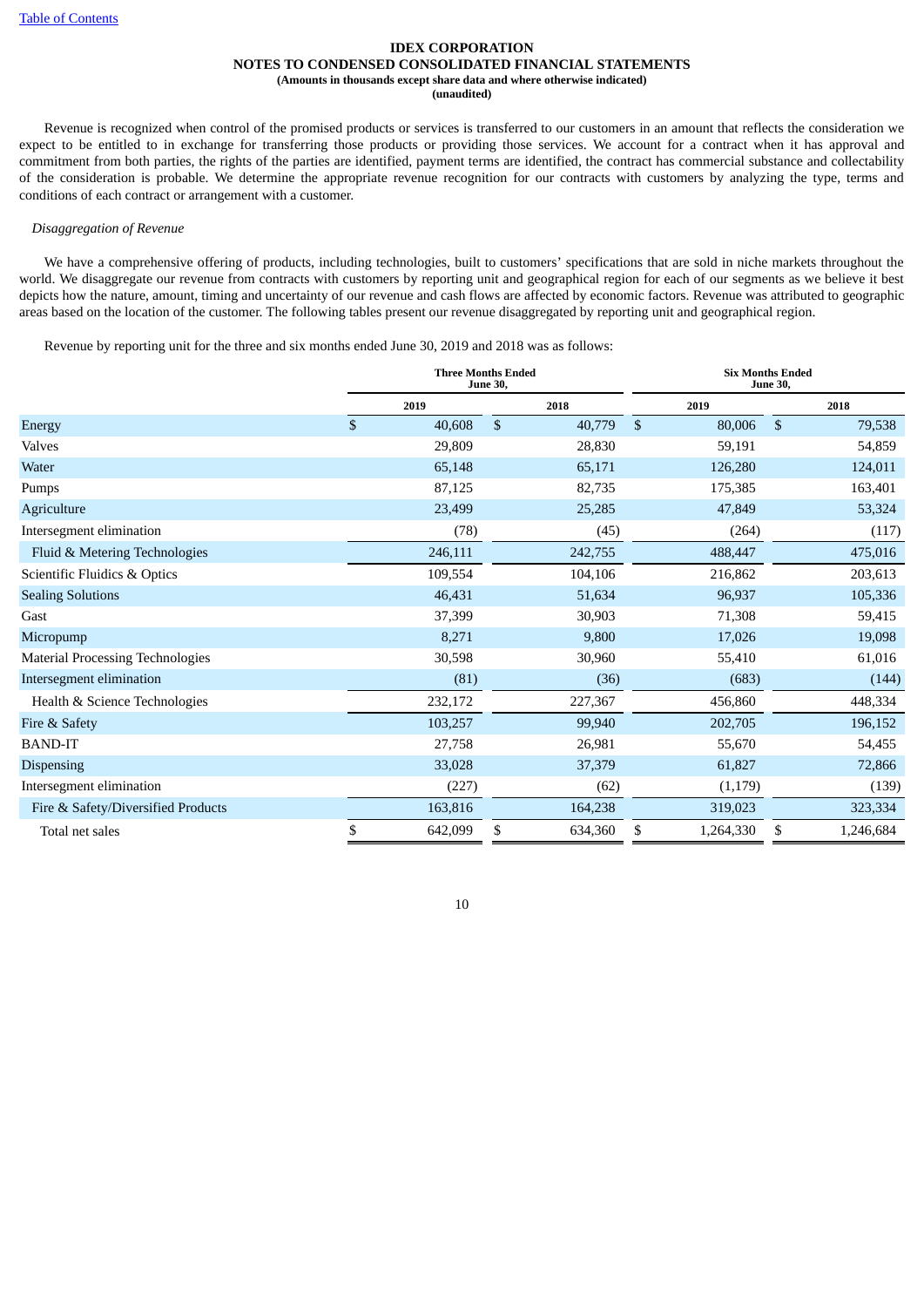Revenue by geographical region for the three and six months ended June 30, 2019 and 2018 was as follows:

| Three Months Ended June 30, 2019 |         |    |            |    |             |               |             |  |  |  |
|----------------------------------|---------|----|------------|----|-------------|---------------|-------------|--|--|--|
| <b>FMT</b>                       |         |    | <b>HST</b> |    | <b>FSDP</b> |               | <b>IDEX</b> |  |  |  |
| \$                               | 139,786 | \$ | 106,193    | -S | 78,898      | \$            | 324,877     |  |  |  |
|                                  | 14,628  |    | 5,497      |    | 6,418       |               | 26,543      |  |  |  |
|                                  | 43,949  |    | 65,798     |    | 43,813      |               | 153,560     |  |  |  |
|                                  | 32,353  |    | 50,502     |    | 26,744      |               | 109,599     |  |  |  |
|                                  | 15,473  |    | 4,263      |    | 8,170       |               | 27,906      |  |  |  |
|                                  | (78)    |    | (81)       |    | (227)       |               | (386)       |  |  |  |
|                                  | 246,111 | \$ | 232,172    | S. | 163,816     | <sup>\$</sup> | 642,099     |  |  |  |
|                                  |         |    |            |    |             |               |             |  |  |  |

|                                   |   | Three Months Ended June 30, 2018 |            |         |     |             |    |             |  |  |  |  |
|-----------------------------------|---|----------------------------------|------------|---------|-----|-------------|----|-------------|--|--|--|--|
|                                   |   | <b>FMT</b>                       | <b>HST</b> |         |     | <b>FSDP</b> |    | <b>IDEX</b> |  |  |  |  |
| U.S.                              | D | 139,347                          | \$         | 97,544  | -\$ | 75,747      | \$ | 312,638     |  |  |  |  |
| North America, excluding U.S. (2) |   |                                  |            |         |     |             |    |             |  |  |  |  |
| Europe                            |   | 40,097                           |            | 74,023  |     | 43,702      |    | 157,822     |  |  |  |  |
| Asia                              |   | 34,899                           |            | 48,240  |     | 30,065      |    | 113,204     |  |  |  |  |
| Other $(3)$                       |   | 28,457                           |            | 7,596   |     | 14,786      |    | 50,839      |  |  |  |  |
| Intersegment elimination          |   | (45)                             |            | (36)    |     | (62)        |    | (143)       |  |  |  |  |
| Total net sales                   |   | 242,755                          | S          | 227,367 | S   | 164,238     |    | 634,360     |  |  |  |  |

|                               | Six Months Ended June 30, 2019 |            |         |      |             |    |             |  |  |  |  |
|-------------------------------|--------------------------------|------------|---------|------|-------------|----|-------------|--|--|--|--|
|                               | <b>FMT</b>                     | <b>HST</b> |         |      | <b>FSDP</b> |    | <b>IDEX</b> |  |  |  |  |
| U.S.                          | 277,935                        | \$         | 205,244 | - \$ | 153,575     | -S | 636,754     |  |  |  |  |
| North America, excluding U.S. | 27,685                         |            | 10,389  |      | 12,398      |    | 50,472      |  |  |  |  |
| Europe                        | 87,573                         |            | 135,170 |      | 86,875      |    | 309,618     |  |  |  |  |
| Asia                          | 64,270                         |            | 98,561  |      | 50,304      |    | 213,135     |  |  |  |  |
| Other $(1)$                   | 31,248                         |            | 8,179   |      | 17,050      |    | 56,477      |  |  |  |  |
| Intersegment elimination      | (264)                          |            | (683)   |      | (1,179)     |    | (2, 126)    |  |  |  |  |
| Total net sales               | 488,447                        | S          | 456,860 | S    | 319,023     |    | 1,264,330   |  |  |  |  |

|                                              | Six Months Ended June 30, 2018 |         |    |            |    |             |               |             |  |  |
|----------------------------------------------|--------------------------------|---------|----|------------|----|-------------|---------------|-------------|--|--|
|                                              | <b>FMT</b>                     |         |    | <b>HST</b> |    | <b>FSDP</b> |               | <b>IDEX</b> |  |  |
| U.S.                                         |                                | 272,500 | \$ | 191,352    | -S | 148,244     | S             | 612,096     |  |  |
| North America, excluding U.S. <sup>(2)</sup> |                                |         |    |            |    |             |               |             |  |  |
| Europe                                       |                                | 83,696  |    | 147,802    |    | 90,821      |               | 322,319     |  |  |
| Asia                                         |                                | 61,297  |    | 92,788     |    | 54,298      |               | 208,383     |  |  |
| Other $(3)$                                  |                                | 57,640  |    | 16,536     |    | 30,110      |               | 104,286     |  |  |
| Intersegment elimination                     |                                | (117)   |    | (144)      |    | (139)       |               | (400)       |  |  |
| Total net sales                              |                                | 475,016 | S  | 448,334    | S  | 323,334     | <sup>\$</sup> | 1,246,684   |  |  |

(1) Other in 2019 includes: South America, Middle East, Australia and Africa.

(2) Revenue from North America, excluding U.S. of \$15,631 from FMT, \$4,038 from HST and \$6,297 from FSDP were included in Other for the three months ended June 30, 2018. Revenue from North America, excluding U.S. of \$29,219 from FMT, \$7,358 from HST and \$13,906 from FSDP were included in Other for the six months ended June 30, 2018.

(3) Other in 2018 includes: North America, excluding U.S., South America, Middle East, Australia and Africa.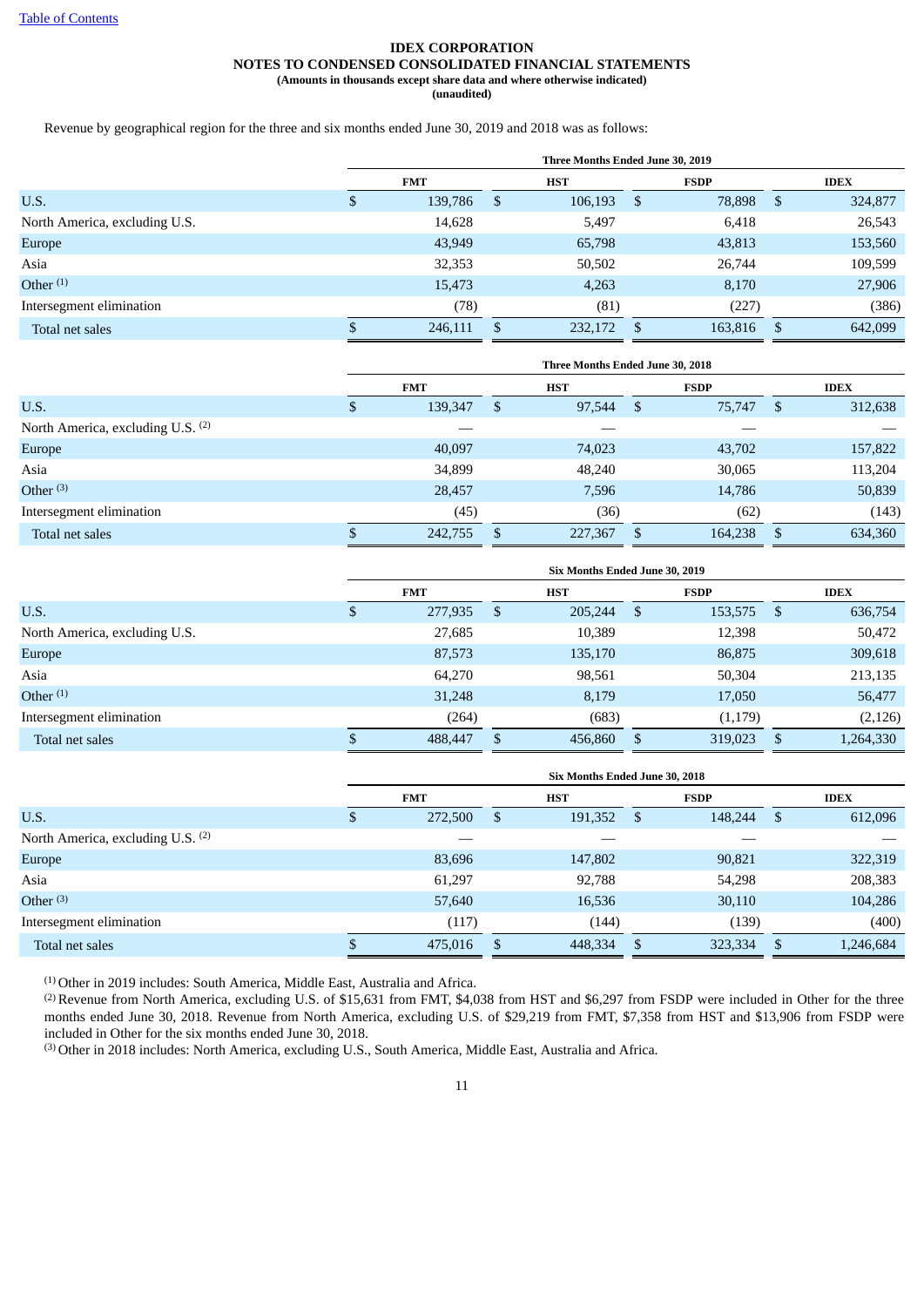# **(unaudited)**

#### *Contract Balances*

The timing of revenue recognition, billings and cash collections results in customer receivables, advance payments and billings in excess of revenue recognized. Customer receivables include amounts billed and currently due from customers as well as unbilled amounts (contract assets) and are included in Receivables on our Condensed Consolidated Balance Sheets. Amounts are billed in accordance with contractual terms or as work progresses in accordance with contractual terms. Unbilled amounts arise when the timing of billing differs from the timing of revenue recognized, such as when contract provisions require specific milestones to be met before a customer can be billed. Unbilled amounts primarily relate to performance obligations satisfied over time when the cost-to-cost method is utilized and the revenue recognized exceeds the amount billed to the customer as there is not yet a right to payment in accordance with contractual terms. Unbilled amounts are recorded as a contract asset when the revenue associated with the contract is recognized prior to billing and derecognized when billed in accordance with the terms of the contract. Customer receivables are recorded at face amounts less an allowance for doubtful accounts. The Company maintains an allowance for doubtful accounts for estimated losses as a result of customers' inability to make required payments. Management evaluates the aging of the customer receivable balances, the financial condition of its customers, historical trends and the time outstanding of specific balances to estimate the amount of customer receivables that may not be collected in the future and records the appropriate provision.

The composition of Customer receivables was as follows:

|                            | <b>June 30,</b><br>2019 | December 31,<br>2018 |
|----------------------------|-------------------------|----------------------|
| <b>Billed receivables</b>  | 314,714                 | 299,227              |
| Unbilled receivables       | 12,034                  | 14,492               |
| Total customer receivables | 326,748                 | 313,719              |

Advance payments and billings in excess of revenue recognized are included in Deferred revenue which is classified as current or noncurrent based on the timing of when we expect to recognize the revenue. The current portion is included in Accrued expenses and the noncurrent portion is included in Other noncurrent liabilities on our Condensed Consolidated Balance Sheets. Advance payments and billings in excess of revenue recognized represent contract liabilities and are recorded when customers remit contractual cash payments in advance of us satisfying performance obligations under contractual arrangements, including those with performance obligations satisfied over time. Billings in excess of revenue recognized primarily relate to performance obligations satisfied over time when the cost-to-cost method is utilized and revenue cannot yet be recognized as the Company has not completed the corresponding performance obligation. We generally receive advance payments from customers related to maintenance services which we recognize ratably over the service term. Contract liabilities are derecognized when revenue is recognized and the performance obligation is satisfied.

The composition of Deferred revenue was as follows:

|                               | <b>June 30,</b><br>2019 |  |        |  |
|-------------------------------|-------------------------|--|--------|--|
| Deferred revenue - current    | 11.861                  |  | 8,055  |  |
| Deferred revenue - noncurrent | 2,512                   |  | 3,027  |  |
| Total deferred revenue        | 14.373                  |  | 11,082 |  |

#### *Performance Obligations*

A performance obligation is a promise in a contract to transfer a distinct product or service to the customer. A contract's transaction price is allocated to each distinct performance obligation and recognized as revenue when, or as, the performance obligation is satisfied. For our contracts that require complex design, manufacturing and installation activities that are not separately identifiable from other promises in the contract and, therefore, not distinct, the entire contract is accounted for as a single performance obligation. For our contracts that include distinct products or services that are substantially the same and have the same pattern of transfer to the customer over time, they are recognized as a series of distinct products or services. Certain of our contracts have multiple performance obligations for which we allocate the transaction price to each performance obligation using an estimate of the standalone selling price of each distinct product or service in the contract. For product sales, each product sold to a customer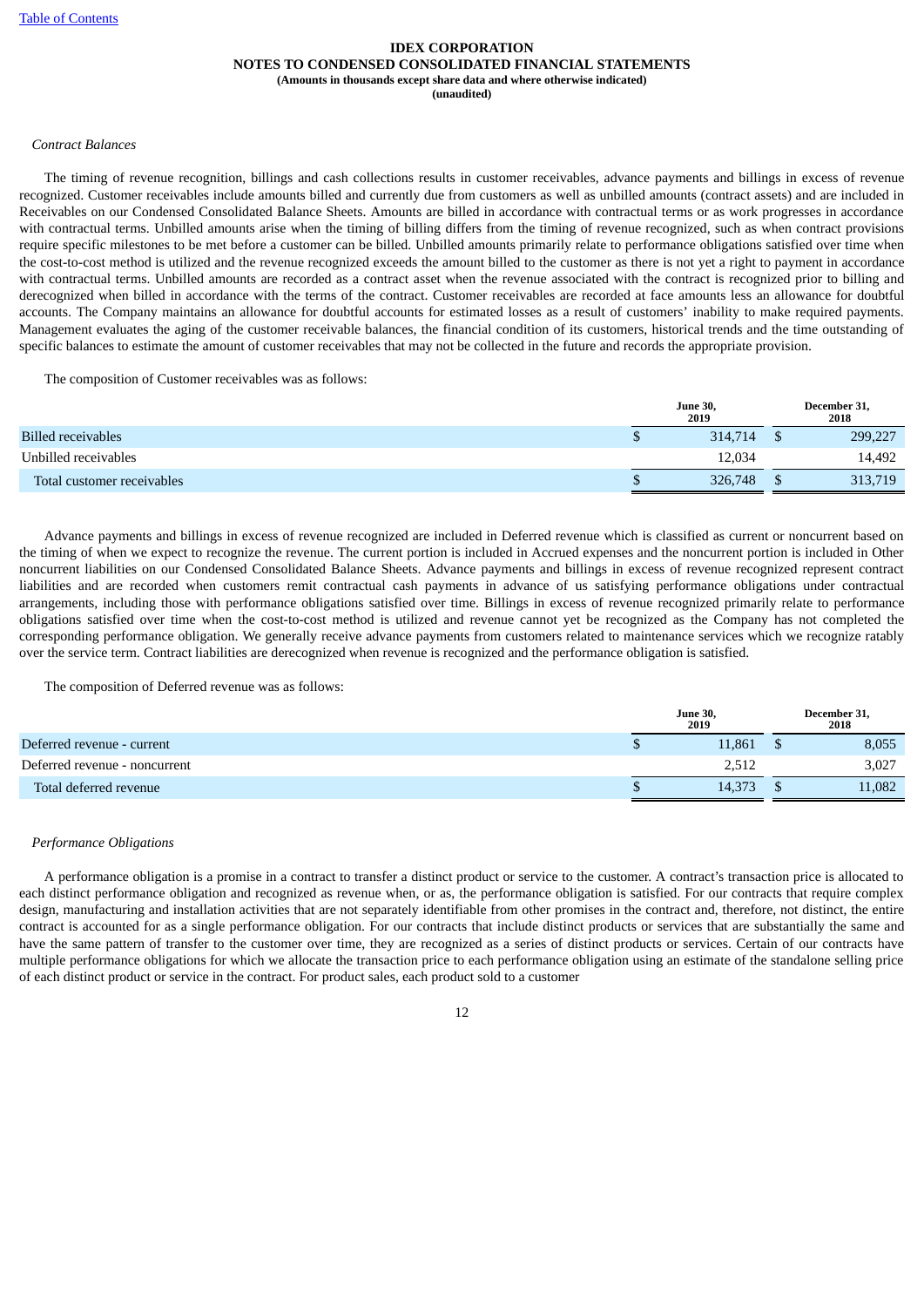generally represents a distinct performance obligation. In such cases, the observable standalone sales are used to determine the standalone selling price. In certain cases, we may be required to estimate standalone selling price using the expected cost plus margin approach, under which we forecast our expected costs of satisfying a performance obligation and then add an appropriate margin for that distinct product or service.

Our performance obligations are satisfied at a point in time or over time as work progresses. Performance obligations are supported by contracts with customers that provide a framework for the nature of the distinct products or services or bundle of products and services. We define service revenue as revenue from activities that are not associated with the design, development or manufacture of a product or the delivery of a software license.

Revenue from products and services transferred to customers at a point in time approximated 95% of total revenues in the three and six months ended June 30, 2019 and 2018. Revenue recognized at a point in time relates to the majority of our product sales. Revenue on these contracts is recognized when obligations under the terms of the contract with our customer are satisfied. Generally, this occurs with the transfer of control of the asset, which is in line with shipping terms.

Revenue from products and services transferred to customers over time approximated 5% of total revenues in the three and six months ended June 30, 2019 and 2018. Revenue earned by certain business units within the Water, Energy, Material Processing Technologies ("MPT") and Dispensing reporting units is recognized over time because control transfers continuously to our customers. When accounting for over-time contracts, we use an input measure to determine the extent of progress towards completion of the performance obligation. For certain business units within the Water, Energy and MPT reporting units, revenue is recognized over time as work is performed based on the relationship between actual costs incurred to date for each contract and the total estimated costs for such contract at completion of the performance obligation (i.e. the cost-to-cost method). We believe this measure of progress best depicts the transfer of control to the customer which occurs as we incur costs on our contracts. Incurred cost represents work performed, which corresponds with the transfer of control to the customer. Contract costs include labor, material and overhead. Contract estimates are based on various assumptions to project the outcome of future events. These assumptions include labor productivity and availability; the complexity of the work to be performed; the cost and availability of materials; the performance of subcontractors; and the availability and timing of funding from the customer. Revenues, including estimated fees or profits, are recorded proportionally as costs are incurred. For certain business units within the Energy and Dispensing reporting units, revenue is recognized ratably over the contract term.

As a significant change in one or more of these estimates could affect the profitability of our contracts, we review and update our estimates regularly. Due to uncertainties inherent in the estimation process, it is reasonably possible that completion costs, including those arising from contract penalty provisions and final contract settlements, will be revised. Such revisions to costs and income are recognized in the period in which the revisions are determined as a cumulative catch-up adjustment. The impact of the adjustment on profit recorded to date on a contract is recognized in the period the adjustment is identified. Revenue and profit in future periods of contract performance are recognized using the adjusted estimate. If at any time the estimate of contract profitability indicates an anticipated loss on the contract, we recognize provisions for estimated losses on uncompleted contracts in the period in which such losses are determined.

The Company records allowances for discounts and product returns at the time of sale as a reduction of revenue as such allowances can be reliably estimated based on historical experience and known trends. The Company also offers product warranties (primarily assurance-type) and accrues its estimated exposure for warranty claims at the time of sale based upon the length of the warranty period, warranty costs incurred and any other related information known to the Company.

#### **5. Earnings Per Common Share**

Earnings per common share ("EPS") is computed by dividing net income by the weighted average number of shares of common stock (basic) plus common stock equivalents outstanding (diluted) during the period. Common stock equivalents consist of stock options, which have been included in the calculation of weighted average shares outstanding using the treasury stock method, restricted stock and performance share units.

ASC 260, *Earnings Per Share,* concludes that all outstanding unvested share-based payment awards that contain rights to nonforfeitable dividends participate in undistributed earnings with common shareholders. If awards are considered participating securities, the Company is required to apply the twoclass method of computing basic and diluted earnings per share. The Company

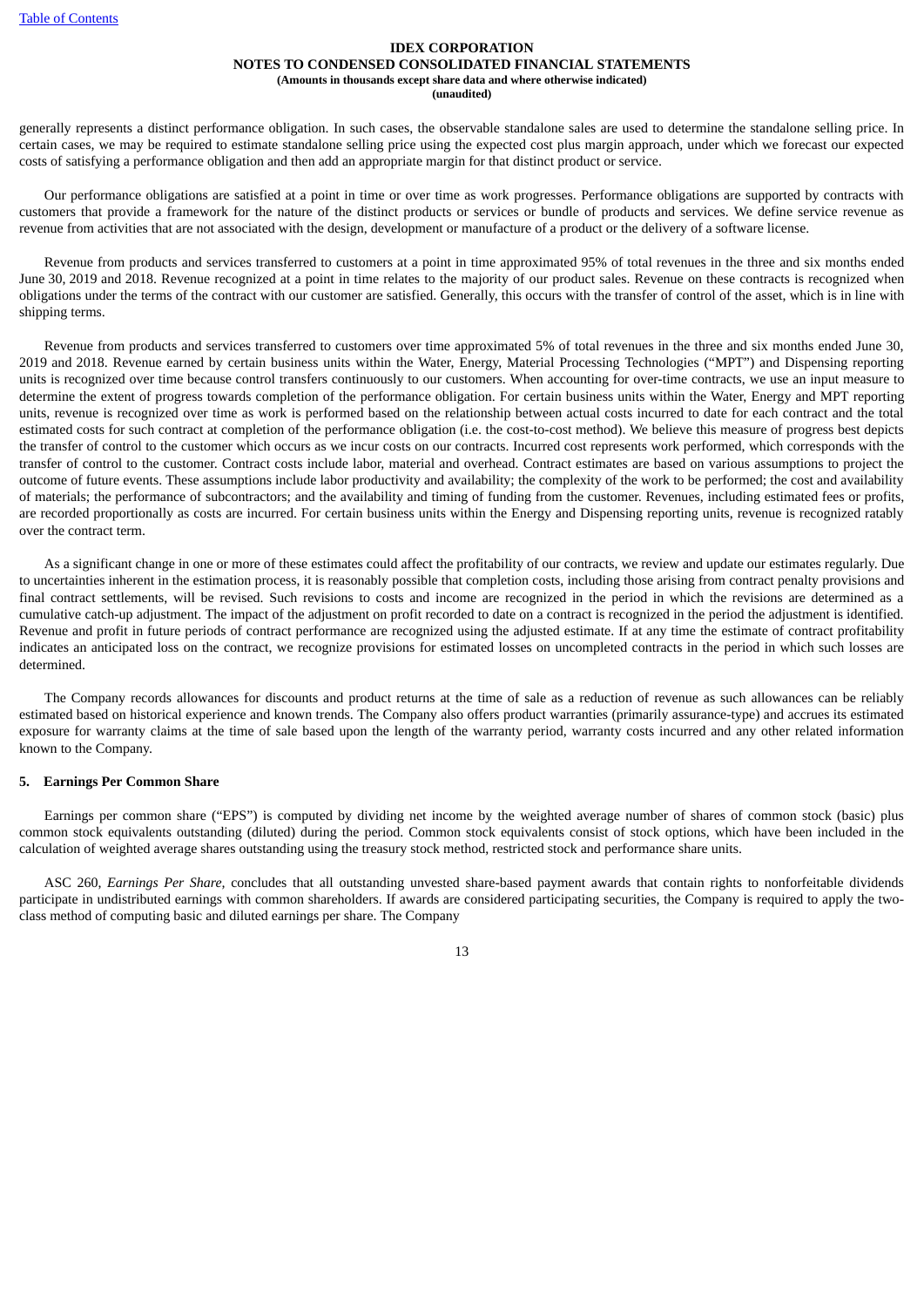**(unaudited)**

has determined that its outstanding shares of restricted stock are participating securities. Accordingly, EPS was computed using the two-class method prescribed by ASC 260.

Basic weighted average shares outstanding reconciles to diluted weighted average shares outstanding as follows:

|                                                                                | <b>Three Months Ended</b><br><b>June 30.</b> |        | <b>Six Months Ended</b><br><b>June 30,</b> |        |  |
|--------------------------------------------------------------------------------|----------------------------------------------|--------|--------------------------------------------|--------|--|
|                                                                                | 2019                                         | 2018   | 2019                                       | 2018   |  |
| Basic weighted average common shares outstanding                               | 75,460                                       | 76.539 | 75,450                                     | 76,479 |  |
| Dilutive effect of stock options, restricted stock and performance share units | 927                                          | 1.165  | 884                                        | 1.243  |  |
| Diluted weighted average common shares outstanding                             | 76.387                                       | 77,704 | 76.334                                     | 77,722 |  |

Options to purchase approximately 0.6 million and 0.3 million shares of common stock for the three months ended June 30, 2019 and 2018, respectively, and 0.6 million and 0.3 million shares of common stock for the six months ended June 30, 2019 and 2018, respectively, were not included in the computation of diluted EPS because the effect of their inclusion would have been antidilutive.

#### **6. Inventories**

The components of inventories as of June 30, 2019 and December 31, 2018 were:

|                                   | <b>June 30,</b><br>2019 | December 31,<br>2018 |
|-----------------------------------|-------------------------|----------------------|
| Raw materials and component parts | 186,117                 | 178,805              |
| Work in process                   | 28,480                  | 37,495               |
| Finished goods                    | 86,409                  | 63,695               |
| Total inventories                 | 301,006                 | 279,995              |

Inventories are stated at the lower of cost or net realizable value. Cost, which includes material, labor and factory overhead, is determined on a FIFO basis.

#### **7. Goodwill and Intangible Assets**

The changes in the carrying amount of goodwill for the six months ended June 30, 2019, by reportable business segment, were as follows:

|                              | <b>FMT</b> |         | <b>HST</b> |         |  | <b>FSDP</b> | <b>IDEX</b> |           |  |
|------------------------------|------------|---------|------------|---------|--|-------------|-------------|-----------|--|
| Balance at December 31, 2018 |            | 581,041 |            | 745.357 |  | 371,557     |             | 1,697,955 |  |
| Foreign currency translation |            | (610)   |            | 637     |  | (833)       |             | (806)     |  |
| Acquisition adjustments      |            |         |            | 183     |  |             |             | 183       |  |
| Balance at June 30, 2019     |            | 580.431 |            | 746.177 |  | 370,724     |             | 1,697,332 |  |

ASC 350, *Goodwill and Other Intangible Assets,* requires that goodwill be tested for impairment at the reporting unit level on an annual basis and between annual tests if an event occurs or circumstances change that would more likely than not reduce the fair value of the reporting unit below its carrying value. In the first six months of 2019, there were no events or circumstances that would have required an interim impairment test. Annually, on October 31, goodwill and other acquired intangible assets with indefinite lives are tested for impairment. Based on the results of our annual impairment test at October 31, 2018, all reporting units had fair values in excess of their carrying values.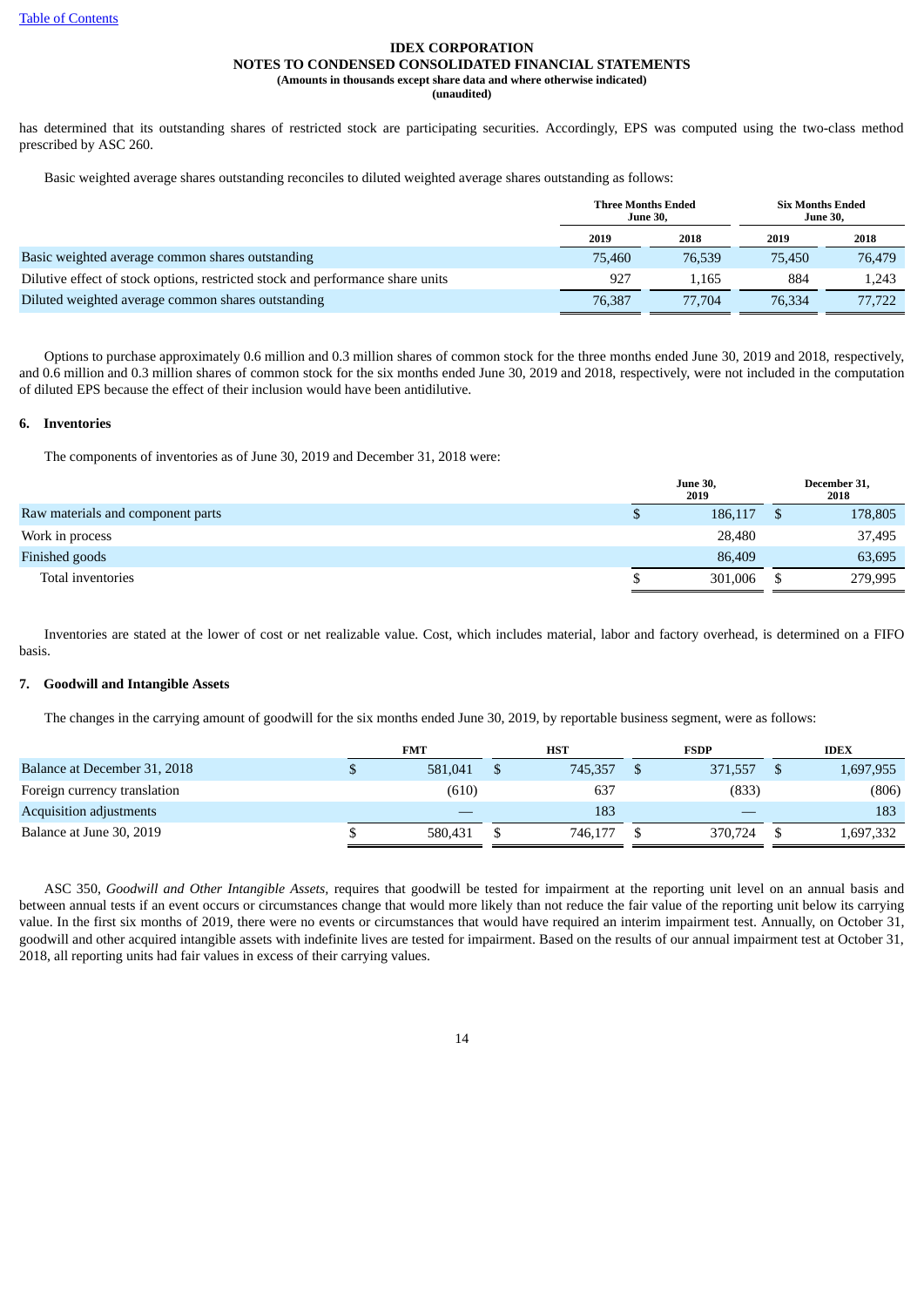**(unaudited)**

The following table provides the gross carrying value and accumulated amortization for each major class of intangible asset at June 30, 2019 and December 31, 2018:

|                                     |                                    | At June 30, 2019                   |      |            |                             |    |                                    | At December 31, 2018 |            |    |         |  |                                    |  |     |
|-------------------------------------|------------------------------------|------------------------------------|------|------------|-----------------------------|----|------------------------------------|----------------------|------------|----|---------|--|------------------------------------|--|-----|
|                                     | <b>Gross</b><br>Carrying<br>Amount | Accumulated<br><b>Amortization</b> |      | <b>Net</b> | Weighted<br>Average<br>Life |    | <b>Gross</b><br>Carrying<br>Amount |                      |            |    |         |  | Accumulated<br><b>Amortization</b> |  | Net |
| Amortized intangible assets:        |                                    |                                    |      |            |                             |    |                                    |                      |            |    |         |  |                                    |  |     |
| <b>Patents</b>                      | \$<br>6,555                        | \$<br>(4,986)                      | S.   | 1,569      | 12                          | \$ | 6,468                              | \$.                  | (4,693)    | \$ | 1,775   |  |                                    |  |     |
| Trade names                         | 115,890                            | (60, 962)                          |      | 54,928     | 16                          |    | 115,899                            |                      | (57, 227)  |    | 58,672  |  |                                    |  |     |
| Customer relationships              | 253,470                            | (92, 394)                          |      | 161,076    | 14                          |    | 256,202                            |                      | (85, 652)  |    | 170,550 |  |                                    |  |     |
| Unpatented technology               | 97,494                             | (40, 384)                          |      | 57,110     | 12                          |    | 96,922                             |                      | (35,685)   |    | 61,237  |  |                                    |  |     |
| Other                               | 700                                | (542)                              |      | 158        | 10                          |    | 700                                |                      | (507)      |    | 193     |  |                                    |  |     |
| Total amortized intangible assets   | 474,109                            | (199, 268)                         |      | 274,841    |                             |    | 476,191                            |                      | (183,764)  |    | 292,427 |  |                                    |  |     |
| Indefinite-lived intangible assets: |                                    |                                    |      |            |                             |    |                                    |                      |            |    |         |  |                                    |  |     |
| Banjo trade name                    | 62,100                             |                                    |      | 62,100     |                             |    | 62,100                             |                      |            |    | 62,100  |  |                                    |  |     |
| Akron Brass trade name              | 28,800                             |                                    |      | 28,800     |                             |    | 28,800                             |                      |            |    | 28,800  |  |                                    |  |     |
| Total intangible assets             | \$<br>565,009                      | \$<br>(199, 268)                   | - \$ | 365,741    |                             |    | 567,091                            |                      | (183, 764) | \$ | 383,327 |  |                                    |  |     |

The Banjo trade name and the Akron Brass trade name are indefinite-lived intangible assets which are tested for impairment on an annual basis in accordance with ASC 350 or more frequently if events or changes in circumstances indicate that the assets might be impaired. In the first six months of 2019, there were no events or circumstances that would have required an interim impairment test. The Company uses the relief-from-royalty method, a form of the income approach, to determine the fair value of these trade names. The relief-from-royalty method is dependent on a number of significant management assumptions, including estimates of revenues, royalty rates and discount rates.

Amortization of intangible assets was \$9.0 million and \$18.0 million for the three and six months ended June 30, 2019, respectively. Amortization of intangible assets was \$9.8 million and \$20.7 million for the three and six months ended June 30, 2018, respectively. Based on the intangible asset balances as of June 30, 2019, amortization expense is expected to approximate \$18.0 million for the remaining six months of 2019, \$35.3 million in 2020, \$34.1 million in 2021, \$32.3 million in 2022 and \$29.2 million in 2023.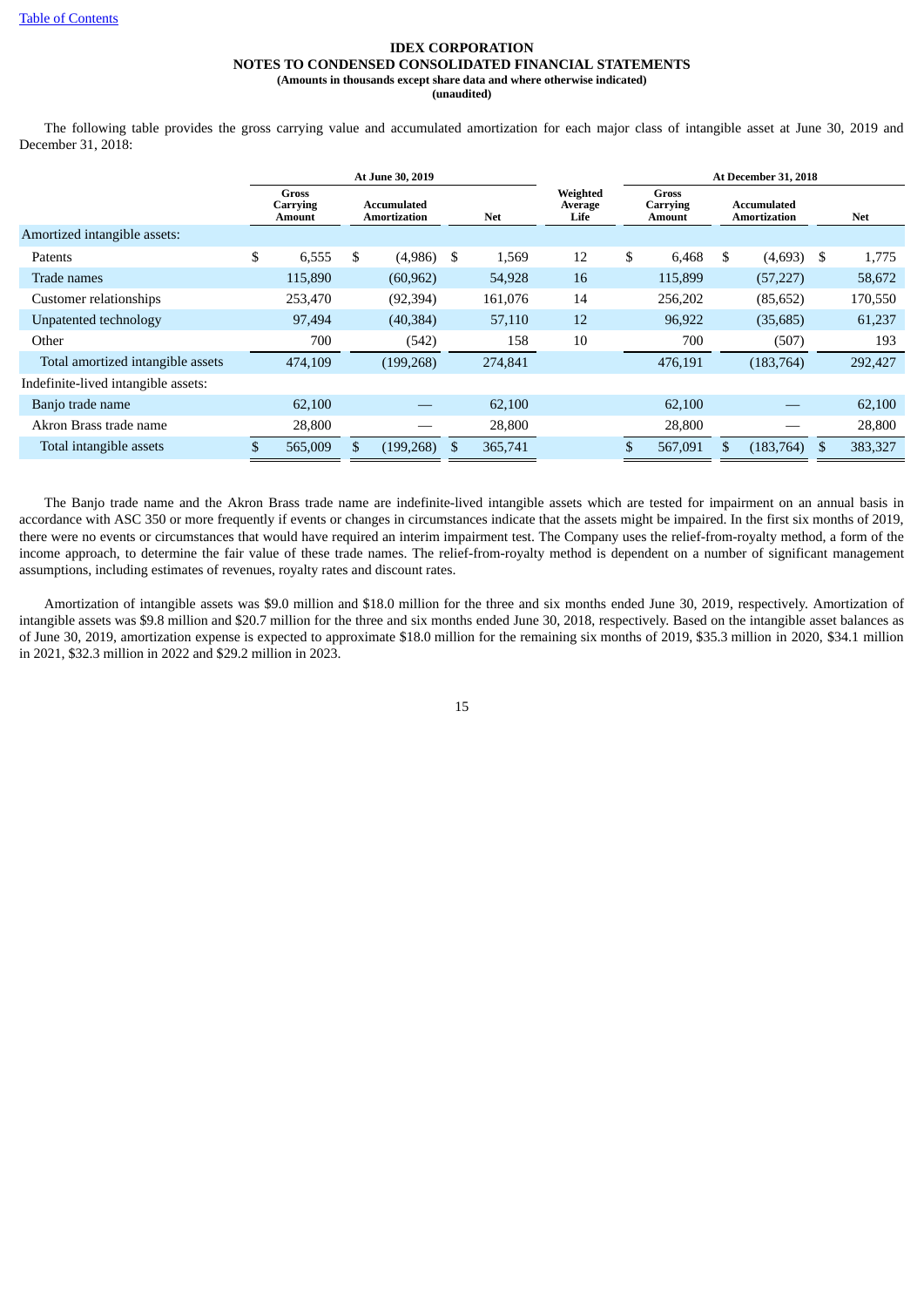# **8. Accrued Expenses**

The components of accrued expenses as of June 30, 2019 and December 31, 2018 were:

|                                       | <b>June 30,</b><br>2019 | December 31,<br>2018 |
|---------------------------------------|-------------------------|----------------------|
| Payroll and related items             | \$<br>68,586            | \$<br>78,944         |
| Management incentive compensation     | 10,441                  | 25,321               |
| Income taxes payable                  | 12,500                  | 23,844               |
| Insurance                             | 9,513                   | 10,422               |
| <b>Warranty</b>                       | 5,284                   | 5,303                |
| Deferred revenue                      | 11,861                  | 8,055                |
| Lease liability                       | 12,973                  |                      |
| Restructuring                         | 3,903                   | 6,170                |
| Liability for uncertain tax positions | 830                     | 980                  |
| Accrued interest                      | 1,569                   | 1,759                |
| Other                                 | 25,378                  | 26,738               |
| Total accrued expenses                | \$<br>162,838           | 187,536              |

# **9. Other Noncurrent Liabilities**

The components of other noncurrent liabilities as of June 30, 2019 and December 31, 2018 were:

|                                                   | <b>June 30,</b><br>2019 |         |      | December 31.<br>2018 |  |  |
|---------------------------------------------------|-------------------------|---------|------|----------------------|--|--|
| Pension and retiree medical obligations           |                         | 76,228  | - \$ | 80,667               |  |  |
| Transition tax payable                            |                         | 17,127  |      | 17,127               |  |  |
| Liability for uncertain tax positions             |                         | 3,255   |      | 3,183                |  |  |
| Deferred revenue                                  |                         | 2,512   |      | 3,027                |  |  |
| Liability for construction of new leased facility |                         |         |      | 11,616               |  |  |
| Lease liability                                   |                         | 54,619  |      |                      |  |  |
| Contingent consideration for acquisition          |                         | 3,375   |      | 3,375                |  |  |
| Other                                             |                         | 20,565  |      | 19,219               |  |  |
| Total other noncurrent liabilities                |                         | 177,681 |      | 138,214              |  |  |

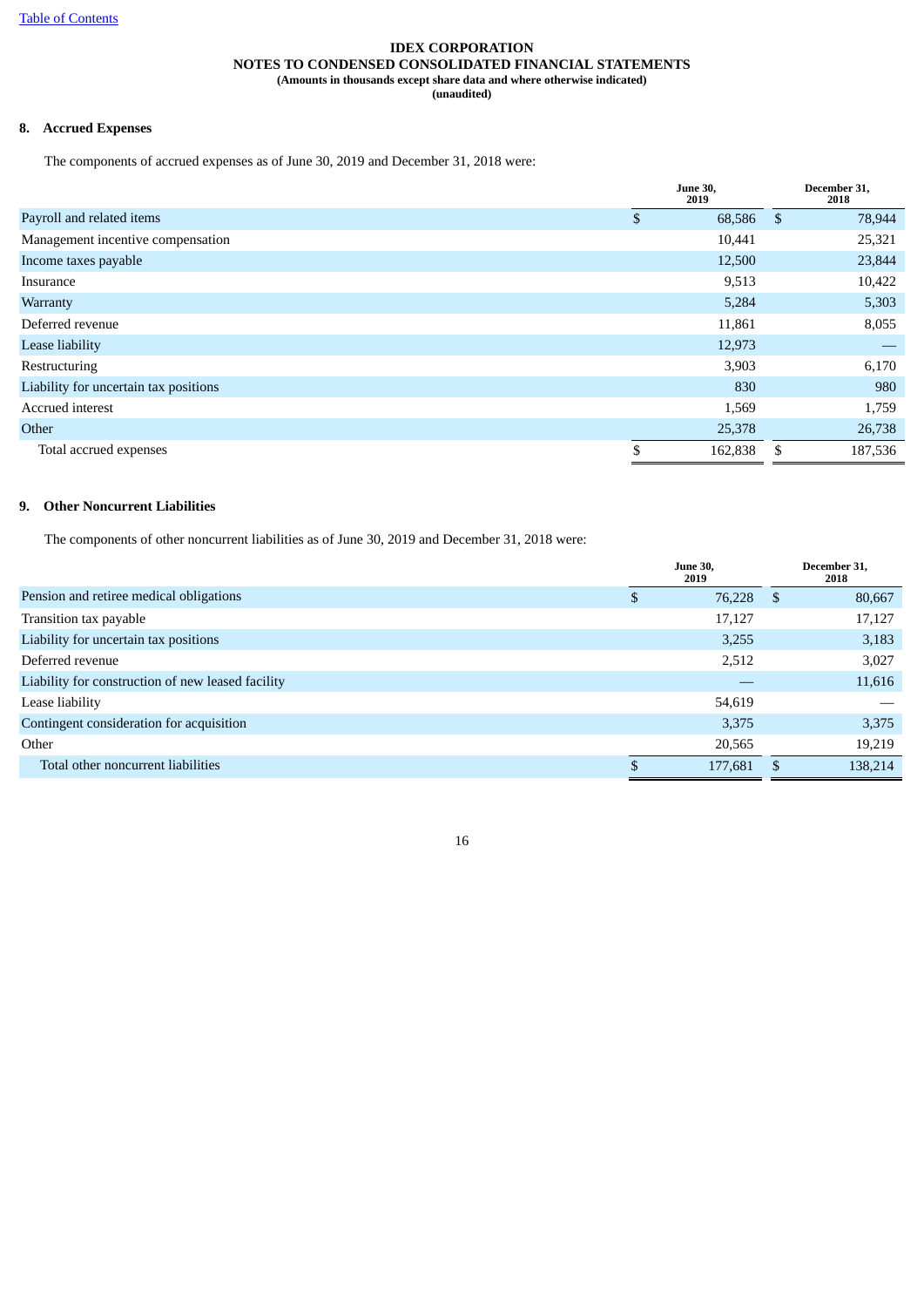#### **(unaudited)**

# **10. Borrowings**

Borrowings at June 30, 2019 and December 31, 2018 consisted of the following:

|                                       | <b>June 30,</b><br>2019               |   | December 31,<br>2018 |
|---------------------------------------|---------------------------------------|---|----------------------|
| <b>Revolving Facility</b>             | \$<br>$\hspace{0.1mm}-\hspace{0.1mm}$ | S |                      |
| 4.50% Senior Notes, due December 2020 | 300,000                               |   | 300,000              |
| 4.20% Senior Notes, due December 2021 | 350,000                               |   | 350,000              |
| 3.20% Senior Notes, due June 2023     | 100,000                               |   | 100,000              |
| 3.37% Senior Notes, due June 2025     | 100,000                               |   | 100,000              |
| Other borrowings                      | 824                                   |   | 1,078                |
| Total borrowings                      | 850,824                               |   | 851,078              |
| Less current portion                  | 452                                   |   | 483                  |
| Less deferred debt issuance costs     | 1,288                                 |   | 1,593                |
| Less unaccreted debt discount         | 529                                   |   | 667                  |
| Total long-term borrowings            | \$<br>848,555                         |   | 848,335              |

On June 13, 2016, the Company completed a private placement of a \$100 million aggregate principal amount of 3.20% Senior Notes due June 13, 2023 and a \$100 million aggregate principal amount of 3.37% Senior Notes due June 13, 2025 (collectively, the "Notes") pursuant to a Note Purchase Agreement dated June 13, 2016 (the "Purchase Agreement"). Each series of Notes bears interest at the stated amount per annum, which is payable semi-annually in arrears on each June 13<sup>th</sup> and December 13<sup>th</sup>. The Notes are unsecured obligations of the Company and rank pari passu in right of payment with all of the Company's other unsecured, unsubordinated debt. The Company may at any time prepay all, or any portion of the Notes, provided that such portion is greater than 5% of the aggregate principal amount of the Notes then outstanding. In the event of a prepayment, the Company will pay an amount equal to par plus accrued interest plus a make-whole amount. In addition, the Company may repurchase the Notes by making an offer to all holders of the Notes, subject to certain conditions.

The Purchase Agreement contains certain covenants that restrict the Company's ability to, among other things, transfer or sell assets, incur indebtedness, create liens, transact with affiliates and engage in certain mergers or consolidations or other change of control transactions. In addition, the Company must comply with a leverage ratio and interest coverage ratio, as further described below, and the Purchase Agreement also limits the outstanding principal amount of priority debt that may be incurred by the Company to 15% of consolidated assets. The Purchase Agreement provides for customary events of default. In the case of an event of default arising from specified events of bankruptcy or insolvency, all of the outstanding Notes will become due and payable immediately without further action or notice. In the case of a payment event of default, any holder of the Notes affected thereby may declare all of the Notes held by it due and payable immediately. In the case of any other event of default, a majority of the holders of the Notes may declare all of the Notes to be due and payable immediately.

On May 31, 2019, the Company entered into a credit agreement (the "Credit Agreement") along with certain of its subsidiaries, as borrowers (the "Borrowers"), Bank of America, N.A., as administrative agent, swing line lender and an issuer of letters of credit, with other agents party thereto. The Credit Agreement replaces the Company's existing five-year, \$700 million credit agreement, dated as of June 23, 2015, which was due to expire in June 2020.

Terms and fees of the 2019 Credit Agreement are essentially the same as the 2015 credit agreement except for certain fees and interest rate pricing that are more favorable to the Company.

The Credit Agreement consists of a revolving credit facility (the "Revolving Facility") in an aggregate principal amount of \$800 million with a final maturity date of May 30, 2024. The maturity date may be extended under certain conditions for an additional one-year term. Up to \$75 million of the Revolving Facility under the Credit Agreement is available for the issuance of letters of credit. Additionally, up to \$50 million of the Revolving Facility is available to the Company for swing line loans, available on a same-day basis.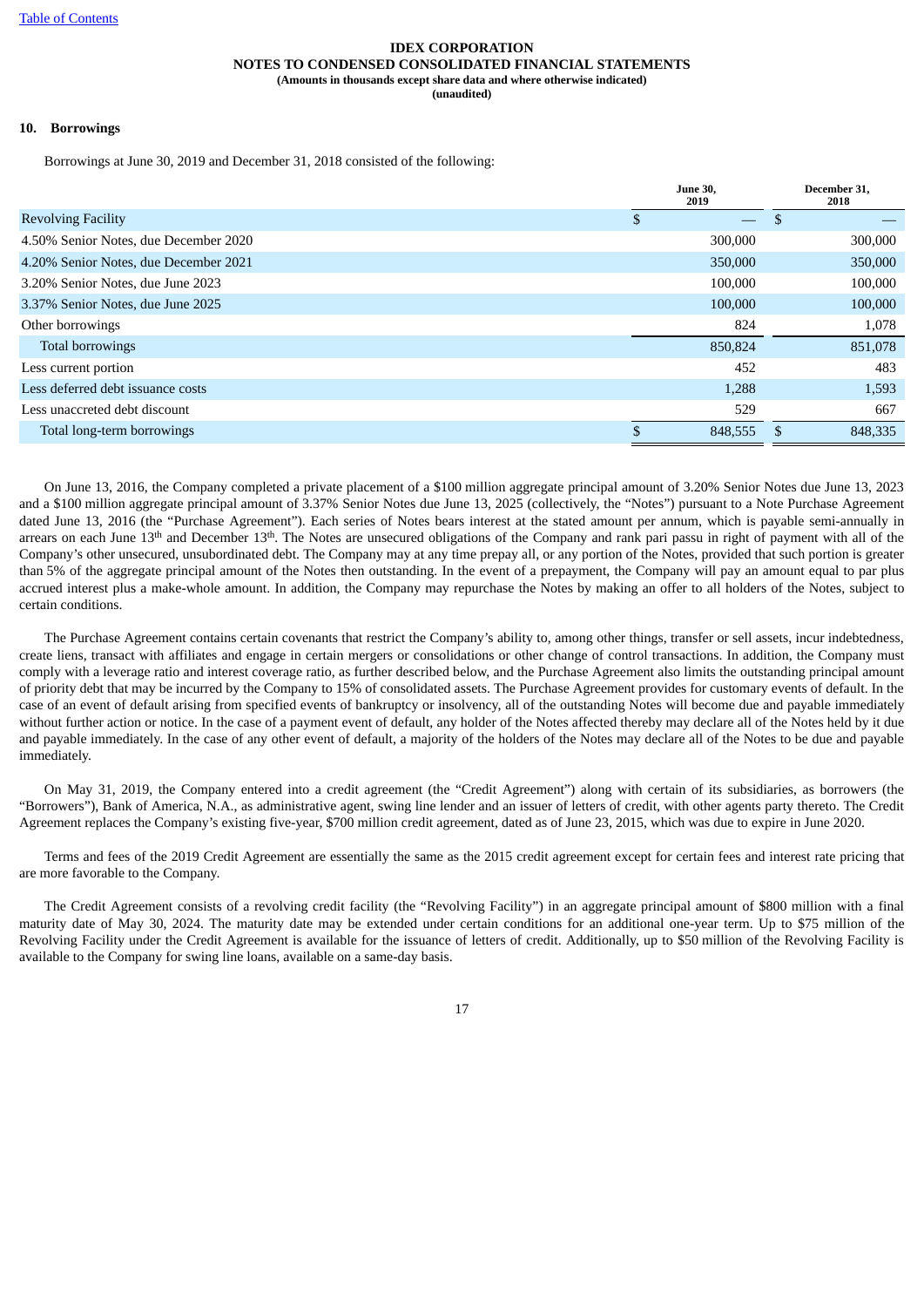Proceeds of the Revolving Facility are available for use by the Borrowers for working capital and other general corporate purposes, including refinancing existing debt of the Company and its subsidiaries. The Company may request increases in the lending commitments under the Credit Agreement, but the aggregate lending commitments pursuant to such increases may not exceed \$400 million. The Company has the right, subject to certain conditions set forth in the Credit Agreement, to designate certain foreign subsidiaries of the Company as borrowers under the Credit Agreement. In connection with any such designation, the Company is required to guarantee the obligations of any such subsidiaries under the Credit Agreement.

Borrowings under the Credit Agreement bear interest, at either an alternate base rate or an adjusted LIBOR rate plus, in each case, an applicable margin. Such applicable margin is based on the better of the Company's senior, unsecured, long-term debt rating or the Company's applicable leverage ratio. Interest is payable (a) in the case of base rate loans, quarterly, and (b) in the case of LIBOR rate loans, on the last day of the applicable interest period selected, or every three months from the effective date of such interest period for interest periods exceeding three months.

Voluntary prepayments of any loans and voluntary reductions of the unutilized portion of the commitments under the Credit Agreement are permissible without penalty, subject to break funding payments and minimum notice and minimum reduction amount requirements.

The Credit Agreement contains affirmative and negative covenants usual and customary for such senior unsecured credit agreements, including an interest coverage ratio test and a leverage ratio test, in each case tested quarterly and, in the case of the leverage ratio, with an option to increase the ratio for 12 months in connection with certain acquisitions. The negative covenants include restrictions on the Company on granting liens, entering into transactions resulting in fundamental changes (such as mergers or sales of all or substantially all of the assets of the Company), making certain subsidiary dividends or distributions, engaging in materially different lines of businesses and allowing subsidiaries to incur certain additional debt.

The Credit Agreement also contains customary events of default (subject to grace periods, as appropriate).

At June 30, 2019, there was no balance outstanding under the Revolving Facility and \$9.1 million of outstanding letters of credit, resulting in a net available borrowing capacity under the Revolving Facility at June 30, 2019 of approximately \$790.9 million.

There are two key financial covenants that the Company is required to maintain in connection with the Revolving Facility and the Notes, a minimum interest coverage ratio of 3.00 to 1 and a maximum leverage ratio of 3.50 to 1, which is the ratio of the Company's consolidated total debt to its consolidated EBITDA. In the case of the leverage ratio, there is an option to increase the ratio to 4.00 for 12 months in connection with certain acquisitions. At June 30, 2019, the Company was in compliance with both of these financial covenants. There are no financial covenants relating to the 4.5% Senior Notes or 4.2% Senior Notes; however, both are subject to cross-default provisions.

#### **11. Derivative Instruments**

The Company enters into cash flow hedges from time to time to reduce the exposure to variability in certain expected future cash flows. The types of cash flow hedges the Company enters into include foreign currency exchange contracts designed to minimize the earnings impact on certain intercompany loans as well as interest rate exchange agreements designed to reduce the impact of interest rate changes on future interest expense that effectively convert a portion of floating-rate debt to fixed-rate debt.

The effective portion of gains or losses on interest rate exchange agreements is reported in accumulated other comprehensive income (loss) in shareholders' equity and reclassified into net income in the same period or periods in which the hedged transaction affects net income. The remaining gain or loss in excess of the cumulative change in the present value of future cash flows or the hedged item, if any, is recognized in net income during the period of change. See Note 15 for the amount of loss reclassified into net income for interest rate contracts for the three and six months ended June 30, 2019 and 2018. As of June 30, 2019, the Company did not have any interest rate contracts outstanding.

In 2010 and 2011, the Company entered into two separate forward starting interest rate exchange agreements in anticipation of the issuance of the 4.2% Senior Notes and the 4.5% Senior Notes. The Company cash settled these two interest rate contracts in 2010 and 2011 for a total of \$68.9 million, which is being amortized into interest expense over the 10 year terms of the respective debt instruments. Approximately \$6.2 million of the pre-tax amount included in Accumulated other comprehensive income (loss)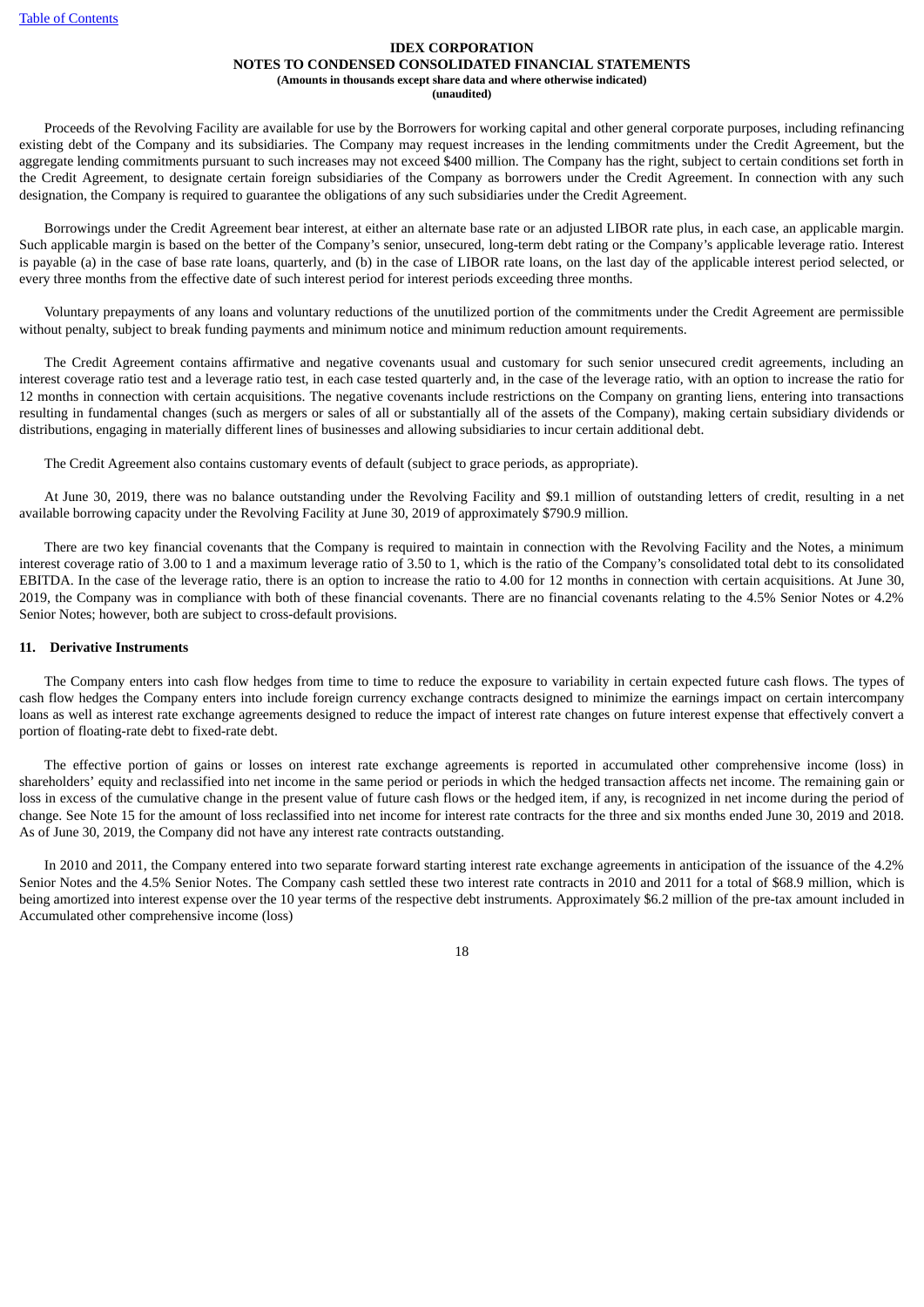in shareholders' equity at June 30, 2019 will be recognized in net income over the next 12 months as the underlying hedged transactions are realized.

At March 31, 2018, the Company had outstanding foreign currency exchange contracts with a combined notional value of €180 million that were not designated as hedges for accounting purposes and, as a result, the change in the fair value of these foreign currency exchange contracts and the corresponding foreign currency gain or loss on the revaluation of the intercompany loans were both recorded through earnings within Other (income) expense - net in the Condensed Consolidated Statements of Operations each period as incurred.

During the three and six months ended June 30, 2018, the Company recorded a loss of \$0.3 million and a gain of \$0.9 million, respectively, within Other (income) expense - net in the Condensed Consolidated Statements of Operations related to these foreign currency exchange contracts. During the three and six months ended June 30, 2018, the Company recorded a foreign currency transaction gain of \$0.3 million and a foreign currency transaction loss of \$0.9 million, respectively, within Other (income) expense - net in the Condensed Consolidated Statements of Operations related to these intercompany loans. For the six months ended June 30, 2018, the Company received \$6.6 million in settlement of the foreign currency exchange contracts.

In April 2018, the Company settled its outstanding foreign currency exchange contracts in conjunction with its repayment of the underlying intercompany loans and did not extend these foreign currency exchange contracts. Along with the repayment of the intercompany loans, the Company was required to make a capital contribution to one of its subsidiaries, which resulted in a \$2.2 million stamp duty in Switzerland which was recorded within Selling, general and administrative expenses in the Condensed Consolidated Statements of Operations.

Fair values relating to derivative financial instruments reflect the estimated amounts that the Company would receive or pay to sell or buy the contracts based on quoted market prices of comparable contracts at each balance sheet date.

### **12. Fair Value Measurements**

ASC 820, *Fair Value Measurements and Disclosures,* defines fair value, provides guidance for measuring fair value and requires certain disclosures. This standard discusses valuation techniques, such as the market approach (comparable market prices), the income approach (present value of future income or cash flow) and the cost approach (cost to replace the service capacity of an asset or replacement cost). The standard utilizes a fair value hierarchy that prioritizes the inputs to the valuation techniques used to measure fair value into three broad levels. The following is a brief description of those three levels:

- Level 1: Observable inputs such as quoted prices (unadjusted) in active markets for identical assets or liabilities.
- Level 2: Inputs, other than quoted prices that are observable for the asset or liability, either directly or indirectly. These include quoted prices for similar assets or liabilities in active markets and quoted prices for identical or similar assets or liabilities in markets that are not active.
- Level 3: Unobservable inputs that reflect the reporting entity's own assumptions.

The following table summarizes the basis used to measure the Company's financial assets (liabilities) at fair value on a recurring basis in the balance sheets at June 30, 2019 and December 31, 2018:

|                               | <b>Basis of Fair Value Measurements</b> |                                               |     |                                         |      |                |     |                |  |  |
|-------------------------------|-----------------------------------------|-----------------------------------------------|-----|-----------------------------------------|------|----------------|-----|----------------|--|--|
|                               |                                         | <b>Balance</b> at<br>June 30, 2019            |     | <b>Level 1</b>                          |      | <b>Level 2</b> |     | <b>Level 3</b> |  |  |
| Available for sale securities |                                         | 9,429                                         | -S  | 9,429                                   | - S  |                | D   |                |  |  |
| Contingent consideration      |                                         | 3,375                                         |     |                                         |      |                |     | 3,375          |  |  |
|                               |                                         |                                               |     | <b>Basis of Fair Value Measurements</b> |      |                |     |                |  |  |
|                               |                                         | <b>Balance</b> at<br><b>December 31, 2018</b> |     | <b>Level 1</b>                          |      | <b>Level 2</b> |     | <b>Level 3</b> |  |  |
| Available for sale securities |                                         | 7,598                                         | -\$ | 7,598                                   | - \$ |                | - T |                |  |  |
| Contingent consideration      |                                         | 3,375                                         |     |                                         |      |                |     | 3,375          |  |  |

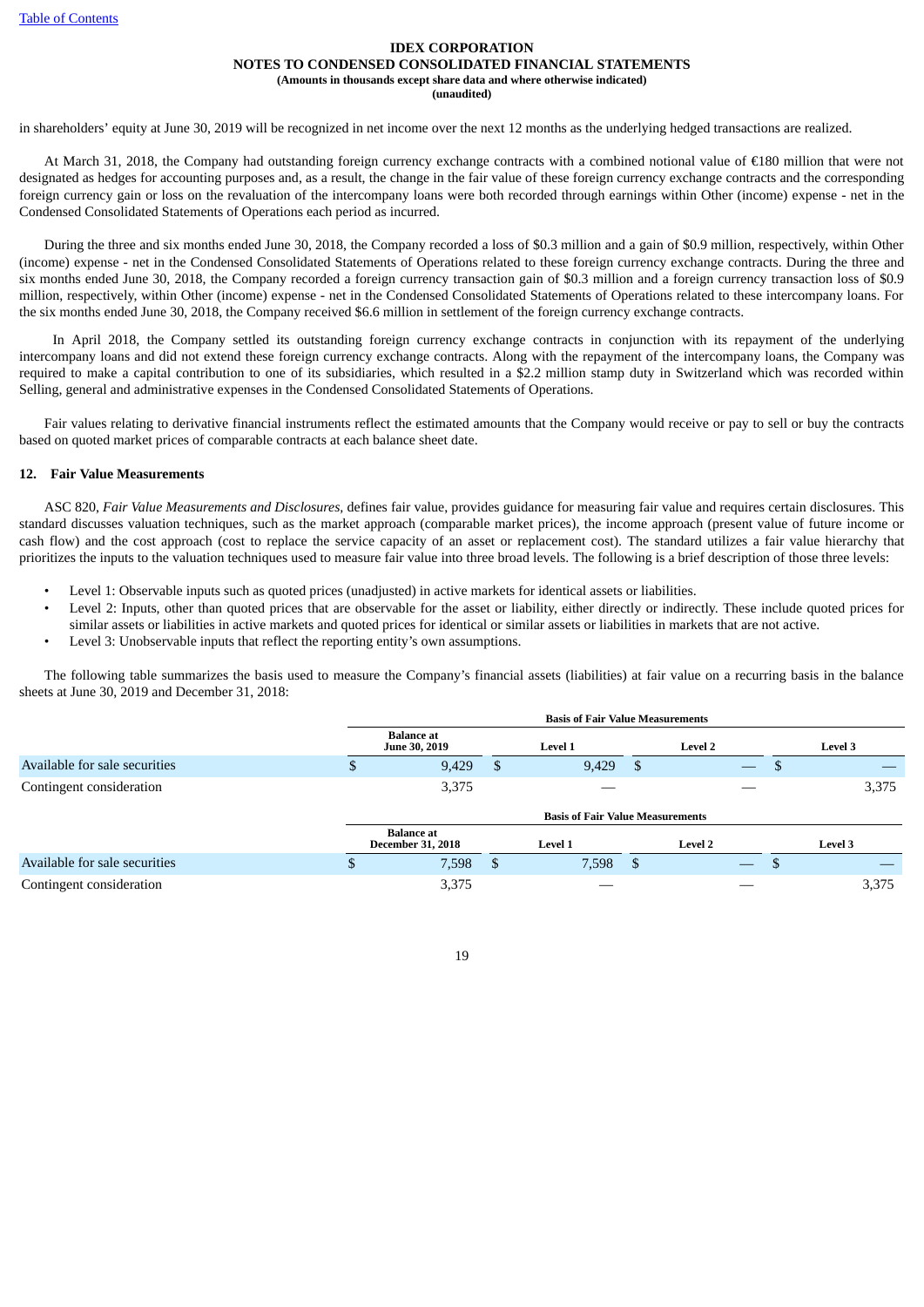**(unaudited)**

There were no transfers of assets or liabilities between Level 1 and Level 2 during the three and six months ended June 30, 2019 or the year ended December 31, 2018.

The Company utilized a Monte Carlo Simulation to determine the fair value of the contingent consideration associated with the acquisition of FLI as of the acquisition date. The \$3.4 million represents management's best estimate of the liability, based on a range of outcomes of FLI's two-year operating results, from August 1, 2018 to July 31, 2020, and is expected to be paid during the third quarter of 2020. As of June 30, 2019, the \$3.4 million of contingent consideration is included in Other noncurrent liabilities on the Condensed Consolidated Balance Sheets.

The carrying values of our cash and cash equivalents, accounts receivable, accounts payable and accrued expenses approximate their fair values because of the short term nature of these instruments. At June 30, 2019, the fair value of the outstanding indebtedness under our 3.2% Senior Notes, 3.37% Senior Notes, 4.5% Senior Notes, 4.2% Senior Notes and other borrowings based on quoted market prices and current market rates for debt with similar credit risk and maturity was approximately \$875.8 million compared to the carrying value of \$850.3 million. At December 31, 2018, the fair value of the outstanding indebtedness under our 3.2% Senior Notes, 3.37% Senior Notes, 4.5% Senior Notes, 4.2% Senior Notes and other borrowings based on quoted market prices and current market rates for debt with similar credit risk and maturity was approximately \$851.5 million compared to the carrying value of \$850.4 million. These fair value measurements are classified as Level 2 within the fair value hierarchy since they are determined based upon significant inputs observable in the market, including interest rates on recent financing transactions to entities with a credit rating similar to ours.

#### **13. Leases**

The Company leases certain office facilities, warehouses, manufacturing plants, equipment (which includes both office and plant equipment) and vehicles under operating leases. Leases with an initial term of 12 months or less are not recorded on the balance sheet; the Company recognizes lease expense for these leases on a straight-line basis over the lease term.

Certain leases include one or more options to renew. The exercise of lease renewal options is at the Company's sole discretion. There are currently no renewal periods included in any of the leases' respective lease terms as they are not reasonably certain of being exercised. The Company does not have any material purchase options.

Certain of our lease agreements have rental payments that are adjusted periodically for inflation or that are based on usage. Our lease agreements do not contain any material residual value guarantees or material restrictive covenants.

Supplemental balance sheet information related to leases as of June 30, 2019 was as follows:

|                                     | <b>Balance Sheet Caption</b> | <b>June 30.</b><br>2019 |        |
|-------------------------------------|------------------------------|-------------------------|--------|
| <b>Operating leases:</b>            |                              |                         |        |
| Building right-of-use assets - net  | Other noncurrent assets      | \$                      | 59,226 |
| Equipment right-of-use assets - net | Other noncurrent assets      |                         | 6,636  |
| Total right-of-use assets - net     |                              |                         | 65,862 |
| <b>Operating leases:</b>            |                              |                         |        |
| Current lease liabilities           | Accrued expenses             | \$                      | 12,973 |
| Noncurrent lease liabilities        | Other noncurrent liabilities |                         | 54,619 |
| Total lease liabilities             |                              |                         | 67,592 |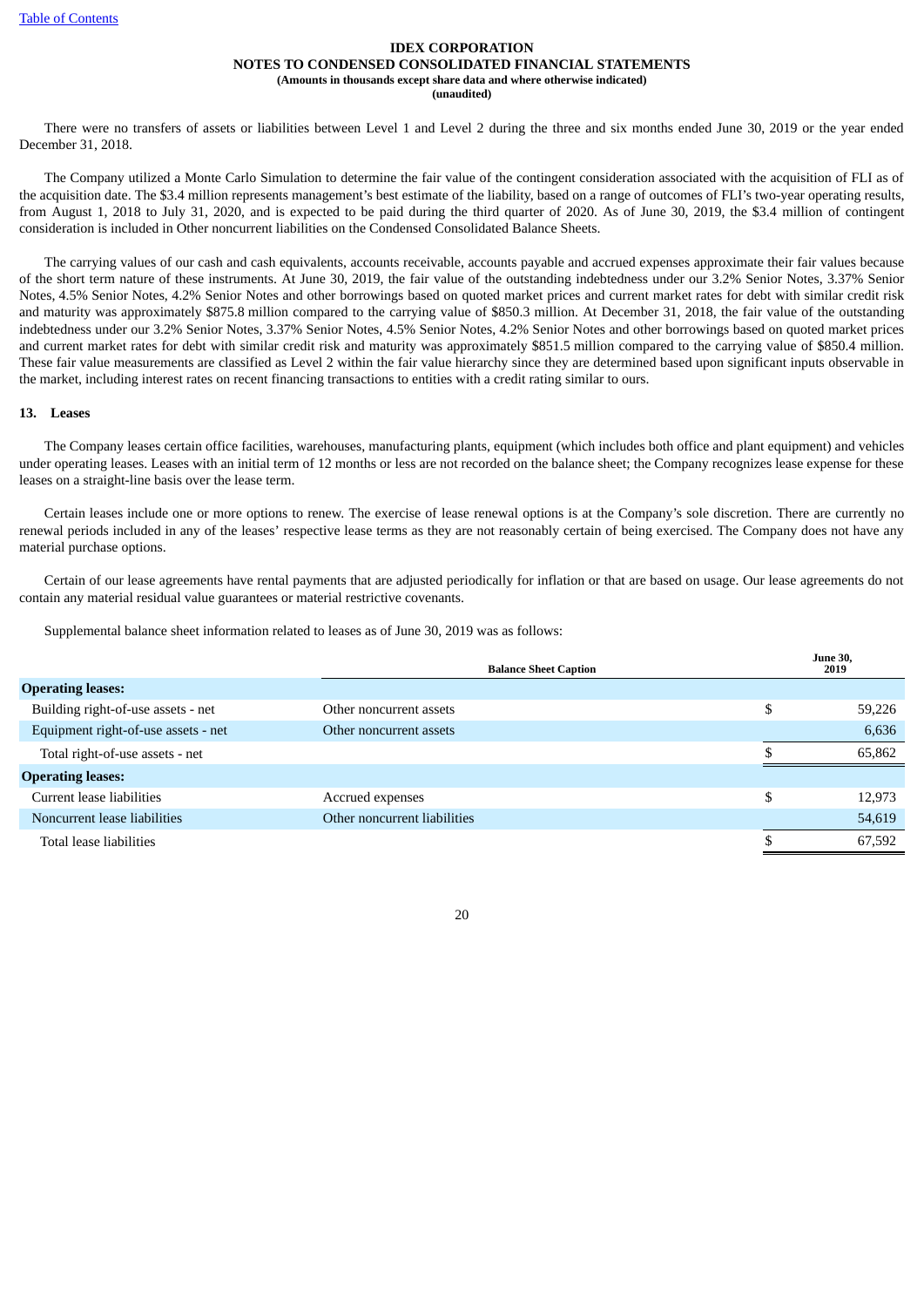As part of the adoption of the new lease standard, the Company derecognized its liability for the construction of a new leased facility that was recorded in Other noncurrent liabilities on the Condensed Consolidated Balance Sheets and recorded it as a right of use asset in Other noncurrent assets on the Condensed Consolidated Balance Sheets with a corresponding lease liability in Accrued expenses and Other noncurrent liabilities on the Condensed Consolidated Balance Sheets.

The components of lease cost for the three and six months ended June 30, 2019 were as follows:

|                          | <b>Three Months Ended</b><br><b>June 30, 2019</b> | <b>Six Months Ended</b><br><b>June 30, 2019</b> |  |  |  |
|--------------------------|---------------------------------------------------|-------------------------------------------------|--|--|--|
| Operating lease cost (1) | 6.195                                             | 11,570                                          |  |  |  |
| Variable lease cost      | 625                                               | 1,218                                           |  |  |  |
| Total lease expense      | 6.820                                             | 12,788                                          |  |  |  |

(1) Includes short-term leases, which are immaterial.

Supplemental cash flow information related to leases for the six months ended June 30, 2019 was as follows:

|                                                                                  | <b>Six Months Ended</b><br><b>June 30, 2019</b> |
|----------------------------------------------------------------------------------|-------------------------------------------------|
| Cash paid for amounts included in the measurement of operating lease liabilities | 6.071                                           |
| Right-of-use assets obtained in exchange for new operating lease liabilities     | 4.180                                           |

Other supplemental information related to leases as of June 30, 2019 was as follows:

| <b>Lease Term and Discount Rate</b>            | <b>June 30,</b><br>2019 |
|------------------------------------------------|-------------------------|
| Weighted-average remaining lease term (years): |                         |
| Operating leases - building and equipment      | 8.32                    |
| Operating leases - vehicles                    | 2.18                    |
| Weighted-average discount rate:                |                         |
| Operating leases - building and equipment      | 4.06%                   |
| Operating leases - vehicles                    | 3.28%                   |

The Company uses the implicit rate to determine the present value of the lease payments. If the implicit rate is not defined in the lease, the Company uses its incremental borrowing rate to determine the present value of the lease payments. The Company used either the implicit rate or the incremental borrowing rate based on the information available at the transition date to determine the present value of the lease payments as of January 1, 2019.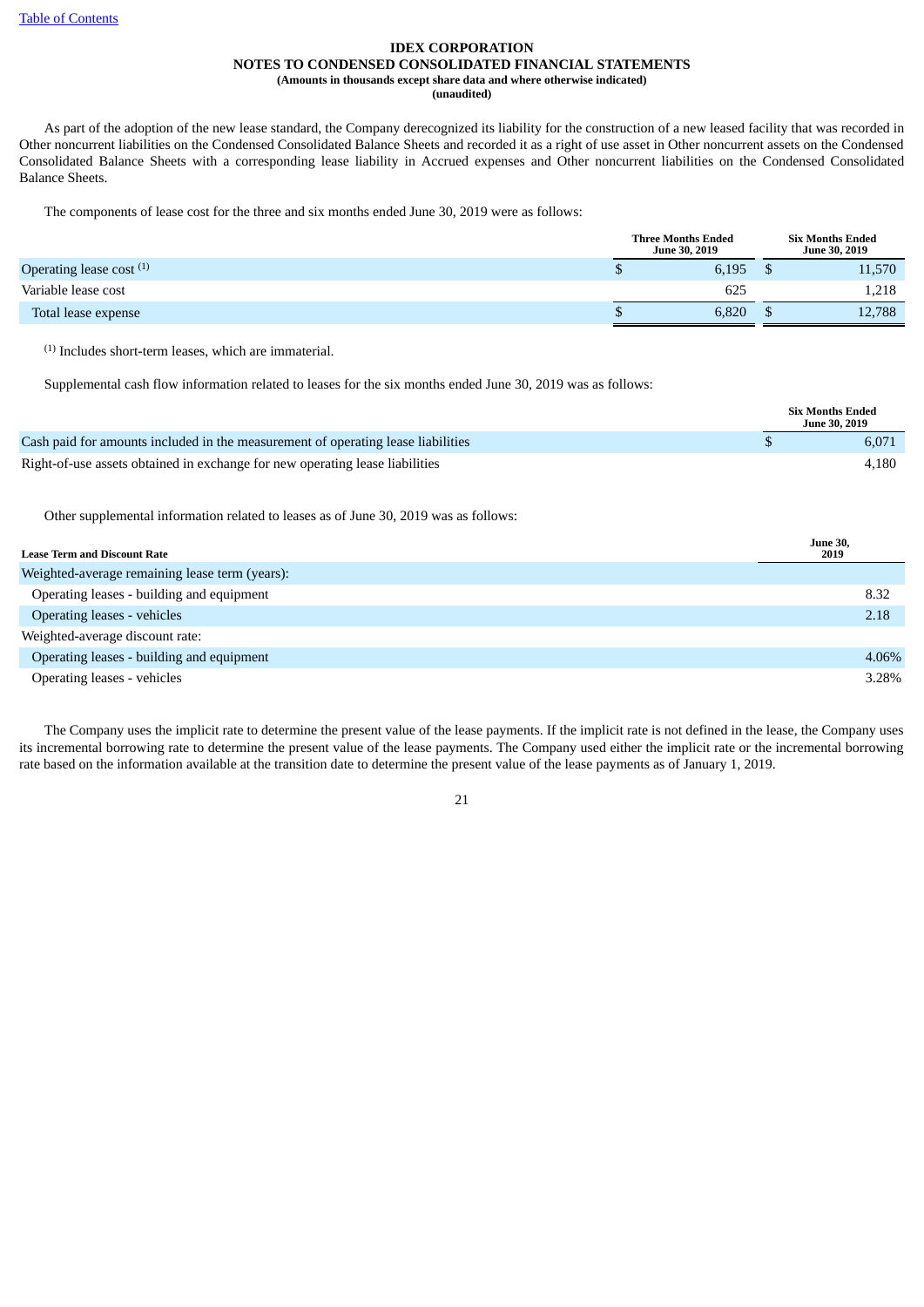Total lease liabilities at June 30, 2019 have scheduled maturities as follows:

| <b>Maturity of Lease Liabilities</b>                | <b>Operating Leases</b> (1) |
|-----------------------------------------------------|-----------------------------|
| 2019 (excluding the six months ended June 30, 2019) | \$<br>7,620                 |
| 2020                                                | 13,609                      |
| 2021                                                | 11,609                      |
| 2022                                                | 8,820                       |
| 2023                                                | 6,857                       |
| Thereafter                                          | 30,837                      |
| Total lease payments                                | 79,352                      |
| Less: Imputed interest                              | (11,760)                    |
| Present value of lease liabilities                  | 67,592                      |

(1) Excludes \$25.2 million of legally binding minimum lease payments for leases signed but not yet commenced.

Total lease liabilities at December 31, 2018 had scheduled maturities as follows:

| <b>Maturity of Lease Liabilities</b> |   | <b>Operating Leases</b> |
|--------------------------------------|---|-------------------------|
| 2019                                 | Φ | 17,509                  |
| 2020                                 |   | 13,162                  |
| 2021                                 |   | 10,516                  |
| 2022                                 |   | 7,979                   |
| 2023                                 |   | 6,535                   |
| Thereafter                           |   | 29,658                  |
| Total lease payments                 |   | 85,359                  |

#### **14. Restructuring**

During the year ended December 31, 2018 and the three months ended June 30, 2019, the Company recorded accruals for restructuring costs incurred as part of restructuring initiatives that supported the implementation of key strategic efforts designed to facilitate long-term, sustainable growth through cost reduction actions, primarily consisting of employee reductions and facility rationalization. The restructuring costs included severance benefits and exit costs which were included in Restructuring expenses in the Condensed Consolidated Statements of Operations. Severance costs primarily consisted of severance benefits through payroll continuation, COBRA subsidies, outplacement services, conditional separation costs and employer tax liabilities, while exit costs primarily consisted of asset disposals or impairments and lease exit and contract termination costs.

Pre-tax restructuring expenses by segment for the three and six months ended June 30, 2019 were as follows:

|                                    | <b>Severance Costs</b> |       |  | <b>Exit Costs</b> | <b>Total</b> |       |  |
|------------------------------------|------------------------|-------|--|-------------------|--------------|-------|--|
| Fluid & Metering Technologies      |                        | 930   |  |                   |              | 930   |  |
| Health & Science Technologies      |                        | 46    |  | 284               |              | 330   |  |
| Fire & Safety/Diversified Products |                        | 819   |  |                   |              | 819   |  |
| Corporate/Other                    |                        | 47    |  |                   |              | 47    |  |
| Total restructuring costs          |                        | 1.842 |  | 284               |              | 2,126 |  |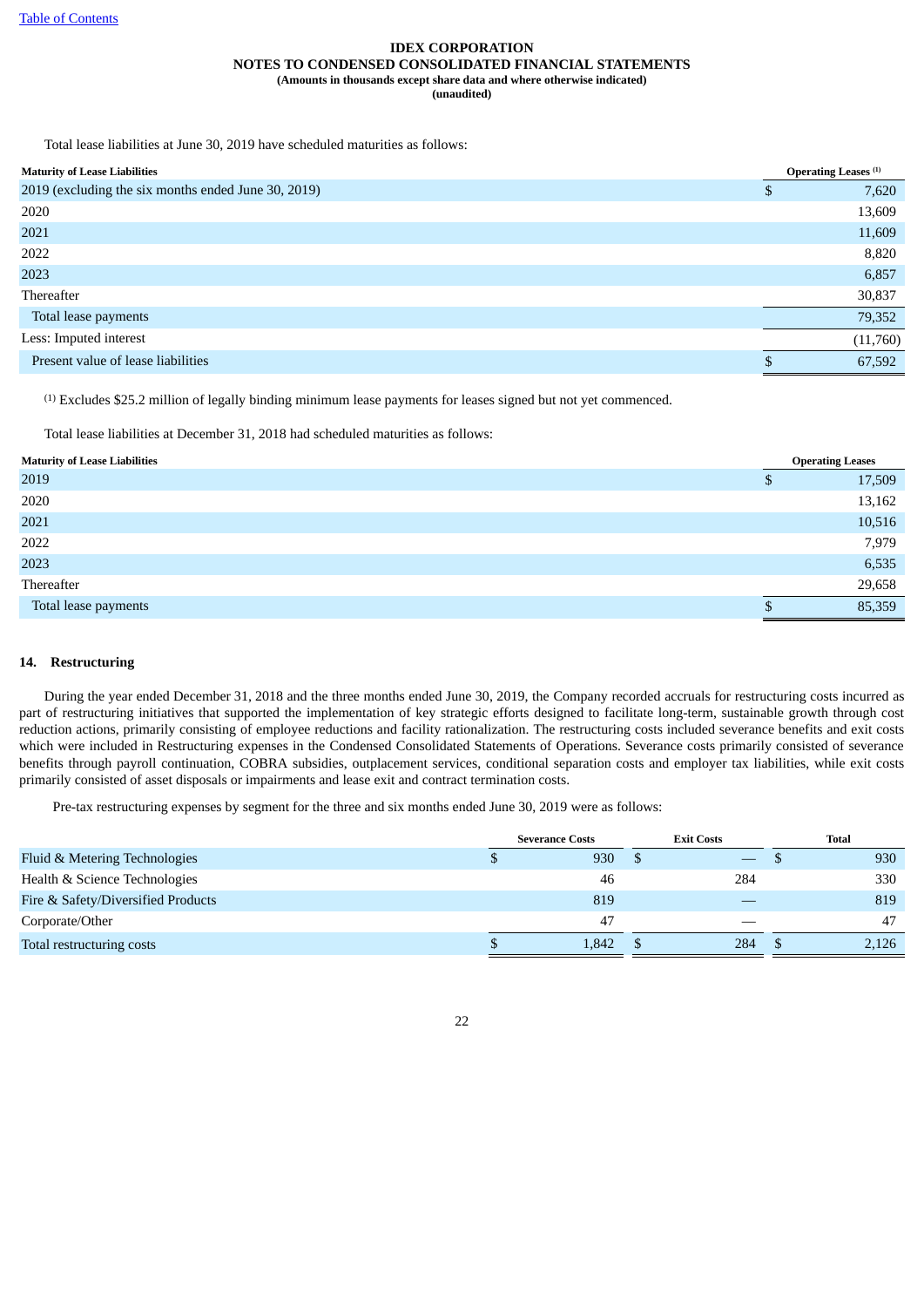Restructuring accruals of \$3.9 million and \$6.2 million at June 30, 2019 and December 31, 2018, respectively, are recorded in Accrued expenses on the Condensed Consolidated Balance Sheets. Severance benefits are expected to be paid by the end of the year using cash from operations. The changes in the restructuring accrual for the six months ended June 30, 2019 are as follows:

|                                 | Restructuring |
|---------------------------------|---------------|
| Balance at January 1, 2019      | 6,170         |
| Restructuring expenses          | 2,126         |
| Payments, utilization and other | (4,393)       |
| Balance at June 30, 2019        | 3,903         |

# **15. Other Comprehensive Income (Loss)**

The components of Other comprehensive income (loss) are as follows:

|                                              | <b>Three Months Ended</b><br>June 30, 2019 |         |    |                                          |    |            |      |                |      |                                                 |   |            |
|----------------------------------------------|--------------------------------------------|---------|----|------------------------------------------|----|------------|------|----------------|------|-------------------------------------------------|---|------------|
|                                              |                                            | Pre-tax |    | <b>Tax</b>                               |    | Net of tax |      | Pre-tax        |      | Tax                                             |   | Net of tax |
| Cumulative translation adjustment            | <sup>S</sup>                               | 2,628   | \$ |                                          | \$ | 2,628      | -S   | $(62, 645)$ \$ |      |                                                 | S | (62, 645)  |
| Pension and other postretirement adjustments |                                            | 1,691   |    | (435)                                    |    | 1,256      |      | 1,753          |      | (457)                                           |   | 1,296      |
| Reclassification adjustments for derivatives |                                            | 1,583   |    | (359)                                    |    | 1,224      |      | 1,627          |      | (368)                                           |   | 1,259      |
| Total other comprehensive income (loss)      |                                            | 5,902   |    | (794)                                    | S  | 5,108      |      | (59, 265)      | - \$ | (825)                                           | S | (60,090)   |
|                                              |                                            |         |    | <b>Six Months Ended</b><br>June 30, 2019 |    |            |      |                |      | <b>Six Months Ended</b><br><b>June 30, 2018</b> |   |            |
|                                              |                                            | Pre-tax |    | <b>Tax</b>                               |    | Net of tax |      | Pre-tax        |      | Tax                                             |   | Net of tax |
| Cumulative translation adjustment            | <sup>\$</sup>                              | (653)   | \$ |                                          | S  | (653)      | - \$ | $(35,067)$ \$  |      |                                                 | S | (35,067)   |
| Pension and other postretirement adjustments |                                            | 3,391   |    | (873)                                    |    | 2,518      |      | 3,671          |      | (962)                                           |   | 2,709      |
| Reclassification adjustments for derivatives |                                            | 3,171   |    | (720)                                    |    | 2,451      |      | 3,259          |      | (739)                                           |   | 2,520      |
| Total other comprehensive income (loss)      |                                            | 5,909   |    | (1,593)                                  | S  | 4,316      |      | (28, 137)      |      | (1,701)                                         |   | (29, 838)  |

The following table summarizes the amounts reclassified from accumulated other comprehensive income (loss) to net income during the three and six months ended June 30, 2019 and 2018:

|                                         | <b>Three Months Ended</b> | <b>June 30,</b> |       |               | <b>Six Months Ended</b><br><b>June 30,</b> |            |       |                                    |
|-----------------------------------------|---------------------------|-----------------|-------|---------------|--------------------------------------------|------------|-------|------------------------------------|
|                                         | 2019                      |                 | 2018  |               | 2019                                       | 2018       |       | <b>Income Statement Caption</b>    |
| Pension and other postretirement plans: |                           |                 |       |               |                                            |            |       |                                    |
| Amortization of service cost            | \$<br>1,691               | S.              | 1,753 | \$            | 3,391                                      | \$         |       | 3,671 Other (income) expense - net |
| Total before tax                        | 1,691                     |                 | 1,753 |               | 3,391                                      |            | 3,671 |                                    |
| Provision for income taxes              | (435)                     |                 | (457) |               | (873)                                      |            | (962) |                                    |
| Total net of tax                        | 1,256                     |                 | 1,296 | -S            | 2,518                                      | \$.        | 2,709 |                                    |
| <b>Derivatives:</b>                     |                           |                 |       |               |                                            |            |       |                                    |
| Reclassification adjustments            | 1,583                     | -S              | 1,627 | <sup>\$</sup> | 3,171                                      | $\sqrt{S}$ | 3,259 | Interest expense                   |
| Total before tax                        | 1.583                     |                 | 1.627 |               | 3,171                                      |            | 3,259 |                                    |
| Provision for income taxes              | (359)                     |                 | (368) |               | (720)                                      |            | (739) |                                    |
| Total net of tax                        | 1,224                     |                 | 1,259 |               | 2,451                                      |            | 2,520 |                                    |
|                                         |                           |                 |       |               |                                            |            |       |                                    |

The Company recognizes the service cost component in both Selling, general and administrative expenses and Cost of sales in the Condensed Consolidated Statements of Operations depending on the functional area of the underlying employees included in the plans.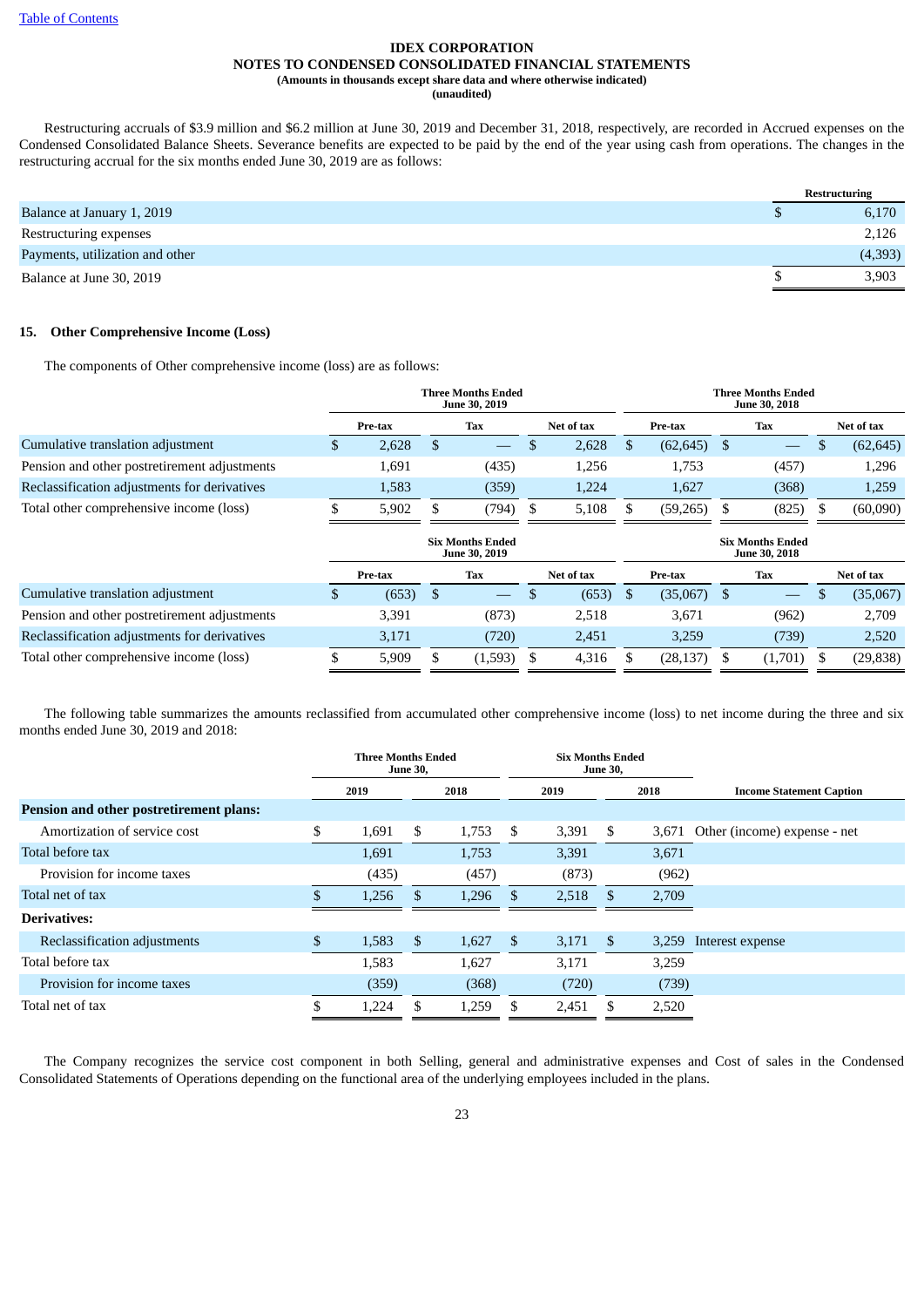### **16. Common and Preferred Stock**

On December 1, 2015, the Company's Board of Directors approved an increase of \$300.0 million in the authorized level of repurchases of common stock. This followed the prior Board of Directors approved repurchase authorization of \$400.0 million that was announced by the Company on November 6, 2014. These authorizations have no expiration date. Repurchases under the program will be funded with future cash flow generation or borrowings available under the Revolving Facility. During the six months ended June 30, 2019, the Company repurchased a total of 389 thousand shares at a cost of \$54.7 million. During the six months ended June 30, 2018, the Company repurchased a total of 147 thousand shares at a cost of \$20.5 million, of which \$1.0 million was settled in July 2018. As of June 30, 2019, the amount of share repurchase authorization remaining was \$322.3 million.

At June 30, 2019 and December 31, 2018, the Company had 150 million shares of authorized common stock, with a par value of \$.01 per share, and 5 million shares of authorized preferred stock, with a par value of \$.01 per share. No preferred stock was outstanding at June 30, 2019 or December 31, 2018.

#### **17. Share-Based Compensation**

The Company typically grants equity awards annually at its regularly scheduled first quarter meeting of the Board of Directors based on their recommendation from the Compensation Committee.

#### **Stock Options**

Stock options generally vest ratably over four years. Weighted average option fair values and assumptions for the periods specified are disclosed below. The fair value of each option grant was estimated on the date of the grant using the Binomial lattice option pricing model.

|                                       |                   | <b>Three Months Ended</b><br><b>June 30,</b> | <b>Six Months Ended</b><br><b>June 30,</b> |                   |  |  |
|---------------------------------------|-------------------|----------------------------------------------|--------------------------------------------|-------------------|--|--|
|                                       | 2019              | 2018                                         | 2019                                       | 2018              |  |  |
| Weighted average fair value of grants | \$34.82           | \$37.22                                      | \$35.16                                    | \$38.09           |  |  |
| Dividend vield                        | 1.18%             | 1.24%                                        | 1.18%                                      | 1.07%             |  |  |
| Volatility                            | 23.31%            | 28.01%                                       | 24.78%                                     | 28.49%            |  |  |
| Risk-free interest rate               | $2.37\% - 2.62\%$ | $2.28\% - 3.11\%$                            | $2.53\% - 3.04\%$                          | $2.01\% - 3.17\%$ |  |  |
| Expected life (in years)              | 5.86              | 5.82                                         | 5.87                                       | 5.83              |  |  |

Total compensation cost for stock options is as follows:

|                                              | <b>Three Months Ended</b><br><b>June 30,</b> |       |   |       | <b>Six Months Ended</b><br><b>June 30,</b> |       |  |       |
|----------------------------------------------|----------------------------------------------|-------|---|-------|--------------------------------------------|-------|--|-------|
|                                              |                                              | 2019  |   | 2018  |                                            | 2019  |  | 2018  |
| Cost of goods sold                           |                                              | 90    | Ъ | 91    |                                            | 282   |  | 297   |
| Selling, general and administrative expenses |                                              | 1,986 |   | 1,881 |                                            | 4,526 |  | 4,405 |
| Total expense before income taxes            |                                              | 2,076 |   | 1,972 |                                            | 4,808 |  | 4,702 |
| Income tax benefit                           |                                              | (284) |   | (364) |                                            | (652) |  | (834) |
| Total expense after income taxes             |                                              | 1,792 |   | 1,608 |                                            | 4,156 |  | 3,868 |

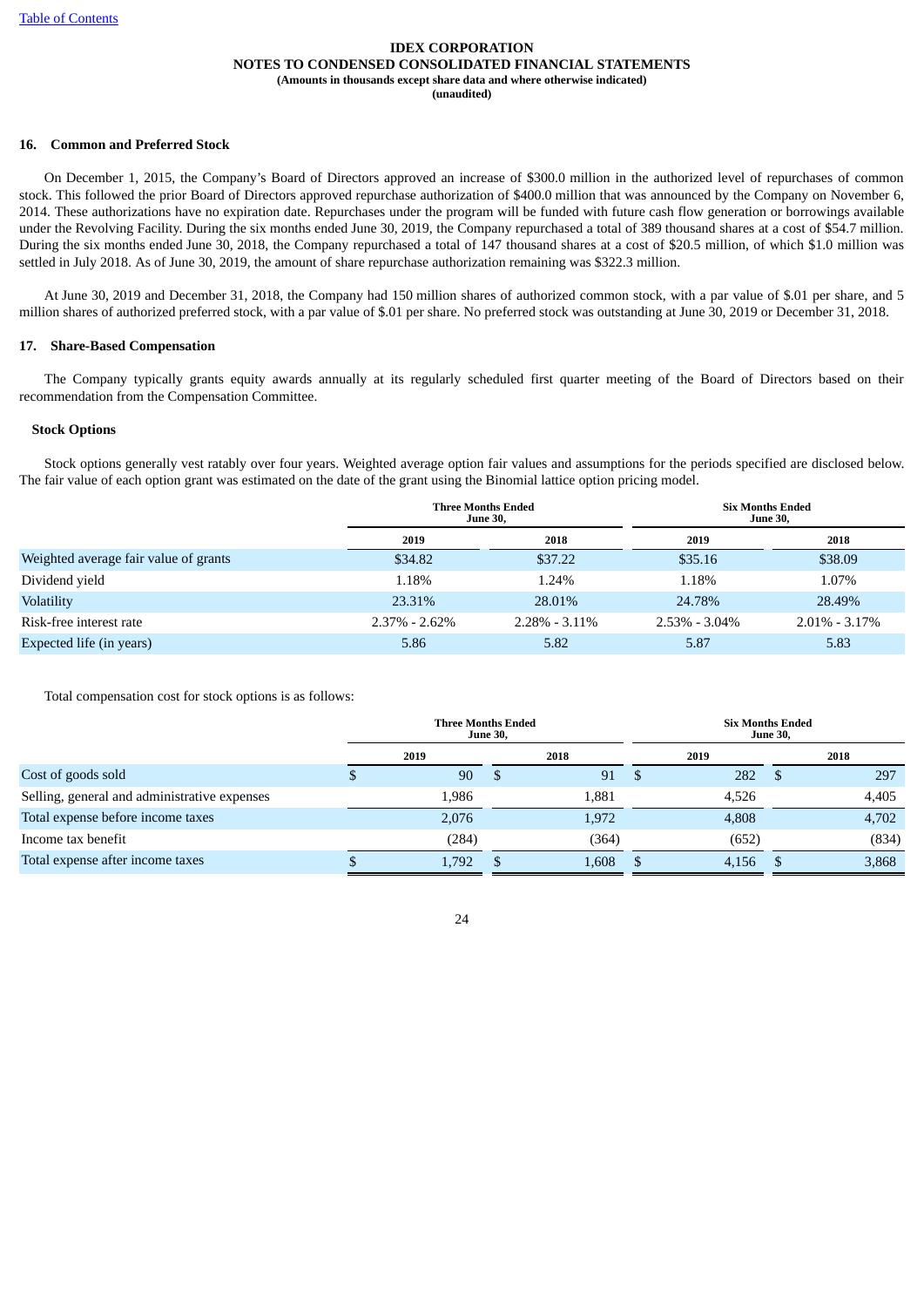A summary of the Company's stock option activity as of June 30, 2019 and changes during the six months ended June 30, 2019 are presented in the following table:

| <b>Stock Options</b>                            | Shares     |    | Weighted<br>Average<br>Price | Weighted-Average<br>Remaining<br><b>Contractual Term</b> | Aggregate<br><b>Intrinsic</b><br>Value |
|-------------------------------------------------|------------|----|------------------------------|----------------------------------------------------------|----------------------------------------|
| Outstanding at January 1, 2019                  | 1,714,003  | \$ | 85.08                        | 6.70 <sup>5</sup>                                        | 74,191,783                             |
| Granted                                         | 334,430    |    | 144.89                       |                                                          |                                        |
| Exercised                                       | (298, 167) |    | 69.54                        |                                                          |                                        |
| Forfeited                                       | (61,098)   |    | 112.34                       |                                                          |                                        |
| Outstanding at June 30, 2019                    | 1,689,168  | -S | 98.68                        | $7.06 \text{ }$ \$                                       | 124,043,143                            |
| Vested and expected to vest as of June 30, 2019 | 1,587,297  | S  | 95.88                        | 6.88 <sup>5</sup>                                        | 121,043,268                            |
| Exercisable at June 30, 2019                    | 860.924    | -S | 75.87                        | $5.64$ \$                                                | 82,885,109                             |

#### **Restricted Stock**

Restricted stock awards generally cliff vest after three years for employees and non-employee directors. Unvested restricted stock carries dividend and voting rights and the sale of the shares is restricted prior to the date of vesting. A summary of the Company's restricted stock activity as of June 30, 2019 and changes during the six months ended June 30, 2019 are presented as follows:

| <b>Restricted Stock</b>     | <b>Shares</b> | <b>Weighted-Average</b><br><b>Grant Date Fair</b><br><b>Value</b> |
|-----------------------------|---------------|-------------------------------------------------------------------|
| Unvested at January 1, 2019 | 148,041       | 101.50                                                            |
| Granted                     | 40,890        | 146.25                                                            |
| Vested                      | (35, 552)     | 74.88                                                             |
| Forfeited                   | (8,400)       | 125.11                                                            |
| Unvested at June 30, 2019   | 144,979       | 119.70                                                            |

Dividends are paid on restricted stock awards whose fair value is equal to the market price of the Company's stock at the date of the grant.

Total compensation cost for restricted shares is as follows:

|                                              | <b>Three Months Ended</b><br><b>June 30,</b> |       |  |       | <b>Six Months Ended</b><br><b>June 30,</b> |       |  |       |
|----------------------------------------------|----------------------------------------------|-------|--|-------|--------------------------------------------|-------|--|-------|
|                                              |                                              | 2019  |  | 2018  |                                            | 2019  |  | 2018  |
| Cost of goods sold                           |                                              | 64    |  | 83    |                                            | 202   |  | 239   |
| Selling, general and administrative expenses |                                              | 1.037 |  | 964   |                                            | 2,325 |  | 2,253 |
| Total expense before income taxes            |                                              | 1,101 |  | 1,047 |                                            | 2,527 |  | 2,492 |
| Income tax benefit                           |                                              | (205) |  | (186) |                                            | (480) |  | (443) |
| Total expense after income taxes             |                                              | 896   |  | 861   |                                            | 2,047 |  | 2,049 |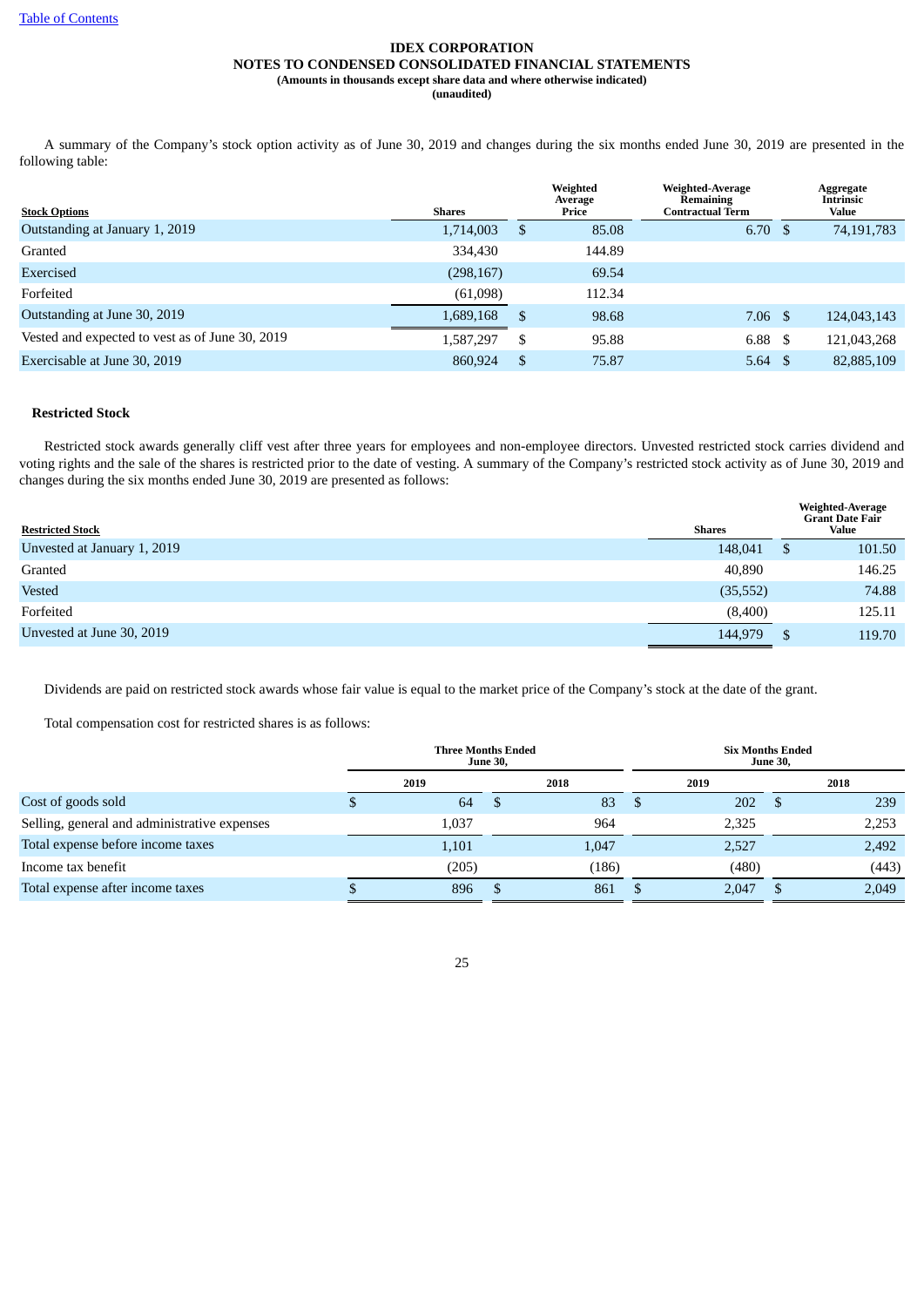# **Cash-Settled Restricted Stock**

The Company also maintains a cash-settled share based compensation plan for certain employees. Cash-settled restricted stock awards generally cliff vest after three years. Cash-settled restricted stock awards are recorded at fair value on a quarterly basis using the market price of the Company's stock on the last day of the quarter. A summary of the Company's unvested cash-settled restricted stock activity as of June 30, 2019 and changes during the six months ended June 30, 2019 are presented in the following table:

| <b>Cash-Settled Restricted Stock</b> | <b>Shares</b> | Weighted-Average<br><b>Fair Value</b> |
|--------------------------------------|---------------|---------------------------------------|
| Unvested at January 1, 2019          | 88,225        | 126.26                                |
| Granted                              | 25,585        | 145.18                                |
| <b>Vested</b>                        | (27,900)      | 144.12                                |
| Forfeited                            | (4,360)       | 155.18                                |
| Unvested at June 30, 2019            | 81,550        | 172.14                                |

Dividend equivalents are paid on certain cash-settled restricted stock awards. Total compensation cost for cash-settled restricted stock is as follows:

|                                              | <b>Three Months Ended</b><br><b>June 30,</b> |       |     |      | <b>Six Months Ended</b><br><b>June 30,</b> |       |  |       |
|----------------------------------------------|----------------------------------------------|-------|-----|------|--------------------------------------------|-------|--|-------|
|                                              |                                              | 2019  |     | 2018 |                                            | 2019  |  | 2018  |
| Cost of goods sold                           | Φ                                            | 336   | - 5 | 102  | -S                                         | 836   |  | 515   |
| Selling, general and administrative expenses |                                              | 1,167 |     | 508  |                                            | 2,697 |  | 1,712 |
| Total expense before income taxes            |                                              | 1,503 |     | 610  |                                            | 3,533 |  | 2,227 |
| Income tax benefit                           |                                              | (159) |     | (51) |                                            | (346) |  | (210) |
| Total expense after income taxes             |                                              | 1,344 |     | 559  |                                            | 3,187 |  | 2,017 |

#### **Performance Share Units**

Weighted average performance share unit fair values and assumptions for the period specified are disclosed below. The performance share units are market condition awards and have been assessed at fair value on the date of grant using a Monte Carlo simulation model.

|                                       | <b>Six Months Ended</b><br><b>June 30,</b> |          |  |  |  |
|---------------------------------------|--------------------------------------------|----------|--|--|--|
|                                       | 2019                                       | 2018     |  |  |  |
| Weighted average fair value of grants | \$207.26                                   | \$216.59 |  |  |  |
| Dividend yield                        | $-$ %                                      | $-$ %    |  |  |  |
| <b>Volatility</b>                     | 19.11%                                     | 17.42%   |  |  |  |
| Risk-free interest rate               | 2.49%                                      | 2.40%    |  |  |  |
| Expected life (in years)              | 2.83                                       | 2.85     |  |  |  |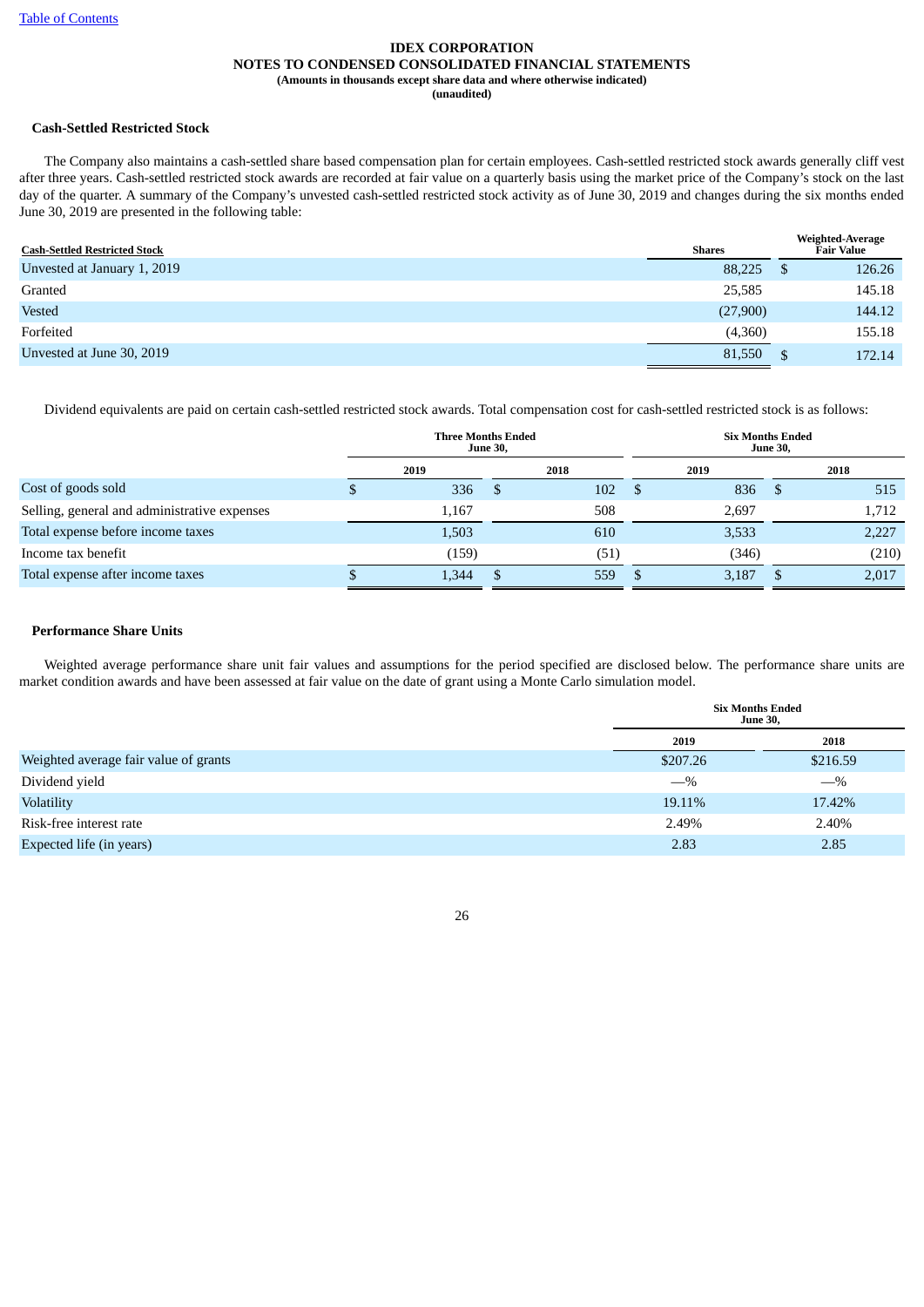A summary of the Company's performance share unit activity as of June 30, 2019 and changes during the six months ended June 30, 2019 are presented in the following table:

| <b>Performance Share Units</b> | <b>Shares</b> |      | <b>Weighted-Average</b><br><b>Grant Date Fair</b><br>Value |
|--------------------------------|---------------|------|------------------------------------------------------------|
| Unvested at January 1, 2019    | 111,155       | - \$ | 142.42                                                     |
| Granted                        | 56,860        |      | 207.26                                                     |
| <b>Vested</b>                  |               |      |                                                            |
| Forfeited                      | (9,850)       |      | 163.68                                                     |
| Unvested at June 30, 2019      | 158,165       | -\$  | 179.06                                                     |

On December 31, 2018, 69,995 performance share units vested. Based on the Company's relative total shareholder return rank during the three year period ended December 31, 2018, the Company achieved a 250% payout factor and issued 174,994 common shares in February 2019.

Total compensation cost for performance share units is as follows:

|                                              | <b>Three Months Ended</b><br><b>June 30,</b> |       |  |       | <b>Six Months Ended</b><br><b>June 30,</b> |       |  |       |
|----------------------------------------------|----------------------------------------------|-------|--|-------|--------------------------------------------|-------|--|-------|
|                                              |                                              | 2019  |  | 2018  |                                            | 2019  |  | 2018  |
| Cost of goods sold                           |                                              |       |  |       |                                            |       |  |       |
| Selling, general and administrative expenses |                                              | 2,173 |  | 1,971 |                                            | 3,545 |  | 3,831 |
| Total expense before income taxes            |                                              | 2,173 |  | 1,971 |                                            | 3,545 |  | 3,831 |
| Income tax benefit                           |                                              | (203) |  | (388) |                                            | (251) |  | (705) |
| Total expense after income taxes             |                                              | 1,970 |  | 1,583 |                                            | 3,294 |  | 3,126 |

The Company's policy is to recognize compensation cost on a straight-line basis, assuming forfeitures, over the requisite service period for the entire award. Classification of stock compensation cost within the Condensed Consolidated Statements of Operations is consistent with classification of cash compensation for the same employees.

As of June 30, 2019, there was \$17.3 million of total unrecognized compensation cost related to stock options that is expected to be recognized over a weighted-average period of 1.5 years, \$2.0 million of total unrecognized compensation cost related to restricted stock that is expected to be recognized over a weighted-average period of 1.2 years, \$5.4 million of total unrecognized compensation cost related to cash-settled restricted shares that is expected to be recognized over a weighted-average period of 1.1 years and \$12.6 million of total unrecognized compensation cost related to performance share units that is expected to be recognized over a weighted-average period of 1.1 years.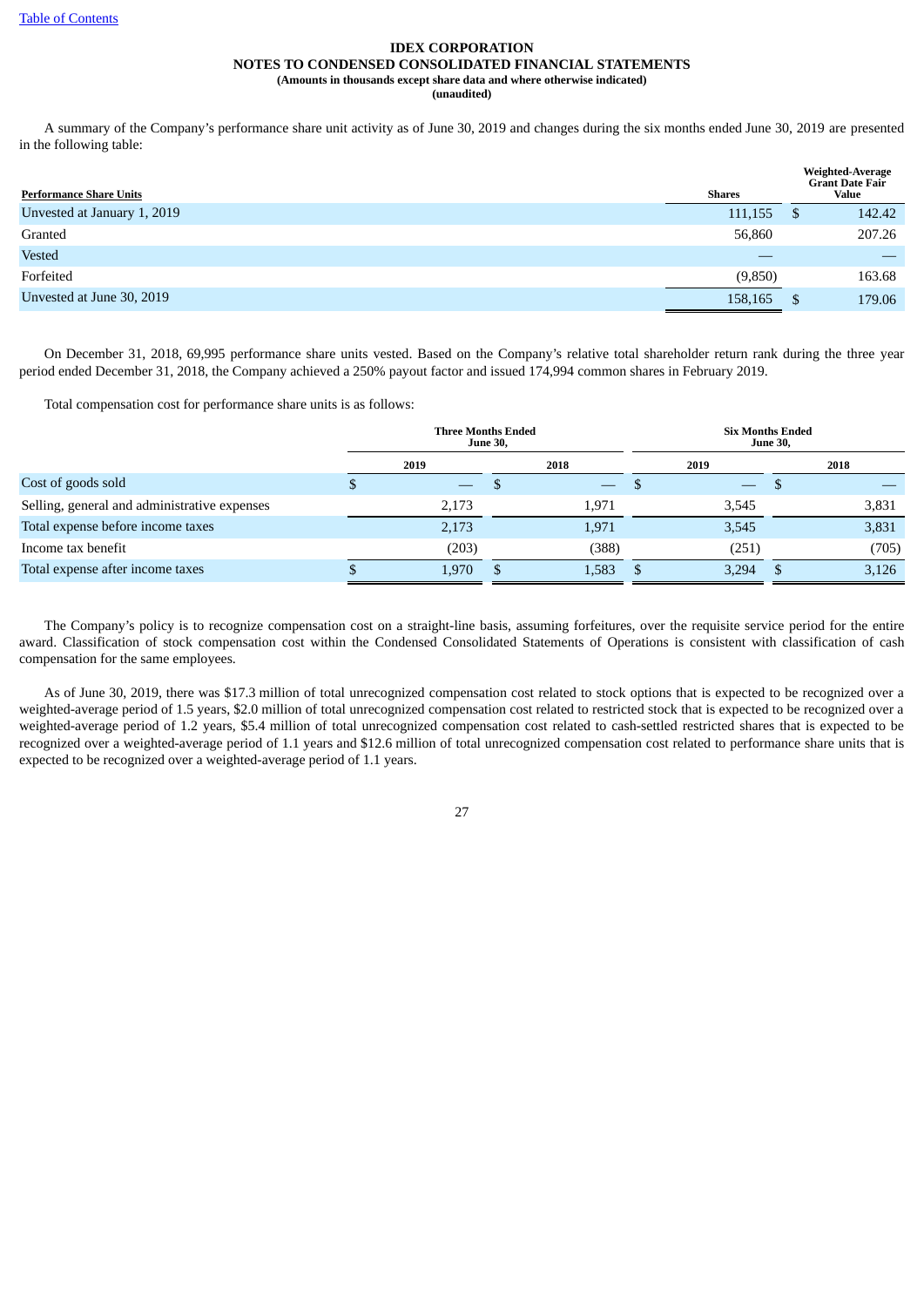**(unaudited)**

# **18. Retirement Benefits**

The Company sponsors several qualified and nonqualified defined benefit and defined contribution pension plans and other postretirement plans for its employees. The following tables provide the components of net periodic benefit cost for its major defined benefit plans and its other postretirement plans.

|                                | <b>Pension Benefits</b>     |                           |          |                |         |                |          |  |  |
|--------------------------------|-----------------------------|---------------------------|----------|----------------|---------|----------------|----------|--|--|
|                                | Three Months Ended June 30, |                           |          |                |         |                |          |  |  |
|                                |                             | 2019                      |          |                | 2018    |                |          |  |  |
|                                | U.S.                        |                           | Non-U.S. |                | U.S.    |                | Non-U.S. |  |  |
| Service cost                   | \$<br>209                   | $\boldsymbol{\mathsf{S}}$ | 460      | $\mathcal{S}$  | 255     | $\mathfrak{s}$ | 527      |  |  |
| Interest cost                  | 764                         |                           | 361      |                | 653     |                | 351      |  |  |
| Expected return on plan assets | (801)                       |                           | (262)    |                | (983)   |                | (282)    |  |  |
| Net amortization               | 486                         |                           | 280      |                | 685     |                | 322      |  |  |
| Net periodic benefit cost      | \$<br>658                   | $\mathfrak{L}$            | 839      | $\mathfrak{L}$ | 610     | \$             | 918      |  |  |
|                                | <b>Pension Benefits</b>     |                           |          |                |         |                |          |  |  |
|                                | Six Months Ended June 30,   |                           |          |                |         |                |          |  |  |
|                                |                             | 2019                      |          | 2018           |         |                |          |  |  |
|                                | U.S.                        |                           | Non-U.S. |                | U.S.    |                | Non-U.S. |  |  |
| Service cost                   | \$<br>417                   | $\mathbf{\hat{S}}$        | 924      | $\mathbf{s}$   | 509     | -\$            | 1,072    |  |  |
| Interest cost                  | 1,528                       |                           | 726      |                | 1,306   |                | 712      |  |  |
| Expected return on plan assets | (1,602)                     |                           | (526)    |                | (1,966) |                | (572)    |  |  |
| Net amortization               | 973                         |                           | 564      |                | 1,370   |                | 652      |  |  |
| Net periodic benefit cost      | \$<br>1,316                 | \$                        | 1,688    | \$             | 1,219   | \$             | 1,864    |  |  |

|                           |   | <b>Other Postretirement Benefits</b> |   |       |    |                           |    |       |  |
|---------------------------|---|--------------------------------------|---|-------|----|---------------------------|----|-------|--|
|                           |   | Three Months Ended June 30,          |   |       |    | Six Months Ended June 30, |    |       |  |
|                           |   | 2019                                 |   | 2018  |    | 2019                      |    | 2018  |  |
| Service cost              | Φ | 140                                  | ъ | 167   | .ზ | 280                       | -S | 335   |  |
| Interest cost             |   | 212                                  |   | 203   |    | 424                       |    | 406   |  |
| Net amortization          |   | (158)                                |   | (184) |    | (317)                     |    | (368) |  |
| Net periodic benefit cost |   | 194                                  |   | 186   |    | 387                       |    | 373   |  |

The Company previously disclosed in its financial statements for the year ended December 31, 2018, that it expected to contribute approximately \$0.6 million to its defined benefit plans and \$1.1 million to its other postretirement benefit plans in 2019. During the first six months of 2019, the Company contributed a total of \$0.1 million to fund these plans.

### **19. Legal Proceedings**

The Company and certain of its subsidiaries are involved in pending and threatened legal, regulatory and other proceedings arising in the ordinary course of business. These proceedings may pertain to matters such as product liability or contract disputes, and may also involve governmental inquiries, inspections, audits or investigations relating to issues such as tax matters, intellectual property, environmental, health and safety issues, governmental regulations, employment and other matters. Although the results of such legal proceedings cannot be predicted with certainty, the Company believes that the ultimate disposition of these matters will not have a material adverse effect, individually or in the aggregate, on the Company's business, financial condition, results of operations or cash flows.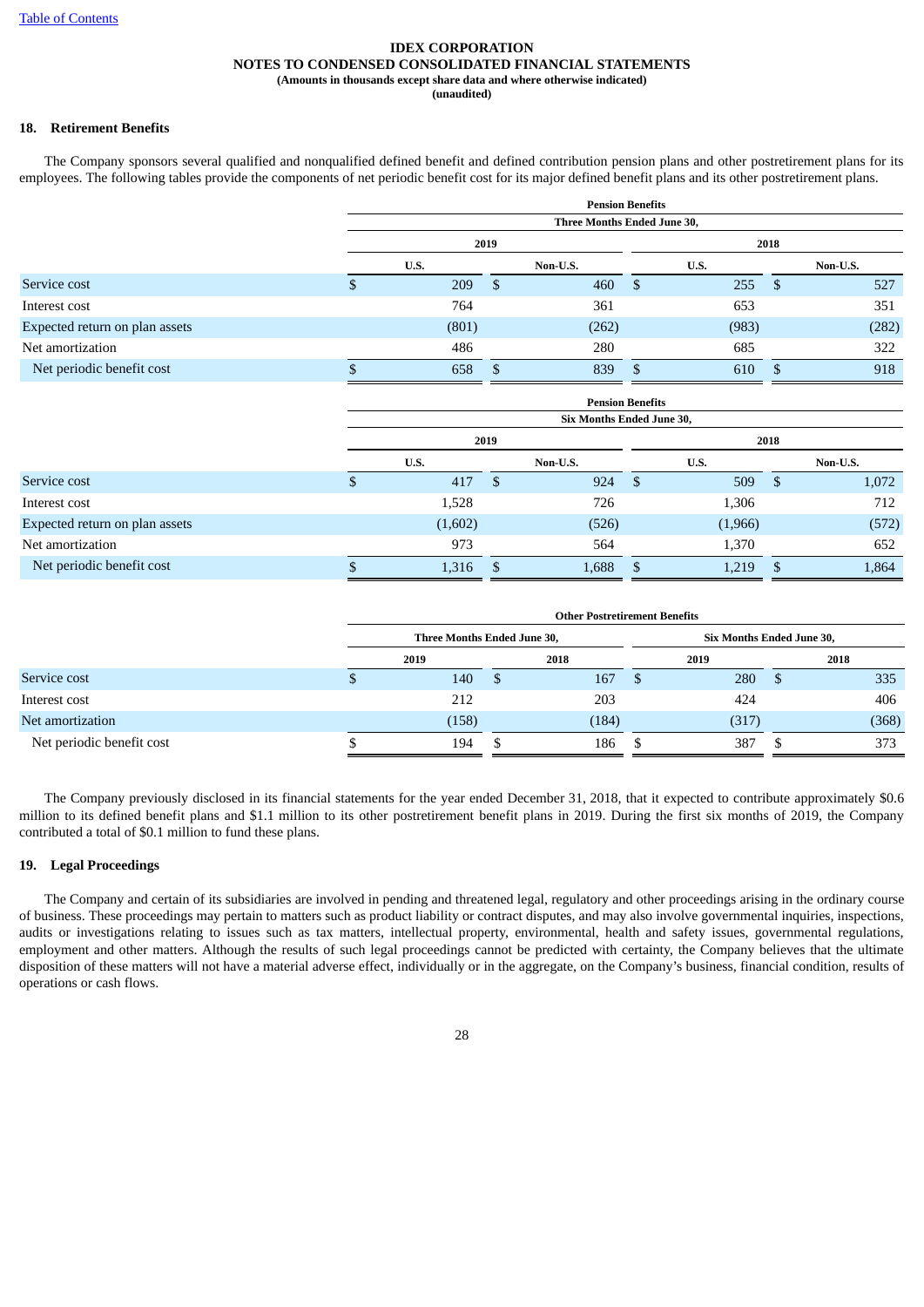#### **20. Income Taxes**

The Company's provision for income taxes is based upon estimated annual tax rates for the year applied to federal, state and foreign income. The provision for income taxes increased to \$31.4 million for the three months ended June 30, 2019 from \$29.6 million during the same period in 2018. The effective tax rate of 21.7% for the three months ended June 30, 2019 was flat compared to the same period in 2018.

The provision for income taxes decreased to \$58.2 million for the six months ended June 30, 2019 from \$60.8 million during the same period in 2018. The effective tax rate decreased to 20.7% for the six months ended June 30, 2019 compared to 22.8% during the same period in 2018 due to an increase in foreign tax credits as a result of U.S. Treasury proposed regulations issued related to Global Intangible Low-Taxed Income ("GILTI"), discrete income tax expense in first quarter 2018 related to IRS Revenue Procedure 2018-17 and IRS Notice 2018-26 as well as the mix of global pre-tax income among jurisdictions.

The Company and its subsidiaries file income tax returns in the U.S. federal jurisdiction and various state and foreign jurisdictions. Due to the potential for resolution of federal, state and foreign examinations and the expiration of various statutes of limitation, it is reasonably possible that the Company's gross unrecognized tax benefits balance may change within the next twelve months by a range of zero to \$0.8 million.

#### **21. Subsequent Events**

On July 18, 2019, the Company acquired Velcora Holding AB ("Velcora") and its Roplan and Steridose businesses for cash consideration of \$87.3 million and \$49.9 million of assumed debt. Roplan is a global manufacturer of custom mechanical and shaft seals for a variety of end markets including food and beverage, marine, chemical, wastewater and water treatment. Steridose develops engineered hygienic mixers and valves for the global biopharmaceutical industry. Both companies are headquartered in Sweden, with operations in China, the United Kingdom and the United States. Roplan and Steridose have annual revenues of approximately \$40.0 million and will operate in the Health & Science Technologies segment.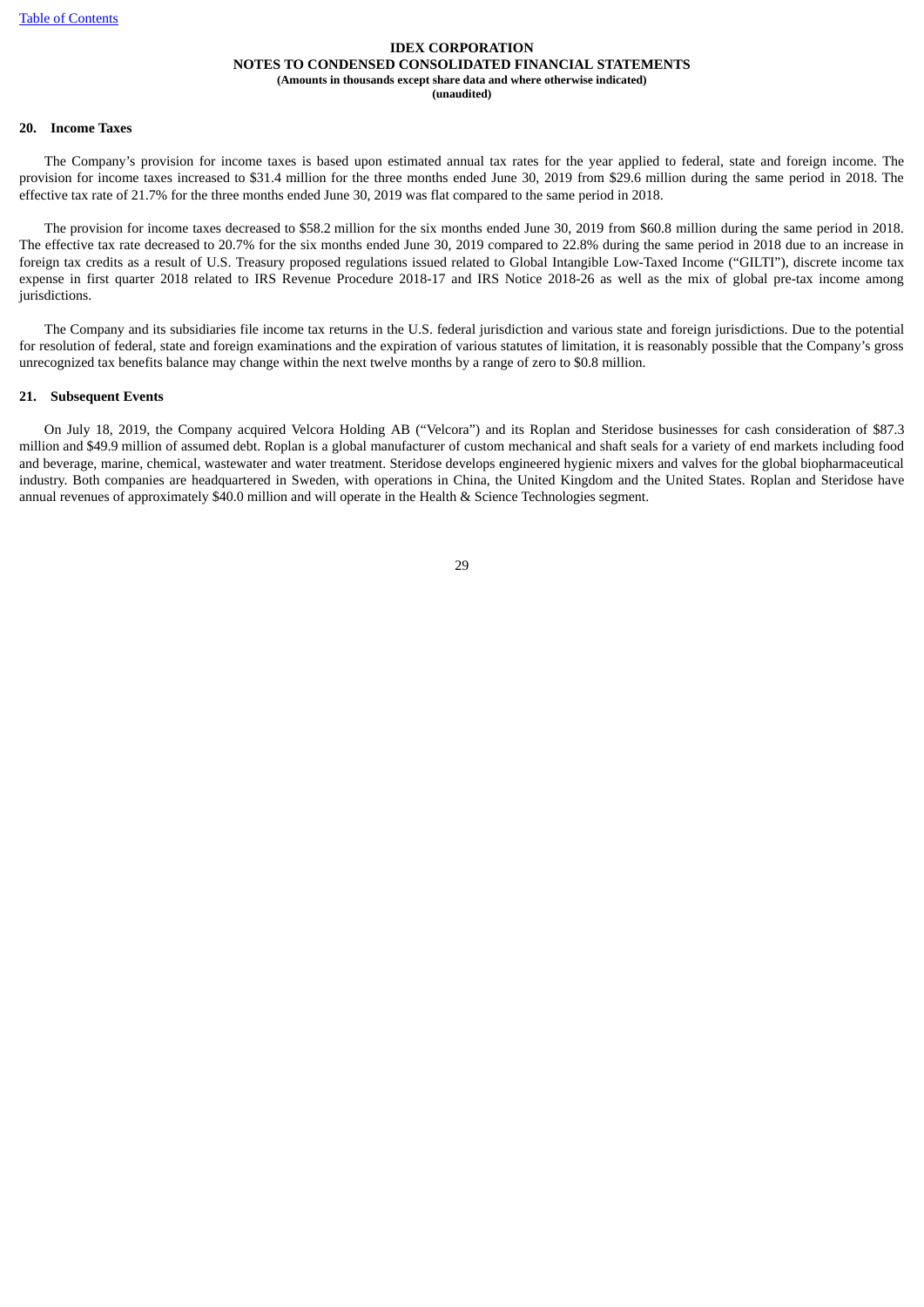#### <span id="page-32-0"></span>**Item 2.** *Management's Discussion and Analysis of Financial Condition and Results of Operations*

#### **Cautionary Statement Under the Private Securities Litigation Reform Act**

This quarterly report on Form 10-Q, including the "Overview and Outlook" and "Liquidity and Capital Resources" sections of this Management's Discussion and Analysis of Financial Condition and Results of Operations, contains "forward-looking" statements within the meaning of the Private Securities Litigation Reform Act of 1995, as amended. These statements may relate to, among other things, capital expenditures, acquisitions, cost reductions, cash flow, revenues, earnings, market conditions, global economies and operating improvements, and are indicated by words or phrases such as "anticipates," "estimates," "plans," "expects," "projects," "forecasts," "should," "could," "will," "management believes," "the Company believes," "the Company intends," and similar words or phrases. These statements are subject to inherent uncertainties and risks that could cause actual results to differ materially from those anticipated at the date of this report. The risks and uncertainties include, but are not limited to, the following: economic and political consequences resulting from terrorist attacks and wars; levels of industrial activity and economic conditions in the U.S. and other countries around the world; pricing pressures and other competitive factors and levels of capital spending in certain industries, all of which could have a material impact on order rates and the Company's results, particularly in light of the low levels of order backlogs it typically maintains; the Company's ability to make acquisitions and to integrate and operate acquired businesses on a profitable basis; the relationship of the U.S. dollar to other currencies and its impact on pricing and cost competitiveness; political and economic conditions in foreign countries in which the Company operates; developments with respect to trade policy and tariffs; interest rates; capacity utilization and the effect this has on costs; labor markets; market conditions and material costs; and developments with respect to contingencies, such as litigation and environmental matters. The forward-looking statements included here are only made as of the date of this report, and management undertakes no obligation to publicly update them to reflect subsequent events or circumstances, except as may be required by law. Investors are cautioned not to rely unduly on forward-looking statements when evaluating the information presented here.

#### <span id="page-32-1"></span>**Overview and Outlook**

IDEX is an applied solutions company specializing in the manufacture of fluid and metering technologies, health and science technologies and fire, safety and other diversified products built to customers' specifications. IDEX's products are sold in niche markets across a wide range of industries throughout the world. Accordingly, IDEX's businesses are affected by levels of industrial activity and economic conditions in the U.S. and in other countries where it does business and by the relationship of the U.S. Dollar to other currencies. Levels of capacity utilization and capital spending in certain industries and overall industrial activity are important factors that influence the demand for IDEX's products.

The Company has three reportable business segments: Fluid & Metering Technologies, Health & Science Technologies and Fire & Safety/Diversified Products. Within our three reportable segments, the Company maintains 13 platforms, where we focus on organic growth and strategic acquisitions. Each of our 13 platforms is also a reporting unit that we annually test goodwill for impairment.

The Fluid & Metering Technologies segment designs, produces and distributes positive displacement pumps, flow meters, injectors and other fluidhandling pump modules and systems and provides flow monitoring and other services for the food, chemical, general industrial, water and wastewater, agriculture and energy industries. The Fluid & Metering Technologies segment contains the Energy platform (comprised of Corken, Liquid Controls, SAMPI and Toptech), the Valves platform (comprised of Alfa Valvole, Richter and Aegis), the Water platform (comprised of Pulsafeeder, OBL, Knight, ADS, Trebor and iPEK), the Pumps platform (comprised of Viking and Warren Rupp) and the Agriculture platform (comprised of Banjo).

The Health & Science Technologies segment designs, produces and distributes a wide range of precision fluidics, rotary lobe pumps, centrifugal and positive displacement pumps, roll compaction and drying systems used in beverage, food processing, pharmaceutical and cosmetics, pneumatic components and sealing solutions, including very high precision, low-flow rate pumping solutions required in analytical instrumentation, clinical diagnostics and drug discovery, high performance molded and extruded sealing components, biocompatible medical devices and implantables, air compressors used in medical, dental and industrial applications, optical components and coatings for applications in the fields of scientific research, defense, biotechnology, aerospace, telecommunications and electronics manufacturing, laboratory and commercial equipment used in the production of micro and nano scale materials, precision photonic solutions used in life sciences, research and defense markets and precision gear and peristaltic pump technologies that meet exacting original equipment manufacturer specifications. The Health & Science Technologies segment contains the Scientific Fluidics & Optics platform (comprised of Eastern Plastics, Rheodyne, Sapphire Engineering, Upchurch Scientific, ERC, CiDRA Precision Services, thinXXS, CVI Melles Griot, Semrock, Advanced Thin Films and FLI), the Sealing Solutions platform (comprised of Precision Polymer Engineering, FTL Seals Technology, Novotema and SFC Koenig), the Gast platform, the Micropump platform and the Material Processing Technologies platform (comprised of Quadro, Fitzpatrick, Microfluidics and Matcon).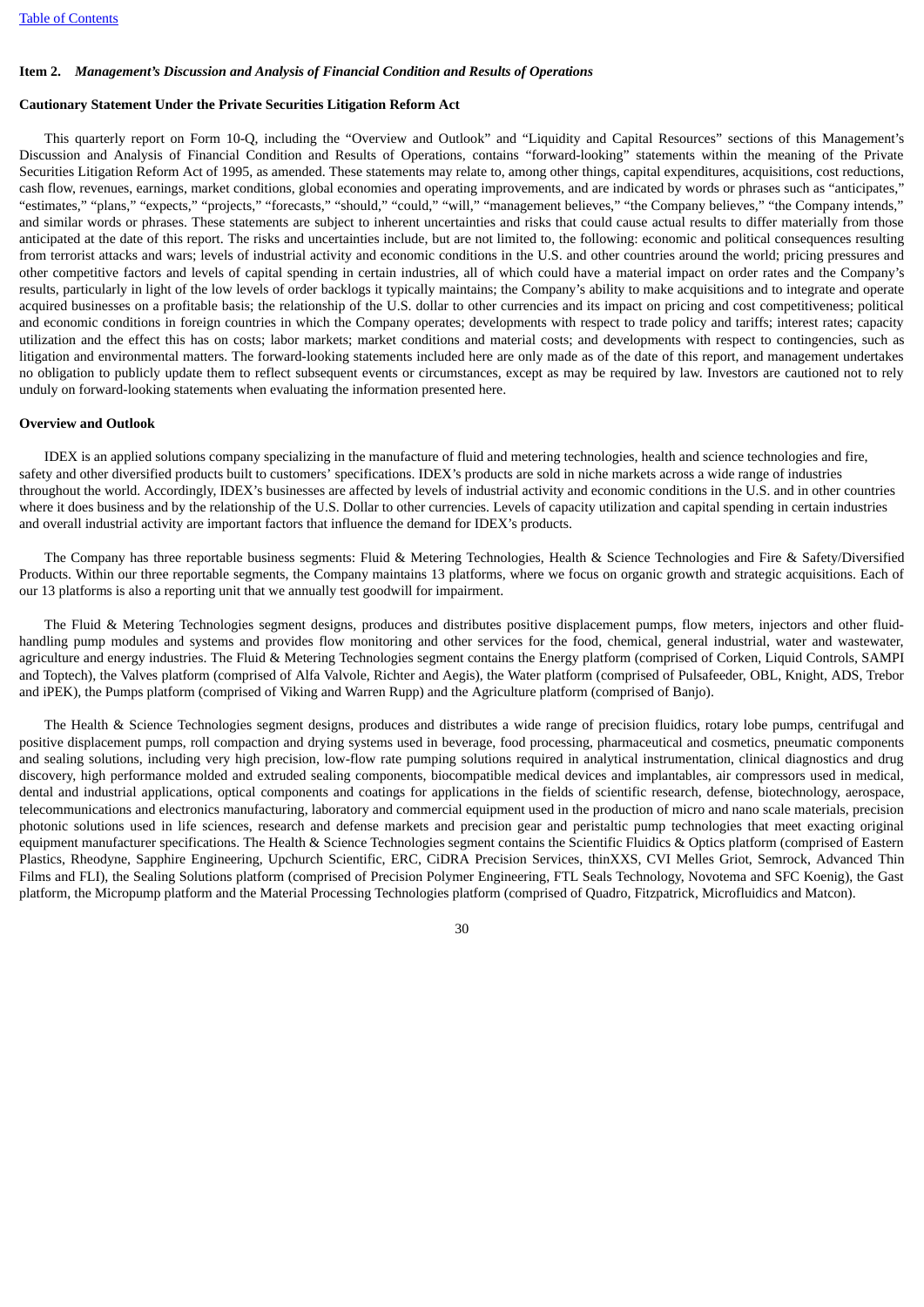The Fire & Safety/Diversified Products segment designs, produces and develops firefighting pumps, valves and controls, rescue tools, lifting bags and other components and systems for the fire and rescue industry, engineered stainless steel banding and clamping devices used in a variety of industrial and commercial applications and precision equipment for dispensing, metering and mixing colorants and paints used in a variety of retail and commercial businesses around the world. The Fire & Safety/Diversified Products segment is comprised of the Fire & Safety platform (comprised of Class 1, Hale, Akron Brass, AWG Fittings, Godiva, Dinglee, Hurst Jaws of Life, Lukas and Vetter), the BAND-IT platform and the Dispensing platform.

Management's primary measurements of segment performance are sales, operating income and operating margin. In addition, due to the highly acquisitive nature of the Company, the determination of operating income includes amortization of acquired intangible assets and as a result, management reviews depreciation and amortization as a percentage of sales. These measures are monitored by management and significant changes in operating results versus current trends in end markets and variances from forecasts are analyzed with segment management.

This report references organic sales, a non-GAAP measure, that refers to sales from continuing operations calculated according to generally accepted accounting principles in the United States of America ("U.S. GAAP") but excludes (1) the impact of foreign currency translation and (2) sales from acquired or divested businesses during the first twelve months of ownership or divestiture. The portion of sales attributable to foreign currency translation is calculated as the difference between (a) the period-to-period change in organic sales and (b) the period-to-period change in organic sales after applying prior period foreign exchange rates to the current year period. Management believes that reporting organic sales provides useful information to investors by helping identify underlying growth trends in our business and facilitating easier comparisons of our revenue performance with prior and future periods and to our peers. The Company excludes the effect of foreign currency translation from organic sales because foreign currency translation is not under management's control, is subject to volatility and can obscure underlying business trends. The Company excludes the effect of acquisitions and divestitures because they can obscure underlying business trends and make comparisons of long term performance difficult due to the varying nature, size and number of transactions from period to period and between the Company and its peers.

EBITDA means earnings before interest, income taxes, depreciation and amortization. Given the acquisitive nature of the Company, which results in a higher level of amortization expense from recently acquired businesses, management uses EBITDA as an internal operating metric to provide another representation of the businesses' performance across our three segments and for enterprise valuation purposes. Management believes that EBITDA is useful to investors as an indicator of the strength and performance of the Company and a way to evaluate and compare operating performance and value companies within our industry. Management believes that EBITDA margin is useful for the same reason as EBITDA. EBITDA is also used to calculate certain financial covenants, as discussed in Note 10 in the Notes to Condensed Consolidated Financial Statements in Part I, Item 1, "Financial Statements."

Organic sales have been reconciled to net sales and EBITDA has been reconciled to net income in Item 2 under the heading "Non-GAAP Disclosures." The reconciliation of segment EBITDA to net income was performed on a consolidated basis due to the fact that we do not allocate consolidated interest expense or the consolidated provision for income taxes to our segments.

Management uses Adjusted operating income, Adjusted net income, Adjusted EBITDA and Adjusted EPS as metrics by which to measure performance of the Company since they exclude items that are not reflective of ongoing operations, such as restructuring expenses.

The non-GAAP financial measures disclosed by the Company should not be considered a substitute for, or superior to, financial measures prepared in accordance with U.S. GAAP. The financial results prepared in accordance with U.S. GAAP and the reconciliations from these results should be carefully evaluated.

Some of our key financial results for the three months ended June 30, 2019 when compared to the same period in the prior year are as follows:

- Sales of \$642.1 million increased 1%; organic sales (which excludes acquisitions and foreign currency translation) were up 3%.
- Operating income of \$155.3 million increased 5%. Adjusted operating income of \$157.4 million, adjusted for \$2.1 million of restructuring expenses in the second quarter of 2019, increased 5%.
- Net income of \$113.2 million increased 6%. Adjusted net income of \$114.8 million, adjusted for \$1.6 million of restructuring expenses, net of tax benefit, in the second quarter of 2019, increased 6%.
- EBITDA of \$174.8 million was 27% of sales and covered interest expense by almost 16 times. Adjusted EBITDA of \$177.0 million was 28% of sales and covered interest expense by over 16 times.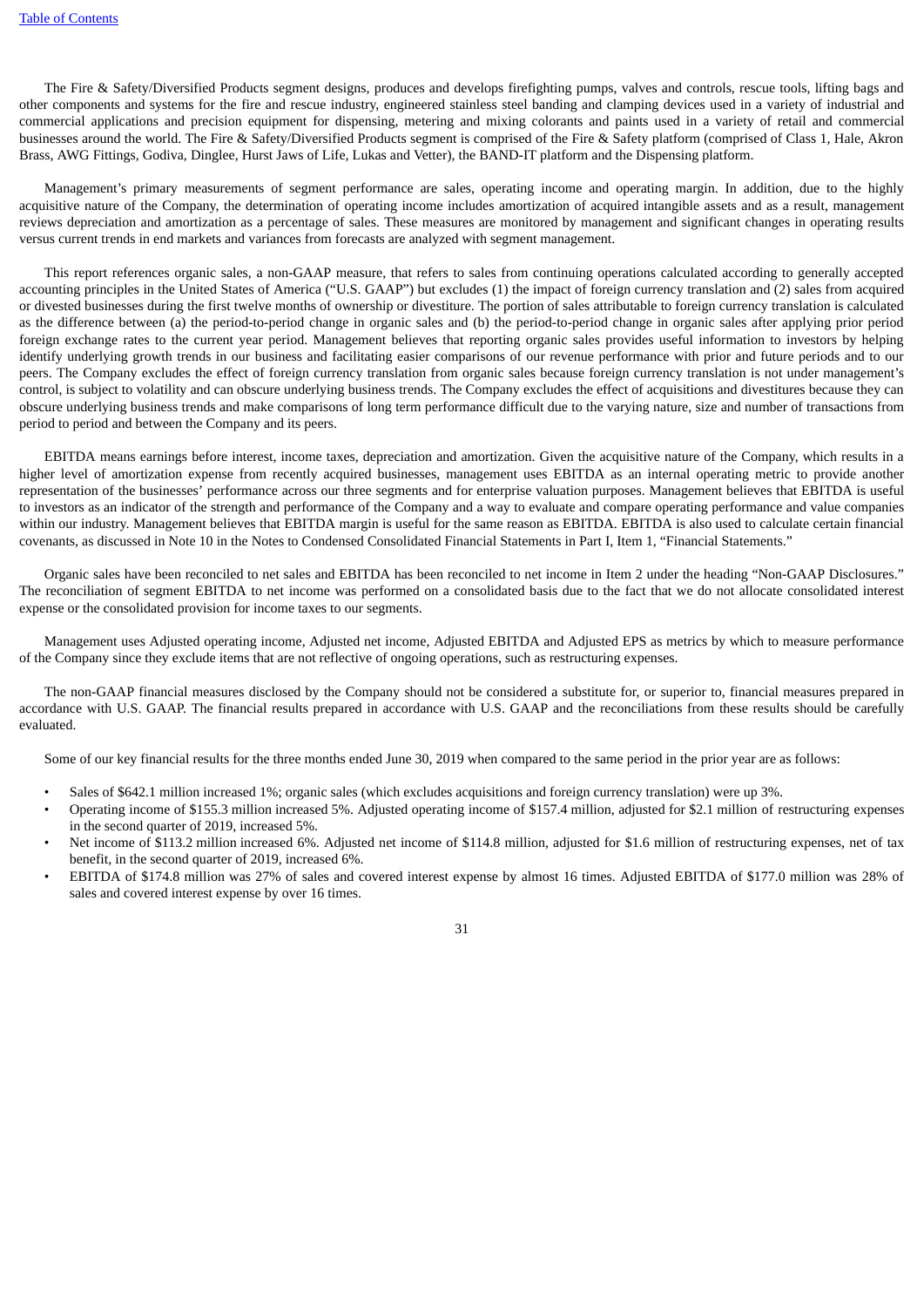• Diluted EPS of \$1.48 increased 10 cents, or 7%. Adjusted EPS of \$1.50 increased 10 cents, or 7%.

Some of our key financial results for the six months ended June 30, 2019 when compared to the same period in the prior year are as follows:

- Sales of \$1,264.3 million increased 1%; organic sales (which excludes acquisitions and foreign currency translation) were up 3%.
- Operating income of \$303.1 million increased 7%. Adjusted operating income of \$305.2 million, adjusted for \$2.1 million of restructuring expenses during 2019, increased 6%.
- Net income of \$223.5 million increased 8%. Adjusted net income of \$225.0 million, adjusted for \$1.6 million of restructuring expenses, net of tax benefit, during 2019, increased 8%.
- EBITDA of \$341.4 million was 27% of sales and covered interest expense by almost 16 times. Adjusted EBITDA of \$343.5 million was 27% of sales and covered interest expense by almost 16 times.
- Diluted EPS of \$2.92 increased 27 cents, or 10%. Adjusted EPS of \$2.94 increased 25 cents, or 9%.

Given the Company's current outlook, we are projecting third quarter 2019 EPS in the range of \$1.45 to \$1.47 with full year 2019 EPS of \$5.78 to \$5.85. We are also projecting third quarter organic revenue growth of approximately 3% with full year organic revenue growth of 3% to 4%.

#### <span id="page-34-0"></span>**Results of Operations**

The following is a discussion and analysis of our results of operations for the three and six months ended June 30, 2019 and 2018. Segment operating income and EBITDA exclude unallocated corporate operating expenses of \$19.2 million and \$21.8 million for the three months ended June 30, 2019 and 2018, respectively, and \$37.8 million and \$42.7 million for the six months ended June 30, 2019 and 2018, respectively.

#### *Consolidated Results for the Three Months Ended June 30, 2019 Compared with the Same Period in 2018*

| (In thousands)          | <b>Three Months Ended</b><br><b>June 30,</b> |   |         |  |
|-------------------------|----------------------------------------------|---|---------|--|
|                         | 2019                                         |   | 2018    |  |
| Net sales               | 642,099                                      | ъ | 634,360 |  |
| Operating income        | 155,283                                      |   | 147,831 |  |
| <b>Operating margin</b> | 24.2%                                        |   | 23.3%   |  |

For the three months ended June 30, 2019, Fluid & Metering Technologies contributed 38% of sales, 42% of operating income and 41% of EBITDA; Health & Science Technologies contributed 36% of sales, 33% of operating income and 34% of EBITDA; and Fire & Safety/Diversified Products contributed 26% of sales, 25% of operating income and 25% of EBITDA. These percentages are calculated on the basis of total segment (not total Company) sales, operating income and EBITDA.

Sales in the second quarter of 2019 were \$642.1 million, which was a 1% increase compared to the same period in 2018. This increase reflects a 3% increase in organic sales, partially offset by a 2% unfavorable impact from foreign currency translation. Sales to customers outside the U.S. represented approximately 49% of total sales in the second quarter of 2019 compared to 51% during the same period in 2018.

Gross profit of \$292.3 million in the second quarter of 2019 increased \$5.0 million, or 2%, compared to the same period in 2018, while gross margin of 45.5% in the second quarter of 2019 increased 20 basis points from 45.3% during the same period in 2018. Both gross profit and margin increased compared to the prior year period primarily due to price, volume leverage and productivity initiatives, partially offset by higher engineering investments.

Selling, general and administrative expenses decreased to \$134.9 million in the second quarter of 2019 from \$137.5 million during the same period in 2018. The decrease is primarily due to lower amortization and variable compensation costs in 2019 as well as the stamp duty charge in the second quarter of 2018. Corporate costs decreased to \$19.2 million in the second quarter of 2019 compared to \$21.6 million during the same period in 2018, mainly due to the stamp duty charge in 2018. As a percentage of sales, selling, general and administrative expenses were 21.0% for the second quarter of 2019, down 70 basis points compared to 21.7% during the same period in 2018.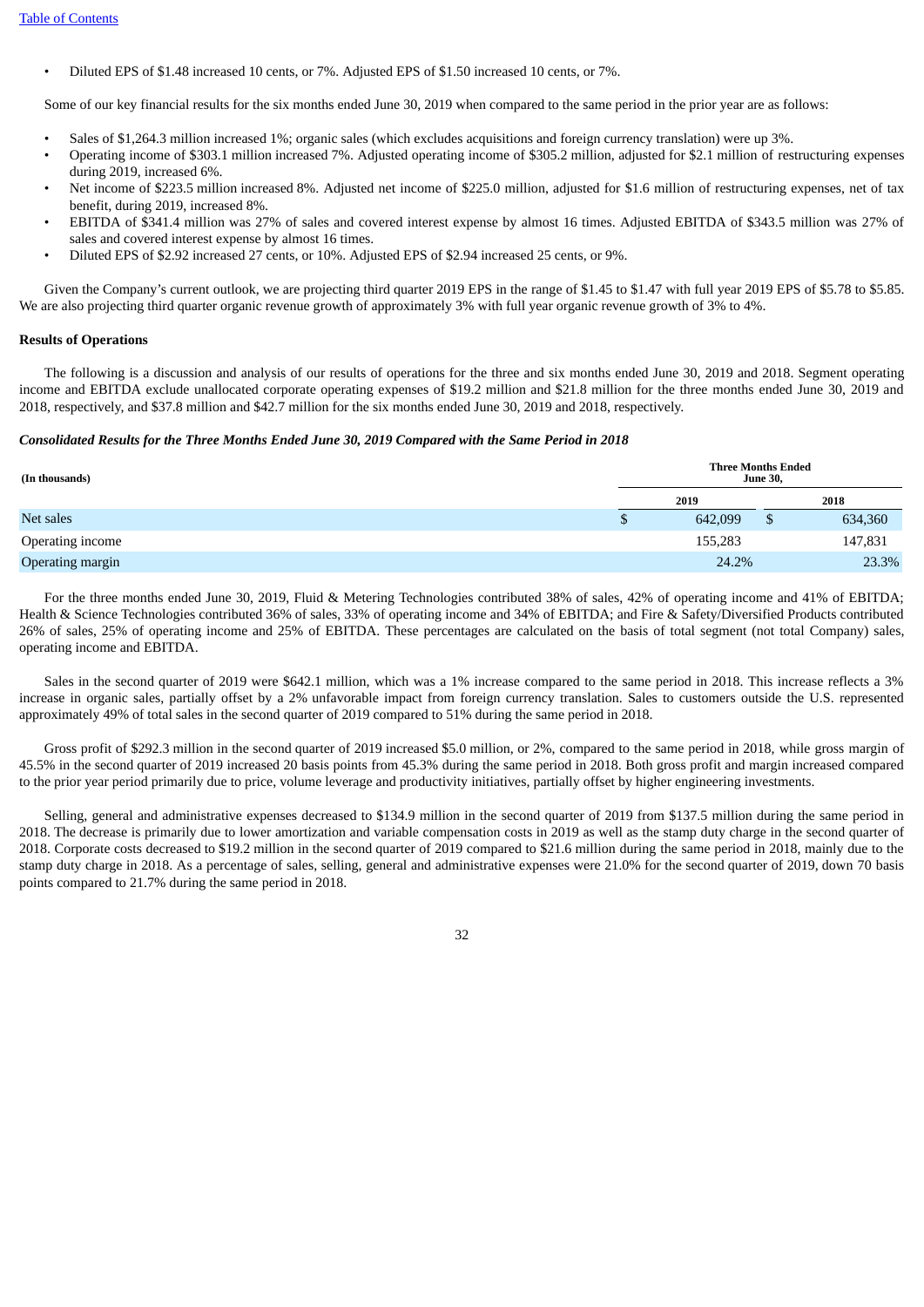The Company incurred \$2.1 million of restructuring expenses in the second quarter of 2019 compared with \$2.0 million during the same period in 2018. The restructuring expenses were part of initiatives that support the implementation of key strategic efforts designed to facilitate long-term, sustainable growth through cost reduction actions primarily consisting of employee reductions and facility rationalization.

Operating income of \$155.3 million and operating margin of 24.2% in the second quarter of 2019 were up from the \$147.8 million and 23.3%, respectively, recorded during the same period in 2018. The increase in operating margin is primarily due to gross margin expansion along with reduced selling, general and administrative expenses in 2019.

Other (income) expense - net increased to \$0.4 million of income in the second quarter of 2019 compared to \$0.1 million of income during the same period in 2018, primarily due to gains on pension-related investments and higher interest income in 2019.

Interest expense of \$11.0 million in the second quarter of 2019 was essentially flat compared to the same period in 2018.

The Company's provision for income taxes is based upon estimated annual tax rates for the year applied to federal, state and foreign income. The provision for income taxes increased to \$31.4 million in the second quarter of 2019 compared to \$29.6 million during the same period in 2018. The effective tax rate was 21.7% for the second quarter of 2019 which was flat compared to the same period in 2018.

Net income in the second quarter of 2019 of \$113.2 million increased from \$107.1 million during the same period in 2018. Diluted earnings per share in the second quarter of 2019 of \$1.48 increased \$0.10, or 7%, compared to the same period in 2018.

#### *Fluid & Metering Technologies Segment*

| (In thousands)   | <b>Three Months Ended</b><br><b>June 30,</b> |         |       |         |  |  |  |  |
|------------------|----------------------------------------------|---------|-------|---------|--|--|--|--|
|                  | 2019                                         |         | 2018  |         |  |  |  |  |
| Net sales        | J                                            | 246,189 | S     | 242,800 |  |  |  |  |
| Operating income |                                              | 74,146  |       | 71,228  |  |  |  |  |
| Operating margin |                                              | 30.1%   | 29.3% |         |  |  |  |  |

Sales of \$246.2 million increased \$3.4 million, or 1%, in the second quarter of 2019 compared to the same period in 2018. This reflects a 3% increase in organic sales, partially offset by a 2% unfavorable impact from foreign currency translation. In the second quarter of 2019, sales were flat domestically and increased 3% internationally compared to the same period in 2018. Sales to customers outside the U.S. were approximately 43% of total segment sales in both the second quarters of 2019 and 2018.

Sales within our Pumps platform increased in the second quarter of 2019 compared to the same period in 2018 due to strength in LACT (lease automatic custody transfer) projects and strong OEM activity. Sales within our Valves platform increased in the second quarter of 2019 compared to the same period in 2018 as a result of strong demand within chemical end markets domestically and in Asia. Sales within our Water platform were flat compared to the same period in 2018 driven by strong Europe and Asia distribution offset by headwinds in U.S. sales. Sales within our Energy platform were essentially flat compared to the same period in 2018. Sales within our Agriculture platform decreased in the second quarter of 2019 compared to the same period in 2018 due to decreased demand across both the agriculture and industrial OEM markets.

Operating income of \$74.1 million and operating margin of 30.1% in the second quarter of 2019 were higher than the \$71.2 million and 29.3%, respectively, recorded during the same period in 2018, primarily due to higher volume, price and productivity initiatives, partially offset by higher engineering investments.

#### *Health & Science Technologies Segment*

| (In thousands)   | <b>Three Months Ended</b><br><b>June 30,</b> |         |      |         |  |  |  |  |
|------------------|----------------------------------------------|---------|------|---------|--|--|--|--|
|                  |                                              | 2019    | 2018 |         |  |  |  |  |
| Net sales        |                                              | 232,253 |      | 227,403 |  |  |  |  |
| Operating income |                                              | 56,763  |      | 52,569  |  |  |  |  |
| Operating margin | 24.4%                                        |         |      | 23.1%   |  |  |  |  |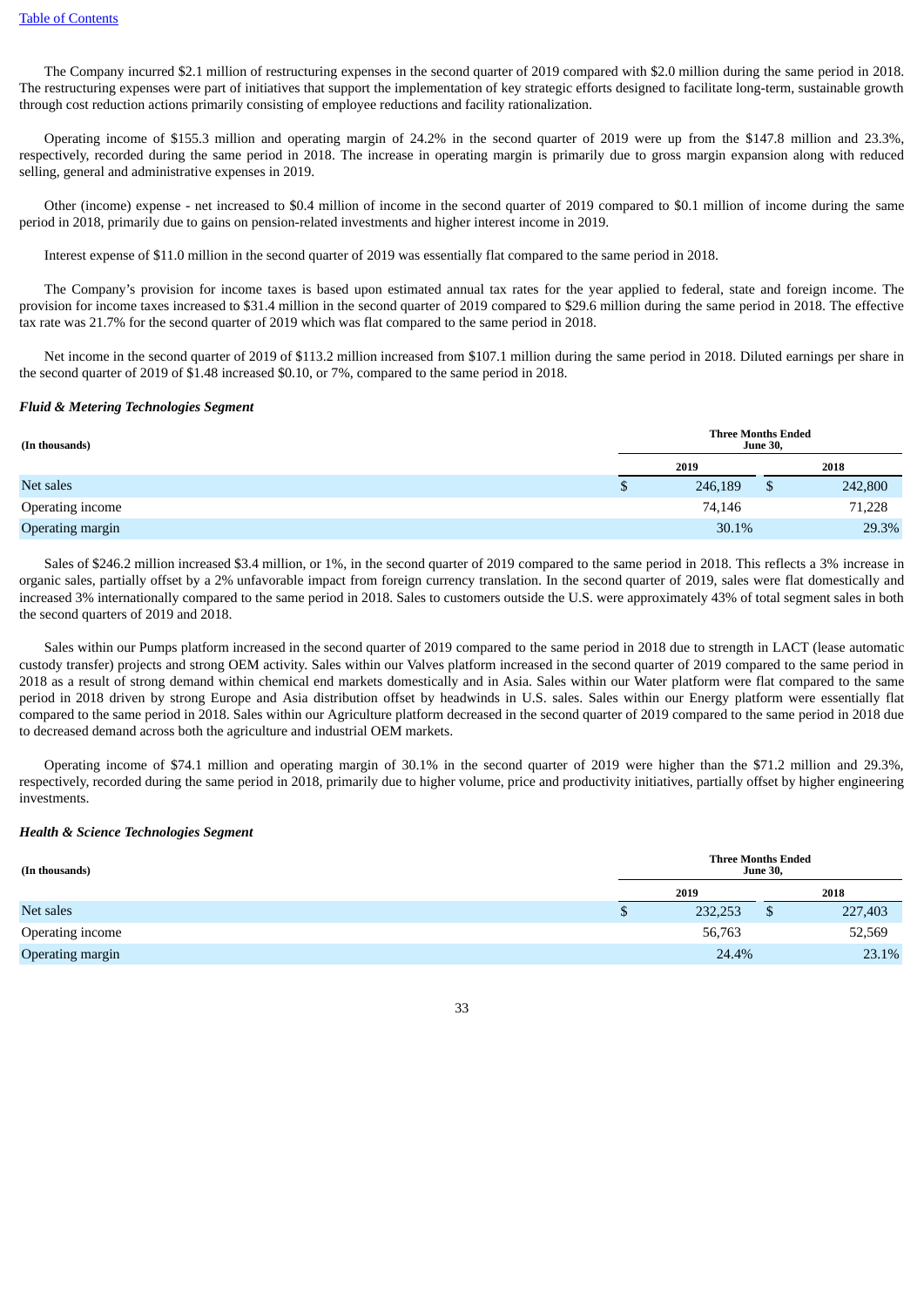Sales of \$232.3 million increased \$4.9 million, or 2%, in the second quarter of 2019 compared to the same period in 2018. This reflects a 3% increase in organic sales and a 1% increase from acquisitions (FLI - July 2018), partially offset by a 2% unfavorable impact from foreign currency translation. In the second quarter of 2019, sales increased 9% domestically and decreased 3% internationally compared to the same period in 2018. Sales to customers outside the U.S. were approximately 54% of total segment sales in the second quarter of 2019 compared to 57% during the same period in 2018.

Sales within our Scientific Fluidics & Optics platform increased in the second quarter of 2019 compared to the same period in 2018 due to new products, market share wins, strong demand in our primary end markets, including analytical instrumentation, IVD and biotechnology as well as the FLI acquisition. Sales within our Gast platform increased in the second quarter of 2019 compared to the same period in 2018 primarily due to strength in new product sales. Sales within our Sealing Solutions platform decreased in the second quarter of 2019 compared to the same period in 2018 primarily as a result of weakness in the semiconductor and automotive end markets. Sales within our Micropump platform decreased in the second quarter of 2019 compared to the same period in 2018 due to weakness in the core printing and hemodialysis end markets. Sales within our Material Processing Technologies platform decreased slightly in the second quarter of 2019 compared to the same period in 2018 primarily due to timing of projects and unfavorable foreign currency translation.

Operating income of \$56.8 million and operating margin of 24.4% in the second quarter of 2019 were higher than the \$52.6 million and 23.1%, respectively, recorded during the same period in 2018, primarily due to higher volume and lower amortization, partially offset by higher engineering investments.

#### *Fire & Safety/Diversified Products Segment*

| (In thousands)   | <b>Three Months Ended</b><br><b>June 30,</b> |    |         |  |  |  |  |  |
|------------------|----------------------------------------------|----|---------|--|--|--|--|--|
|                  | 2019                                         |    | 2018    |  |  |  |  |  |
| Net sales        | 164,043                                      | \$ | 164,300 |  |  |  |  |  |
| Operating income | 43,614                                       |    | 45,882  |  |  |  |  |  |
| Operating margin | 26.6%                                        |    | 27.9%   |  |  |  |  |  |

Sales of \$164.0 million were relatively flat in the second quarter of 2019 compared to the same period in 2018. This reflects a 3% increase in organic sales offset by a 3% unfavorable impact from foreign currency translation. In the second quarter of 2019, sales increased 4% domestically and decreased 4% internationally compared to the same period in 2018. Sales to customers outside the U.S. were approximately 52% of total segment sales in the second quarter of 2019 compared to 54% during the same period in 2018.

Sales within our Dispensing platform decreased in the second quarter of 2019 compared to the same period in 2018 primarily due to large projects in the U.S. from 2018 not repeating in 2019, weakness in Asian markets and unfavorable foreign currency translation. Sales within our Band-It platform increased in the second quarter of 2019 compared to the same period in 2018 due to strength in the aerospace market. Sales within our Fire & Safety platform increased in the second quarter of 2019 compared to the same period in 2018 due to strong demand for core pump/modules with OEMs.

Operating income \$43.6 million and operating margin of 26.6% in the second quarter of 2019 were lower than the \$45.9 million and 27.9%, respectively, recorded during the same period in 2018, mainly due to product mix and higher engineering investments.

#### *Consolidated Results for the Six Months Ended June 30, 2019 Compared with the Same Period in 2018*

| (In thousands)   | <b>Six Months Ended</b><br><b>June 30,</b> |           |    |           |  |  |  |  |
|------------------|--------------------------------------------|-----------|----|-----------|--|--|--|--|
|                  |                                            | 2019      |    | 2018      |  |  |  |  |
| Net sales        |                                            | 1,264,330 | \$ | 1,246,684 |  |  |  |  |
| Operating income |                                            | 303,065   |    | 284,514   |  |  |  |  |
| Operating margin |                                            | 24.0%     |    | 22.8%     |  |  |  |  |

For the six months ended June 30, 2019, Fluid & Metering Technologies contributed 39% of sales, 43% of operating income and 42% of EBITDA; Health & Science Technologies contributed 36% of sales, 32% of operating income and 34% of EBITDA; and Fire & Safety/Diversified Products contributed 25% of sales, 25% of operating income and 24% of EBITDA. These percentages are calculated on the basis of total segment (not total Company) sales, operating income and EBITDA.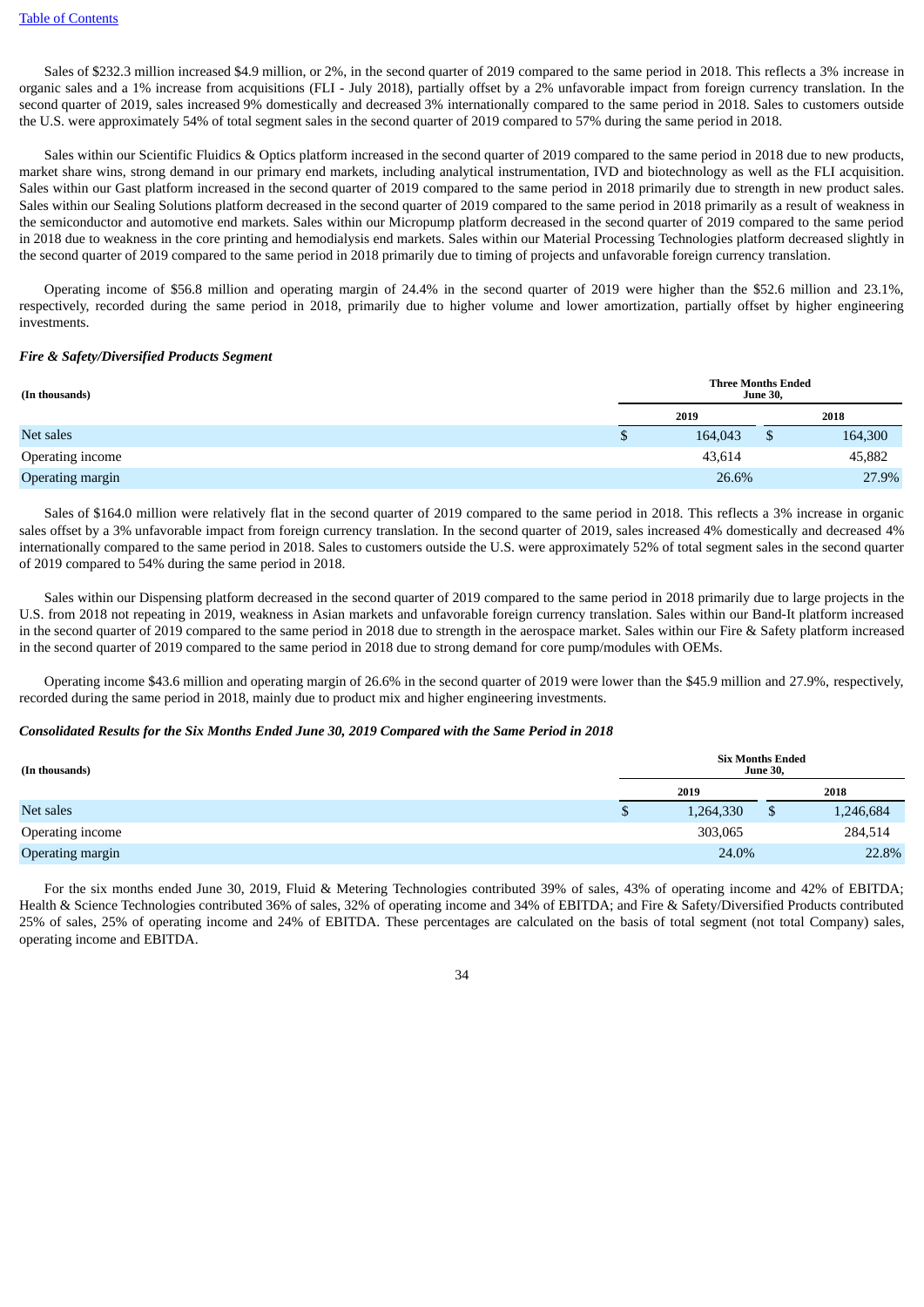Sales in the first six months of 2019 were \$1,264.3 million, which was a 1% increase compared to the same period in 2018. This reflects a 3% increase in organic sales, partially offset by a 2% unfavorable impact from foreign currency translation. Sales to customers outside the U.S. represented approximately 50% of total sales in the first six months of 2019 compared to 51% during the same period in 2018.

Gross profit of \$576.2 million in the first six months of 2019 increased \$12.2 million, or 2%, compared to the same period in 2018, while gross margin of 45.6% in the first six months of 2019 increased 40 basis points from 45.2% during the same period in 2018. Both gross profit and margin increased compared to the prior year period primarily due to price, volume leverage and productivity initiatives, partially offset by higher engineering costs.

Selling, general and administrative expenses decreased to \$271.0 million in the first six months of 2019 from \$275.9 million during the same period in 2018, primarily due to lower amortization and variable compensation costs in 2019 as well as the stamp duty charge in 2018. Corporate costs decreased to \$37.8 million in the first six months of 2019 compared to \$42.1 million during the same period in 2018 primarily due to lower amortization and variable compensation costs in 2019 as well as the stamp duty charge in 2018. As a percentage of sales, selling, general and administrative expenses were 21.4% for the first six months of 2019, down 70 basis points compared to 22.1% during the same period in 2018.

The Company incurred \$2.1 million of restructuring expenses in the first six months of 2019 compared with \$3.6 million during the same period in 2018. The restructuring expenses were part of initiatives that support the implementation of key strategic efforts designed to facilitate long-term, sustainable growth through cost reduction actions primarily consisting of employee reductions and facility rationalization.

Operating income of \$303.1 million and operating margin of 24.0% in the first six months of 2019 were up from the \$284.5 million and 22.8%, respectively, recorded during the same period in 2018. The increases in operating income and operating margin are primarily due to gross margin expansion and lower selling, general and administrative expenses.

Other (income) expense - net was \$0.5 million of income in the first six months of 2019 compared to \$4.5 million of income during the same period in 2018, primarily due to foreign currency transaction gains in 2018 that did not repeat in 2019.

Interest expense of \$21.9 million in the first six months of 2019 was essentially flat compared to the same period in 2018.

The provision for income taxes decreased to \$58.2 million in the first six months of 2019 compared to \$60.8 million during the same period in 2018. The effective tax rate decreased to 20.7% in the first six months of 2019 compared to 22.8% during the same period in 2018 due to an increase in foreign tax credits as a result of U.S. Treasury proposed regulations issued related to Global Intangible Low-Taxed Income ("GILTI"), discrete income tax expense in the first quarter of 2018 related to IRS Revenue Procedure 2018-17 and IRS Notice 2018-26 and the mix of global pre-tax income among jurisdictions.

Net income of \$223.5 million in the first six months of 2019 increased from \$206.1 million during the same period in 2018. Diluted earnings per share of \$2.92 in the first six months of 2019 increased \$0.27, or 10%, compared to the same period in 2018.

#### *Fluid & Metering Technologies Segment*

| (In thousands)   |  | <b>Six Months Ended</b><br><b>June 30,</b> |   |         |  |  |  |  |  |
|------------------|--|--------------------------------------------|---|---------|--|--|--|--|--|
|                  |  | 2019                                       |   | 2018    |  |  |  |  |  |
| Net sales        |  | 488,711                                    | S | 475,133 |  |  |  |  |  |
| Operating income |  | 146,012                                    |   | 137,394 |  |  |  |  |  |
| Operating margin |  | 29.9%                                      |   | 28.9%   |  |  |  |  |  |

Sales of \$488.7 million increased \$13.6 million, or 3%, in the first six months of 2019 compared to the same period in 2018. This reflects a 5% increase in organic sales, partially offset by a 2% unfavorable impact from foreign currency translation. In the first six months of 2019, sales increased 2% domestically and 4% internationally compared to the same period in 2018. Sales to customers outside the U.S. were approximately 43% of total segment sales in both the first six months of 2019 and 2018.

Sales within our Pumps platform increased in the first six months of 2019 compared to the same period in 2018 due to strength in OEM activity and LACT projects. Sales within our Valves platform increased in the first six months of 2019 compared to the same period in 2018 primarily due to strong demand within the chemical end market. Sales within our Water platform increased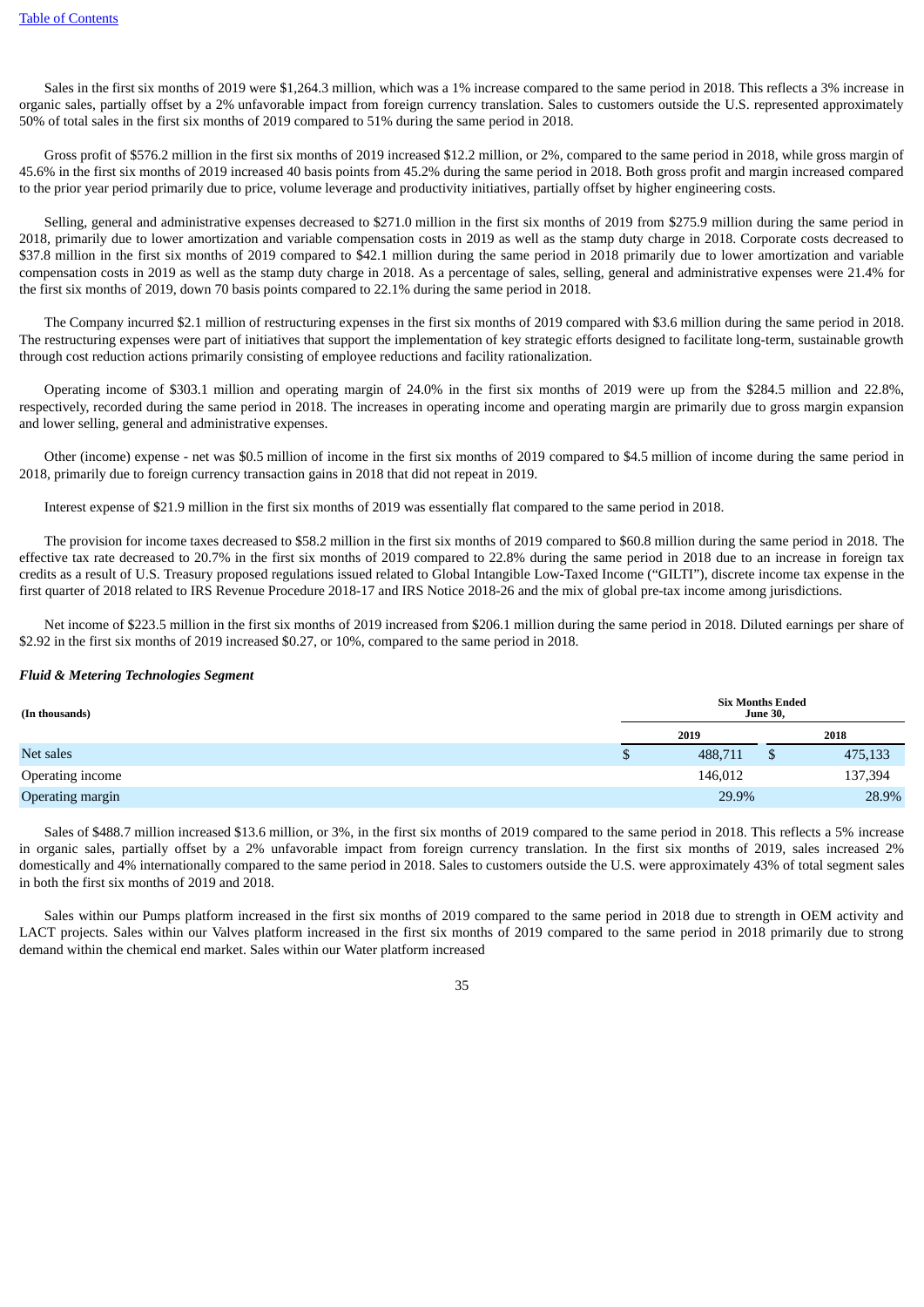in the first six months of 2019 compared to the same period in 2018 due to increased project demand domestically and in Asia. Sales within our Energy platform increased in the first six months of 2019 compared to the same period in 2018 primarily as a result of new product launches along with a favorable North American aviation market. Sales within our Agriculture platform decreased in the first six months of 2019 compared to the same period in 2018 due to decreased demand across both OEM and distribution channels in North America and Europe.

Operating income of \$146.0 million and operating margin of 29.9% in the first six months of 2019 were higher than the \$137.4 million and 28.9%, respectively, recorded in the first six months of 2018, primarily due to higher volume and productivity initiatives.

#### *Health & Science Technologies Segment*

| (In thousands)   | <b>Six Months Ended</b><br><b>June 30,</b> |         |   |         |  |  |  |  |
|------------------|--------------------------------------------|---------|---|---------|--|--|--|--|
|                  |                                            | 2019    |   | 2018    |  |  |  |  |
| Net sales        |                                            | 457,543 | S | 448,478 |  |  |  |  |
| Operating income |                                            | 110,917 |   | 104,375 |  |  |  |  |
| Operating margin |                                            | 24.2%   |   | 23.3%   |  |  |  |  |

Sales of \$457.5 million increased \$9.1 million, or 2%, in the first six months of 2019 compared to the same period in 2018. This reflects a 3% increase in organic sales and a 1% increase from an acquisition (FLI - July 2018), partially offset by a 2% unfavorable impact from foreign currency translation. In the first six months of 2019, sales increased 7% domestically and decreased 2% internationally compared to the same period in 2018. Sales to customers outside the U.S. were approximately 55% of total segment sales in the first six months of 2019 compared to 57% during the same period in 2018.

Sales within our Scientific Fluidics & Optics platform increased in the first six months of 2019 compared to the same period in 2018 due to new product introductions, increased demand for IVD, biotechnology, DNA sequencing and defense and the FLI acquisition. Sales within our Gast platform increased in the first six months of 2019 compared to the same period in 2018 primarily due to new product introductions in the food and beverage market. Sales within our Material Processing Technologies platform decreased in the first six months of 2019 compared to the same period in 2018 primarily due to timing of large projects in 2019 as compared to 2018. Sales within our Sealing Solutions platform decreased in the first six months of 2019 compared to the same period in 2018 due to market softness in the semiconductor and automotive end markets. Sales within our Micropump platform decreased in the first six months of 2019 compared to the same period in 2018 due to industrial distribution softness.

Operating income of \$110.9 million and operating margin of 24.2% in the first six months of 2019 were higher than the \$104.4 million and 23.3%, respectively, recorded during the same period in 2018, primarily due to lower amortization, partially offset by higher engineering investments.

#### *Fire & Safety/Diversified Products Segment*

| (In thousands)   | <b>Six Months Ended</b><br><b>June 30,</b> |              |  |  |  |  |  |  |
|------------------|--------------------------------------------|--------------|--|--|--|--|--|--|
|                  | 2019                                       | 2018         |  |  |  |  |  |  |
| Net sales        | 320,202                                    | 323,473<br>S |  |  |  |  |  |  |
| Operating income | 83,942                                     | 85,436       |  |  |  |  |  |  |
| Operating margin | 26.2%                                      | 26.4%        |  |  |  |  |  |  |

Sales of \$320.2 million decreased \$3.3 million, or 1%, in the first six months of 2019 compared to the same period in 2018. This reflects a 2% increase in organic sales offset by a 3% unfavorable impact from foreign currency translation. In the first six months of 2019, sales increased 4% domestically and decreased 5% internationally compared to the same period in 2018. Sales to customers outside the U.S. were approximately 52% of total segment sales in the first six months of 2019 compared with 54% during the same period in 2018.

Sales within our Dispensing platform decreased in the first six months of 2019 compared to the same period in 2018 due to large projects in the U.S. from 2018 not repeating in 2019. Sales within our BAND-IT platform increased in the first six months of 2019 compared to the same period in 2018 due to strength in the aerospace market. Sales within our Fire & Safety platform increased in the first six months of 2019 compared to the same period in 2018 primarily due to elevated OEM backlog and strong demand for rescue tools across all geographies.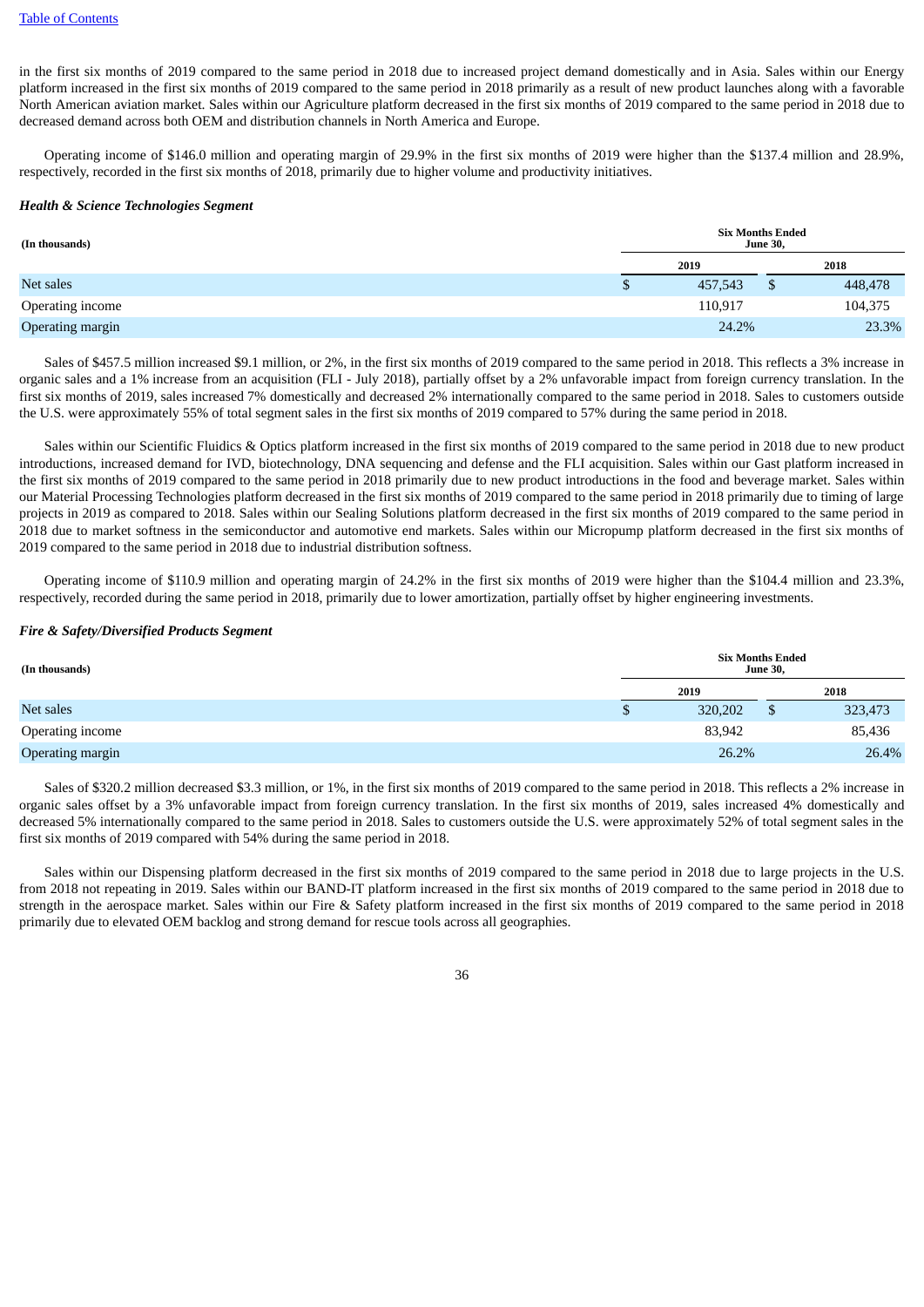Operating income of \$83.9 million and operating margin of 26.2% in the first six months of 2019 were lower than the \$85.4 million and 26.4%, respectively, recorded during the same period in 2018, primarily due to higher engineering investments.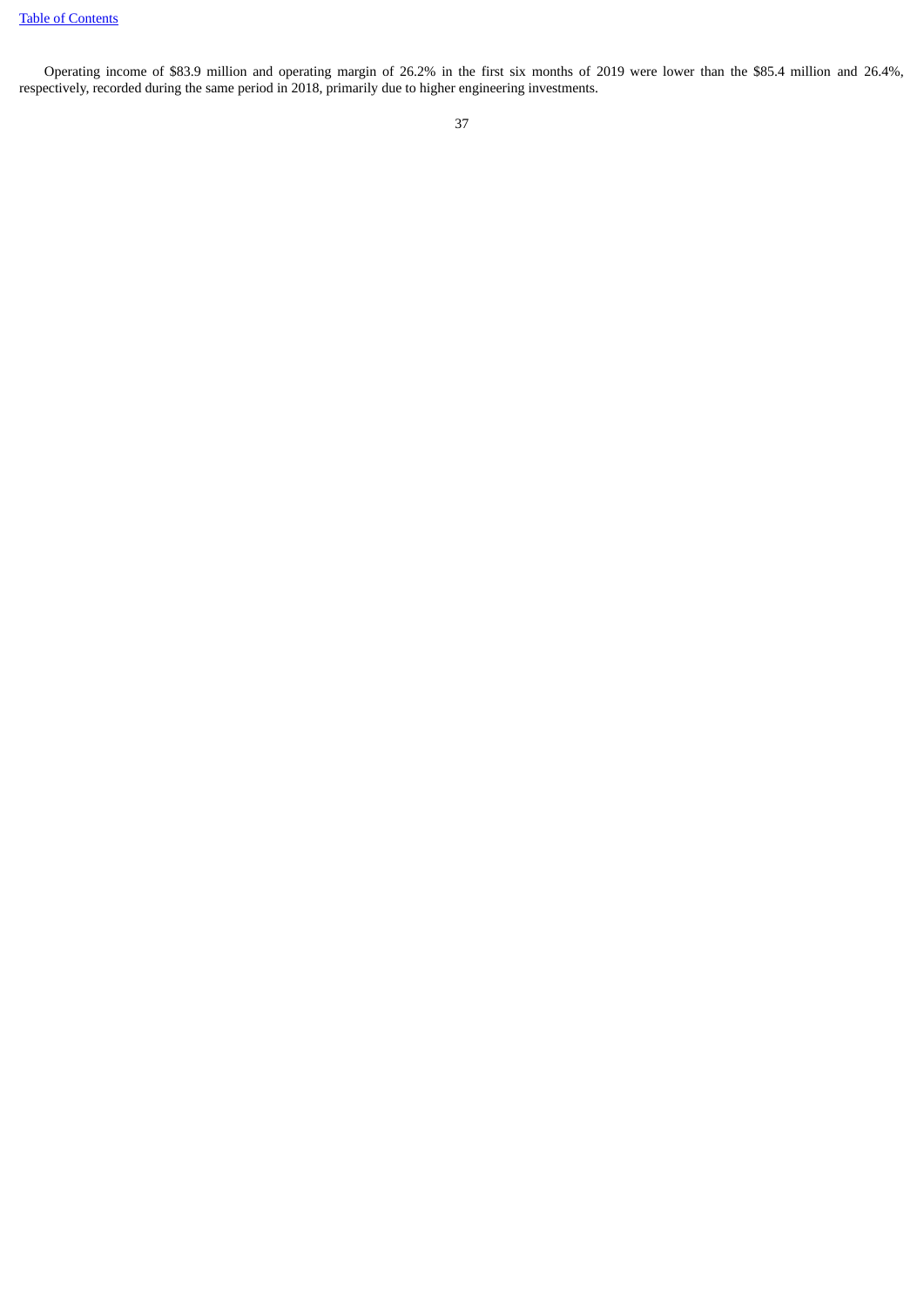# <span id="page-40-0"></span>**Liquidity and Capital Resources**

# *Operating Activities*

Cash flows from operating activities for the first six months of 2019 increased \$27.4 million, or 14%, to \$219.8 million compared to the first six months of 2018 due to higher earnings and favorable operating working capital. At June 30, 2019, working capital was \$855.1 million and the Company's current ratio was 3.4 to 1. At June 30, 2019, the Company's cash and cash equivalents totaled \$543.2 million, of which \$341.2 million was held outside of the United **States** 

#### *Investing Activities*

Cash flows used in investing activities for the first six months of 2019 decreased \$1.4 million to \$24.5 million compared to the same period in 2018 primarily due to proceeds from the disposal of fixed assets.

Cash flows from operations were more than adequate to fund capital expenditures of \$25.7 million and \$21.0 million in the first six months of 2019 and 2018, respectively. Capital expenditures were generally for machinery and equipment that supported growth, improved productivity, tooling, business system technology, replacement of equipment and investments in new facilities. Management believes that the Company has ample capacity in its plants and equipment to meet demand increases for future growth in the intermediate term.

#### *Financing Activities*

Cash flows used in financing activities for the first six months of 2019 were \$118.6 million compared to \$72.0 million during the same period in 2018, primarily as a result of higher share repurchases and dividends paid in 2019.

On June 13, 2016, the Company completed a private placement of a \$100 million aggregate principal amount of 3.20% Senior Notes due June 13, 2023 and a \$100 million aggregate principal amount of 3.37% Senior Notes due June 13, 2025 (collectively, the "Notes") pursuant to a Note Purchase Agreement, dated June 13, 2016 (the "Purchase Agreement"). Each series of Notes bears interest at the stated amount per annum, which is payable semi-annually in arrears on each June 13<sup>th</sup> and December 13<sup>th</sup>. The Notes are unsecured obligations of the Company and rank pari passu in right of payment with all of the Company's other unsecured, unsubordinated debt. The Company may at any time prepay all, or any portion of the Notes; provided that such portion is greater than 5% of the aggregate principal amount of the Notes then outstanding. In the event of a prepayment, the Company will pay an amount equal to par plus accrued interest plus a make-whole amount. In addition, the Company may repurchase the Notes by making an offer to all holders of the Notes, subject to certain conditions.

On May 31, 2019, the Company entered into a credit agreement (the "Credit Agreement") along with certain of its subsidiaries, as borrowers (the "Borrowers"), Bank of America, N.A., as administrative agent, swing line lender and an issuer of letters of credit, with other agents party thereto. The Credit Agreement consists of a revolving credit facility (the "Revolving Facility"), which is an \$800.0 million unsecured, multi-currency bank credit facility expiring on May 30, 2024. The Credit Agreement replaces the Company's existing five-year, \$700 million credit agreement, dated as of June 23, 2015, which was due to expire in June 2020. At June 30, 2019, there was no balance outstanding under the Revolving Facility and \$9.1 million of outstanding letters of credit, resulting in a net available borrowing capacity under the Revolving Facility of \$790.9 million.

Borrowings under the Revolving Facility bear interest, at either an alternate base rate or an adjusted LIBOR rate plus, in each case, an applicable margin. Such applicable margin is based on the better of the Company's senior, unsecured, long-term debt rating or the Company's applicable leverage ratio. Interest is payable (a) in the case of base rate loans, quarterly, and (b) in the case of LIBOR rate loans, on the last day of the applicable interest period selected, or every three months from the effective date of such interest period for interest periods exceeding three months. The Company may request increases in the lending commitments under the Credit Agreement, but the aggregate lending commitments pursuant to such increases may not exceed \$400 million.

The Company has the right, subject to certain conditions set forth in the Credit Agreement, to designate certain foreign subsidiaries of the Company as borrowers under the Credit Agreement. In connection with any such designation, the Company is required to guarantee the obligations of any such subsidiaries under the Credit Agreement.

There are two key financial covenants that the Company is required to maintain in connection with the Revolving Facility and the Notes, a minimum interest coverage ratio of 3.00 to 1 and a maximum leverage ratio of 3.50 to 1. In the case of the leverage ratio, there is an option to increase the ratio to 4.00 for 12 months in connection with certain acquisitions. At June 30, 2019, the Company was in compliance with both of these financial covenants, as the Company's interest coverage ratio was 15.98 to 1 and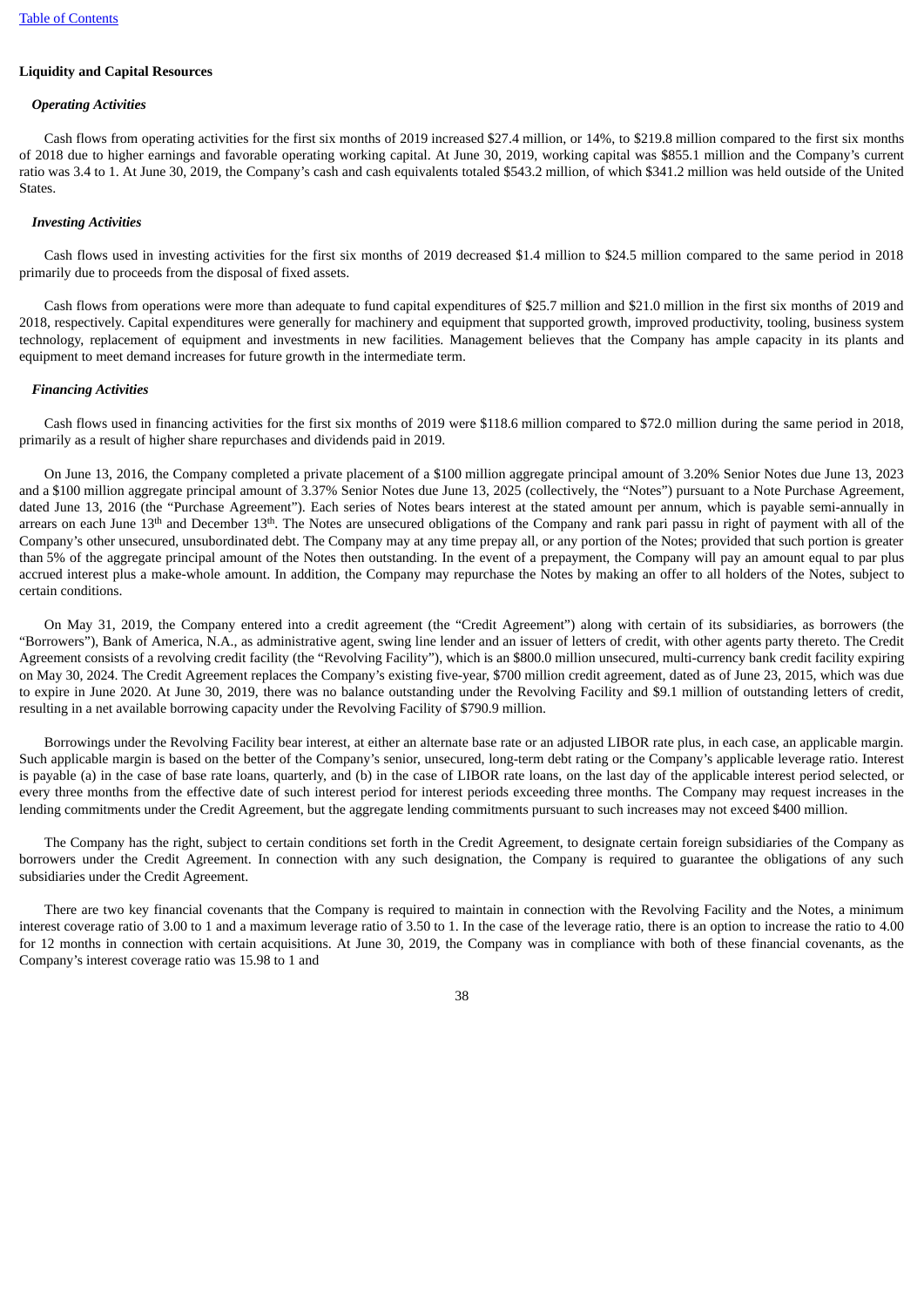the leverage ratio was 1.25 to 1. There are no financial covenants relating to the 4.5% Senior Notes or 4.2% Senior Notes; however, both are subject to crossdefault provisions.

On December 1, 2015, the Company's Board of Directors approved an increase of \$300.0 million in the authorized level for repurchases of common stock. This followed the prior Board of Directors approved repurchase authorization of \$400.0 million that was announced by the Company on November 6, 2014. Repurchases under the program will be funded with future cash flow generation or borrowings available under the Revolving Facility. During the six months ended June 30, 2019, the Company repurchased a total of 389 thousand shares at a cost of \$54.7 million. During the six months ended June 30, 2018, the Company repurchased a total of 147 thousand shares at a cost of \$20.5 million, of which \$1.0 million settled in July 2018. As of June 30, 2019, the amount of share repurchase authorization remaining is \$322.3 million.

The Company believes current cash, cash from operations and cash available under the Revolving Facility will be sufficient to meet its operating cash requirements, planned capital expenditures, interest and principal payments on all borrowings, pension and postretirement funding requirements, authorized share repurchases and annual dividend payments to holders of the Company's common stock for the remainder of 2019. Additionally, in the event that suitable businesses are available for acquisition upon acceptable terms, the Company may obtain all or a portion of the financing for these acquisitions through the incurrence of additional borrowings.

#### <span id="page-41-0"></span>**Non-GAAP Disclosures**

Set forth below are reconciliations of Adjusted operating income, Adjusted net income, Adjusted EPS, EBITDA and Adjusted EBITDA to the comparable measures of net income and operating income, as determined in accordance with U.S. GAAP. We have reconciled Adjusted operating income to Operating income; Adjusted net income to Net income; Adjusted EPS to EPS; and consolidated EBITDA, segment EBITDA, Adjusted EBITDA and Adjusted segment EBITDA to Net income. The reconciliation of segment EBITDA to net income was performed on a consolidated basis due to the fact that we do not allocate consolidated interest expense or the consolidated provision for income taxes to our segments.

EBITDA means earnings before interest, income taxes, depreciation and amortization. Given the acquisitive nature of the Company, which results in a higher level of amortization expense from recently acquired businesses, management uses EBITDA as an internal operating metric to provide another representation of the businesses' performance across our three segments and for enterprise valuation purposes. Management believes that EBITDA is useful to investors as an indicator of the strength and performance of the Company and a way to evaluate and compare operating performance and value companies within our industry. Management believes that EBITDA margin is useful for the same reason as EBITDA. EBITDA is also used to calculate certain financial covenants, as discussed in Note 10 in the Notes to Condensed Consolidated Financial Statements in Part I, Item 1, "Financial Statements."

This report references organic sales, a non-GAAP measure, that refers to sales from continuing operations calculated according to U.S. GAAP but excludes (1) the impact of foreign currency translation and (2) sales from acquired or divested businesses during the first twelve months of ownership or divestiture. The portion of sales attributable to foreign currency translation is calculated as the difference between (a) the period-to-period change in organic sales and (b) the period-to-period change in organic sales after applying prior period foreign exchange rates to the current year period. Management believes that reporting organic sales provides useful information to investors by helping identify underlying growth trends in our business and facilitating easier comparisons of our revenue performance with prior and future periods and to our peers. The Company excludes the effect of foreign currency translation from organic sales because foreign currency translation is not under management's control, is subject to volatility and can obscure underlying business trends. The Company excludes the effect of acquisitions and divestitures because they can obscure underlying business trends and make comparisons of long term performance difficult due to the varying nature, size and number of transactions from period to period and between the Company and its peers.

Management uses Adjusted operating income, Adjusted net income, Adjusted EBITDA and Adjusted EPS as metrics by which to measure performance of the Company since they exclude items that are not reflective of ongoing operations, such as restructuring expenses. Management also supplements its U.S. GAAP financial statements with adjusted information to provide investors with greater insight, transparency and a more comprehensive understanding of the information used by management in its financial and operational decision making.

In addition to measuring our cash flow generation and usage based upon the operating, investing and financing classifications included in the Condensed Consolidated Statements of Cash Flows, we also measure free cash flow (a non-GAAP measure) which represents net cash provided by operating activities minus capital expenditures. We believe that free cash flow is an important measure of operating performance because it provides management a measurement of cash generated from operations that is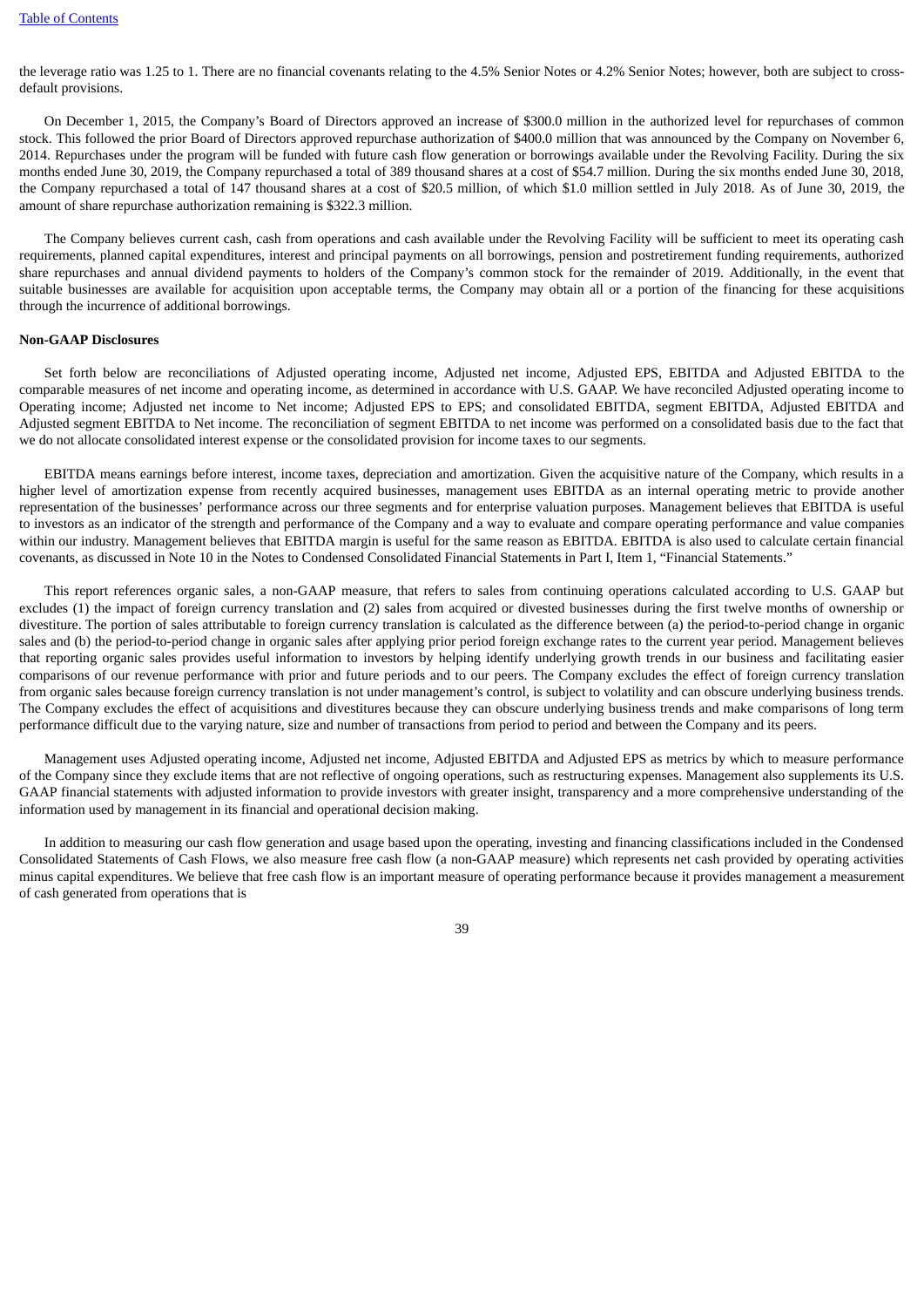available for mandatory payment obligations and investment opportunities, such as funding acquisitions, paying dividends, repaying debt and repurchasing our common stock.

The non-GAAP financial measures disclosed by the Company should not be considered a substitute for, or superior to, financial measures prepared in accordance with U.S. GAAP. The financial results prepared in accordance with U.S. GAAP and the reconciliations from these results should be carefully evaluated.

# **1. Reconciliations of the Change in Net Sales to Organic Net Sales**

|                                         | Three Months Ended June 30, 2019 |            |             |             |  |  |
|-----------------------------------------|----------------------------------|------------|-------------|-------------|--|--|
|                                         | <b>FMT</b>                       | <b>HST</b> | <b>FSDP</b> | <b>IDEX</b> |  |  |
| Change in net sales                     | $1\%$                            | 2%         | $-$ %       | $1\%$       |  |  |
| - Impact from acquisitions/divestitures | $-$ %                            | 1 %        | $-$ %       | $-$ %       |  |  |
| - Impact from foreign currency          | (2)%                             | (2)%       | (3)%        | (2)%        |  |  |
| Change in organic net sales             | 3 %                              | 3 %        | 3 %         | 3 %         |  |  |

|                                         |            | Six Months Ended June 30, 2019 |             |             |  |  |  |  |
|-----------------------------------------|------------|--------------------------------|-------------|-------------|--|--|--|--|
|                                         | <b>FMT</b> | <b>HST</b>                     | <b>FSDP</b> | <b>IDEX</b> |  |  |  |  |
| Change in net sales                     | 3%         | 2%                             | (1)%        | $1\%$       |  |  |  |  |
| - Impact from acquisitions/divestitures | $-$ %      | 1 %                            | $-$ %       | $-$ %       |  |  |  |  |
| - Impact from foreign currency          | (2)%       | (2)%                           | (3)%        | (2)%        |  |  |  |  |
| Change in organic net sales             | $5\%$      | 3 %                            | 2%          | 3 %         |  |  |  |  |

# **2. Reconciliations of Reported-to-Adjusted Operating Income and Margin**

| (dollars in thousands)           |              | Three Months Ended June 30, 2019 |              |            |                |                                  |                |           |                |             |
|----------------------------------|--------------|----------------------------------|--------------|------------|----------------|----------------------------------|----------------|-----------|----------------|-------------|
|                                  |              | <b>FMT</b>                       |              | <b>HST</b> |                | <b>FSDP</b>                      | Corporate      |           | <b>IDEX</b>    |             |
| Reported operating income (loss) | $\mathbb{S}$ | 74,146                           | $\mathbb{S}$ | 56,763     | $\mathfrak{S}$ | 43,614                           | $\mathbb{S}$   | (19,240)  | \$             | 155,283     |
| + Restructuring expenses         |              | 930                              |              | 330        |                | 819                              |                | 47        |                | 2,126       |
| Adjusted operating income (loss) | \$           | 75,076                           | \$           | 57,093     | \$             | 44,433                           | \$             | (19, 193) | \$             | 157,409     |
|                                  |              |                                  |              |            |                |                                  |                |           |                |             |
| Net sales (eliminations)         | \$           | 246,189                          | $\mathbb{S}$ | 232,253    | \$             | 164,043                          | $\mathfrak{S}$ | (386)     | $\mathfrak{S}$ | 642,099     |
|                                  |              |                                  |              |            |                |                                  |                |           |                |             |
| Operating margin                 |              | 30.1%                            |              | 24.4%      |                | 26.6%                            |                | n/m       |                | 24.2%       |
| Adjusted operating margin        |              | 30.5%<br>24.6%<br>27.1%<br>n/m   |              |            |                |                                  | 24.5%          |           |                |             |
|                                  |              |                                  |              |            |                | Three Months Ended June 30, 2018 |                |           |                |             |
|                                  |              | <b>FMT</b>                       |              | <b>HST</b> |                | <b>FSDP</b>                      |                | Corporate |                | <b>IDEX</b> |
| Reported operating income (loss) | \$           | 71,228                           | $\mathbb{S}$ | 52,569     | \$             | 45,882                           | $\mathbb{S}$   | (21, 848) | \$             | 147,831     |
| + Restructuring expenses         |              | 343                              |              | 1,123      |                | 267                              |                | 255       |                | 1,988       |
| Adjusted operating income (loss) | \$           | 71,571                           | \$           | 53,692     | \$             | 46,149                           | \$             | (21, 593) | \$             | 149,819     |
|                                  |              |                                  |              |            |                |                                  |                |           |                |             |
| Net sales (eliminations)         | \$           | 242,800                          | $\mathbb{S}$ | 227,403    | $\mathfrak{S}$ | 164,300                          | \$             | (143)     | \$             | 634,360     |
|                                  |              |                                  |              |            |                |                                  |                |           |                |             |
| Operating margin                 |              | 29.3%                            |              | 23.1%      |                | 27.9%                            |                | n/m       |                | 23.3%       |

Adjusted operating margin 13.6% 29.5% 23.6% 28.1% 28.1% 28.1% 23.6%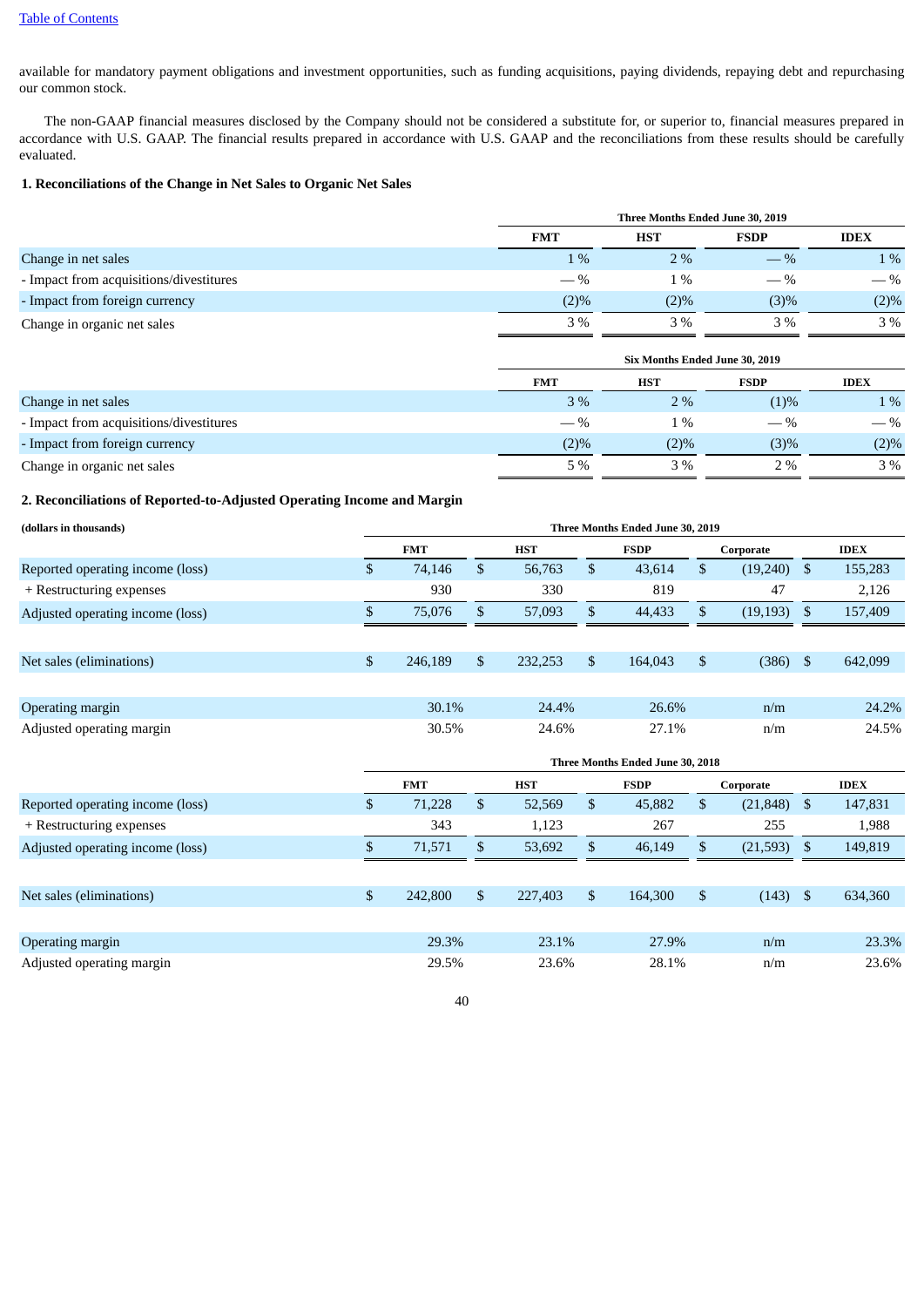# Table of [Contents](#page-2-0)

|                                  |              | Six Months Ended June 30, 2019 |            |              |                |                |                                |                |           |    |             |
|----------------------------------|--------------|--------------------------------|------------|--------------|----------------|----------------|--------------------------------|----------------|-----------|----|-------------|
|                                  |              |                                | <b>FMT</b> |              | <b>HST</b>     |                | <b>FSDP</b>                    |                | Corporate |    | <b>IDEX</b> |
| Reported operating income (loss) | $\mathbb{S}$ |                                | 146,012    | \$           | 110,917        | $\mathbb{S}$   | 83,942                         | $\mathbb{S}$   | (37, 806) | \$ | 303,065     |
| + Restructuring expenses         |              |                                | 930        |              | 330            |                | 819                            |                | 47        |    | 2,126       |
| Adjusted operating income (loss) | \$           |                                | 146,942    | \$           | 111,247        | \$             | 84,761                         | \$             | (37,759)  | \$ | 305,191     |
|                                  |              |                                |            |              |                |                |                                |                |           |    |             |
| Net sales (eliminations)         | \$           |                                | 488,711    | $\mathbb{S}$ | 457,543        | $\mathfrak{S}$ | 320,202                        | $\mathfrak{S}$ | (2, 126)  | \$ | 1,264,330   |
|                                  |              |                                |            |              |                |                |                                |                |           |    |             |
| Operating margin                 |              |                                | 29.9%      |              | 24.2%          |                | 26.2%                          |                | n/m       |    | 24.0%       |
| Adjusted operating margin        |              |                                | 30.1%      |              | 24.3%<br>26.5% |                |                                |                | n/m       |    | 24.1%       |
|                                  |              |                                |            |              |                |                | Six Months Ended June 30, 2018 |                |           |    |             |
|                                  |              |                                | <b>FMT</b> |              | <b>HST</b>     |                | <b>FSDP</b>                    |                | Corporate |    | <b>IDEX</b> |
| Reported operating income (loss) | $\mathbb{S}$ |                                | 137,394    | \$           | 104,375        | \$             | 85,436                         | \$             | (42, 691) | \$ | 284,514     |
| + Restructuring expenses         |              |                                | 486        |              | 2,182          |                | 367                            |                | 595       |    | 3,630       |
| Adjusted operating income (loss) | $\mathbb{S}$ |                                | 137,880    | \$           | 106,557        | \$             | 85,803                         | \$             | (42,096)  | \$ | 288,144     |
|                                  |              |                                |            |              |                |                |                                |                |           |    |             |
| Net sales (eliminations)         | \$           |                                | 475,133    | \$           | 448,478        | \$             | 323,473                        | \$             | (400)     | \$ | 1,246,684   |

| Operating margin          | 28.9% | 23.3% | 26.4% | n/m | 22.8% |
|---------------------------|-------|-------|-------|-----|-------|
| Adjusted operating margin | 29.0% | 23.8% | 26.5% | n/m | 23.1% |

# **3. Reconciliations of Reported-to-Adjusted Net Income and EPS**

| (in thousands, except EPS)             |   | <b>Three Months Ended</b> | <b>June 30.</b> |         | <b>Six Months Ended</b><br><b>June 30,</b> |         |      |         |  |
|----------------------------------------|---|---------------------------|-----------------|---------|--------------------------------------------|---------|------|---------|--|
|                                        |   | 2019                      | 2018            |         |                                            | 2019    | 2018 |         |  |
| Reported net income                    |   | 113,209                   |                 | 107,126 |                                            | 223,477 |      | 206,084 |  |
| + Restructuring expenses               |   | 2,126                     |                 | 1,988   |                                            | 2,126   |      | 3,630   |  |
| + Tax impact on restructuring expenses |   | (560)                     |                 | (494)   |                                            | (560)   |      | (873)   |  |
| Adjusted net income                    | Œ | 114,775                   |                 | 108,620 |                                            | 225,043 |      | 208,841 |  |

|                                        | <b>Three Months Ended</b><br><b>June 30.</b> |        |   |        |               | <b>Six Months Ended</b><br><b>June 30,</b> |     |        |  |  |
|----------------------------------------|----------------------------------------------|--------|---|--------|---------------|--------------------------------------------|-----|--------|--|--|
|                                        |                                              | 2019   |   | 2018   |               | 2019                                       |     | 2018   |  |  |
| <b>Reported EPS</b>                    |                                              | 1.48   | S | 1.38   | <sup>\$</sup> | 2.92                                       | - S | 2.65   |  |  |
| + Restructuring expenses               |                                              | 0.03   |   | 0.03   |               | 0.03                                       |     | 0.05   |  |  |
| + Tax impact on restructuring expenses |                                              | (0.01) |   | (0.01) |               | (0.01)                                     |     | (0.01) |  |  |
| <b>Adjusted EPS</b>                    |                                              | 1.50   |   | 1.40   |               | 2.94                                       | .S  | 2.69   |  |  |
|                                        |                                              |        |   |        |               |                                            |     |        |  |  |
| Diluted weighted average shares        |                                              | 76,387 |   | 77,704 |               | 76,334                                     |     | 77,722 |  |  |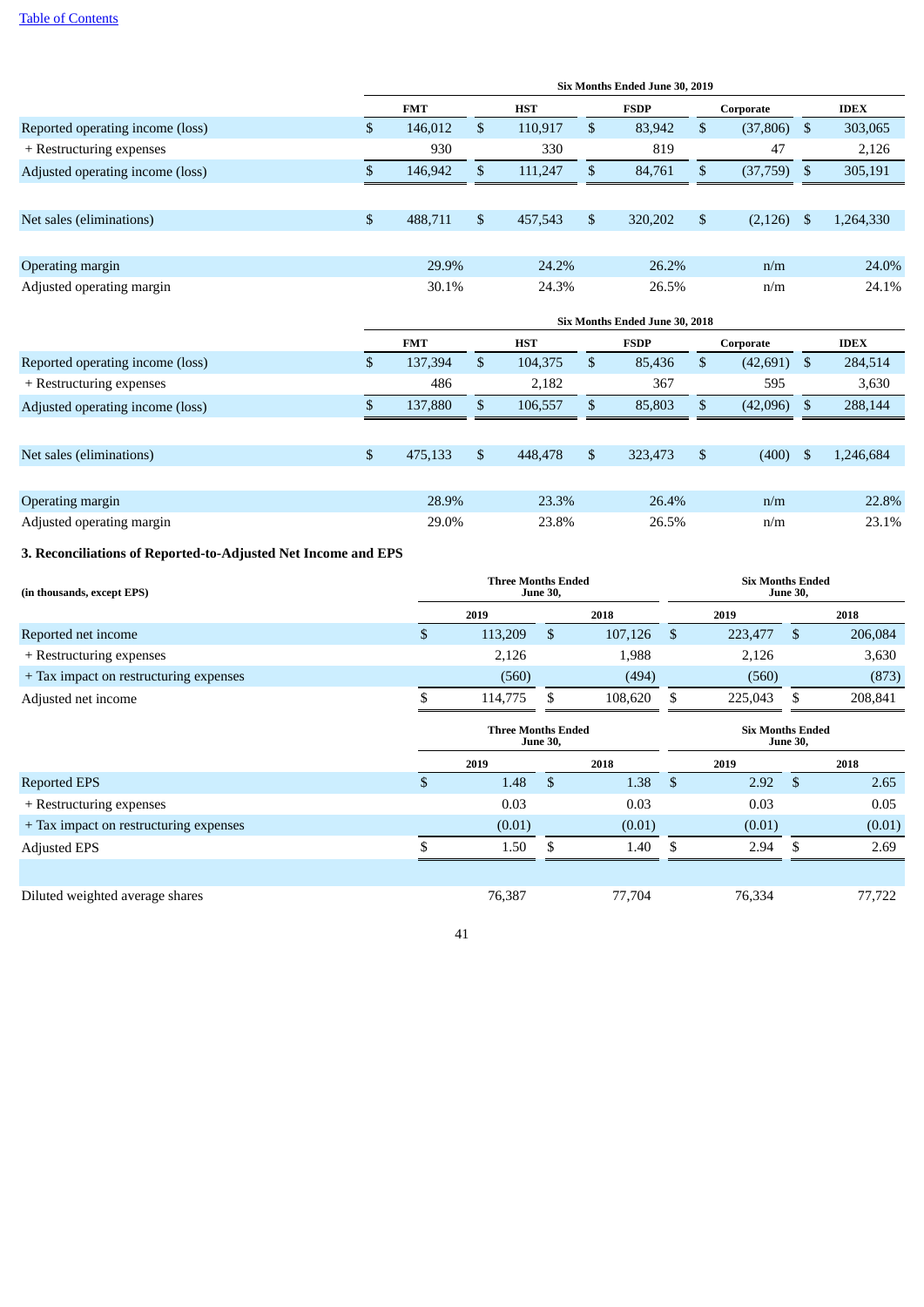# **4. Reconciliations of EBITDA to Net Income**

| (dollars in thousands)          | Three Months Ended June 30, 2019 |                       |                                           |                       |                           |                                  |              |           |                |             |  |
|---------------------------------|----------------------------------|-----------------------|-------------------------------------------|-----------------------|---------------------------|----------------------------------|--------------|-----------|----------------|-------------|--|
|                                 |                                  | <b>FMT</b>            |                                           | <b>HST</b>            |                           | <b>FSDP</b>                      |              | Corporate |                | <b>IDEX</b> |  |
| Operating income (loss)         | \$                               | 74,146                | $\boldsymbol{\mathsf{S}}$                 | 56,763                | $\boldsymbol{\mathsf{S}}$ | 43,614                           | \$           | (19,240)  | $\sqrt{5}$     | 155,283     |  |
| - Other (income) expense - net  |                                  | 239                   |                                           | 80                    |                           | (140)                            |              | (557)     |                | (378)       |  |
| + Depreciation and amortization |                                  | 5,640                 |                                           | 9,635                 |                           | 3,717                            |              | 172       |                | 19,164      |  |
| <b>EBITDA</b>                   |                                  | 79,547                |                                           | 66,318                |                           | 47,471                           |              | (18, 511) |                | 174,825     |  |
| - Interest expense              |                                  |                       |                                           |                       |                           |                                  |              |           |                | 11,011      |  |
| - Provision for income taxes    |                                  |                       |                                           |                       |                           |                                  |              |           |                | 31,441      |  |
| - Depreciation and amortization |                                  |                       |                                           |                       |                           |                                  |              |           |                | 19,164      |  |
| Net income                      |                                  |                       |                                           |                       |                           |                                  |              |           | \$             | 113,209     |  |
|                                 |                                  |                       |                                           |                       |                           |                                  |              |           |                |             |  |
| Net sales (eliminations)        | \$                               | 246,189               | \$                                        | 232,253               | \$                        | 164,043                          | \$           | (386)     | \$             | 642,099     |  |
| Operating margin                |                                  | 30.1%                 |                                           | 24.4%                 |                           | 26.6%                            |              | n/m       |                | 24.2%       |  |
| EBITDA margin                   |                                  | 32.3%                 |                                           | 28.6%                 |                           | 28.9%                            |              | n/m       |                | 27.2%       |  |
|                                 |                                  |                       |                                           |                       |                           |                                  |              |           |                |             |  |
|                                 |                                  |                       |                                           |                       |                           | Three Months Ended June 30, 2018 |              |           |                |             |  |
|                                 |                                  | <b>FMT</b>            |                                           | <b>HST</b>            |                           | <b>FSDP</b>                      |              | Corporate |                | <b>IDEX</b> |  |
| Operating income (loss)         | $\boldsymbol{\mathsf{S}}$        | 71,228                | $\mathbb{S}$                              | 52,569                | $\$$                      | 45,882                           | $\sqrt{3}$   | (21, 848) | $\mathfrak{F}$ | 147,831     |  |
| - Other (income) expense - net  |                                  | 511                   |                                           | (463)                 |                           | (45)                             |              | (53)      |                | (50)        |  |
| + Depreciation and amortization |                                  | 5,707                 |                                           | 10,090                |                           | 3,597                            |              | 176       |                | 19,570      |  |
| <b>EBITDA</b>                   |                                  | 76,424                |                                           | 63,122                |                           | 49,524                           |              | (21, 619) |                | 167,451     |  |
| - Interest expense              |                                  |                       |                                           |                       |                           |                                  |              |           |                | 11,140      |  |
| - Provision for income taxes    |                                  |                       |                                           |                       |                           |                                  |              |           |                | 29,615      |  |
| - Depreciation and amortization |                                  |                       |                                           |                       |                           |                                  |              |           |                | 19,570      |  |
| Net income                      |                                  |                       |                                           |                       |                           |                                  |              |           | \$             | 107,126     |  |
|                                 |                                  |                       |                                           |                       |                           |                                  |              |           |                |             |  |
| Net sales (eliminations)        | \$                               | 242,800               | \$                                        | 227,403               | \$                        | 164,300                          | \$           | (143)     | \$             | 634,360     |  |
| Operating margin                |                                  | 29.3%                 |                                           | 23.1%                 |                           | 27.9%                            |              | n/m       |                | 23.3%       |  |
| EBITDA margin                   |                                  | 31.5%                 |                                           | 27.8%                 |                           | 30.1%                            |              | n/m       |                | 26.4%       |  |
|                                 |                                  |                       |                                           |                       |                           |                                  |              |           |                |             |  |
|                                 | Six Months Ended June 30, 2019   |                       |                                           |                       |                           |                                  |              |           |                |             |  |
|                                 |                                  | <b>FMT</b><br>146,012 |                                           | <b>HST</b><br>110,917 |                           | <b>FSDP</b>                      |              | Corporate |                | <b>IDEX</b> |  |
| Operating income (loss)         | \$                               | 317                   | $\, \, \raisebox{12pt}{$\scriptstyle \$}$ | 364                   | $\$$                      | 83,942                           | $\mathbb{S}$ | (37, 806) | $\mathfrak{s}$ | 303,065     |  |
| - Other (income) expense - net  |                                  |                       |                                           |                       |                           | 365                              |              | (1, 564)  |                | (518)       |  |
| + Depreciation and amortization |                                  | 11,146                |                                           | 19,142                |                           | 7,179                            |              | 356       |                | 37,823      |  |
| <b>EBITDA</b>                   |                                  | 156,841               |                                           | 129,695               |                           | 90,756                           |              | (35, 886) |                | 341,406     |  |
| - Interest expense              |                                  |                       |                                           |                       |                           |                                  |              |           |                | 21,932      |  |
| - Provision for income taxes    |                                  |                       |                                           |                       |                           |                                  |              |           |                | 58,174      |  |
| - Depreciation and amortization |                                  |                       |                                           |                       |                           |                                  |              |           |                | 37,823      |  |
| Net income                      |                                  |                       |                                           |                       |                           |                                  |              |           | \$             | 223,477     |  |
|                                 |                                  |                       |                                           |                       |                           |                                  |              |           |                |             |  |
| Net sales (eliminations)        | $\mathbb S$                      | 488,711               | \$                                        | 457,543               | \$                        | 320,202                          | \$           | (2, 126)  | - \$           | 1,264,330   |  |
| Operating margin                |                                  | 29.9%                 |                                           | 24.2%                 |                           | 26.2%                            |              | n/m       |                | 24.0%       |  |
| EBITDA margin                   |                                  | 32.1%                 |                                           | 28.3%                 |                           | 28.3%                            |              | n/m       |                | 27.0%       |  |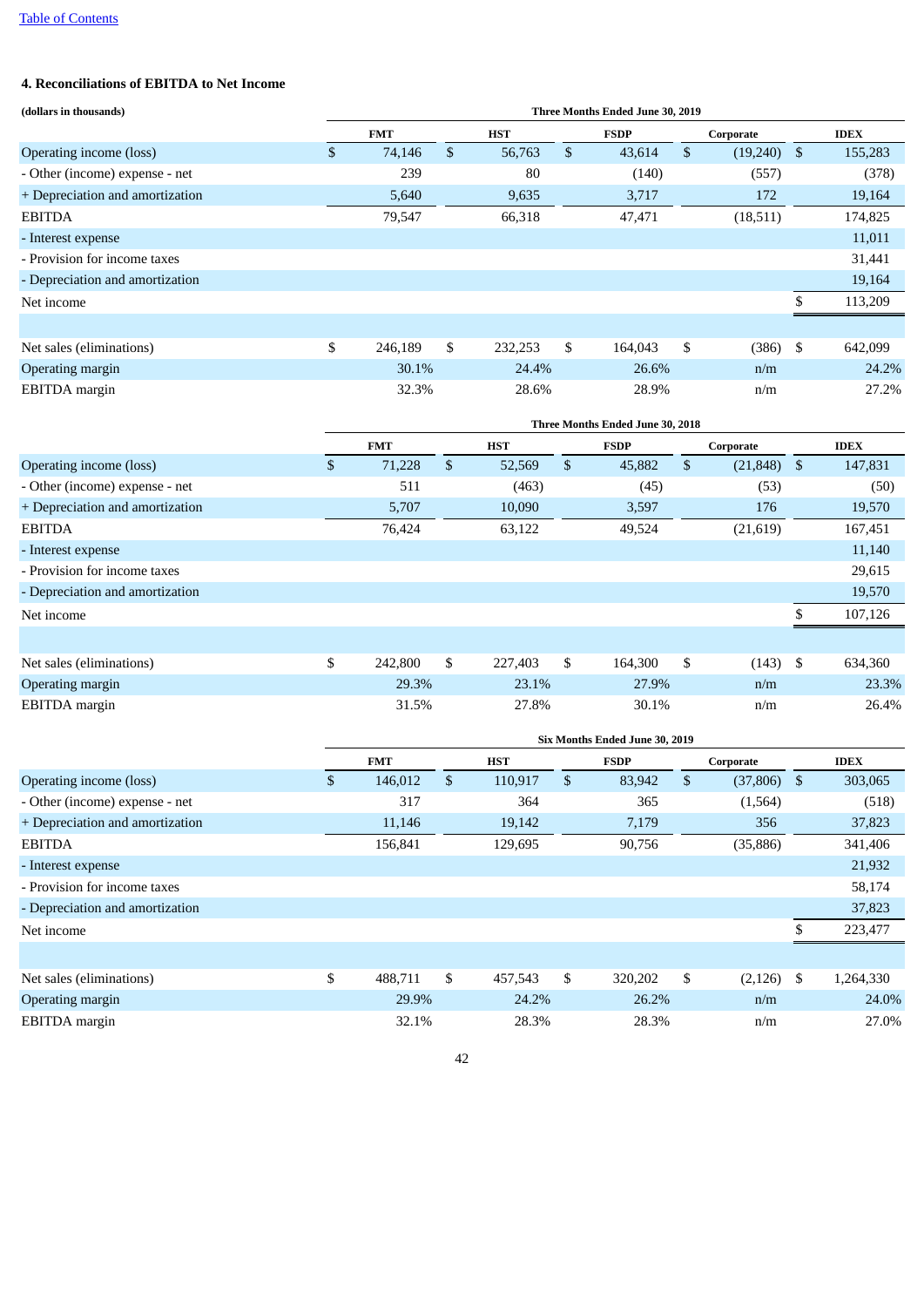# Table of [Contents](#page-2-0)

|                                                 | Six Months Ended June 30, 2018 |            |              |            |                                |                                  |              |           |                |             |
|-------------------------------------------------|--------------------------------|------------|--------------|------------|--------------------------------|----------------------------------|--------------|-----------|----------------|-------------|
|                                                 |                                | <b>FMT</b> |              | <b>HST</b> |                                | <b>FSDP</b>                      |              | Corporate |                | <b>IDEX</b> |
| Operating income (loss)                         | \$                             | 137,394    | \$           | 104,375    | \$                             | 85,436                           | \$           | (42, 691) | $\mathfrak{s}$ | 284,514     |
| - Other (income) expense - net                  |                                | 645        |              | (1,060)    |                                | (3,666)                          |              | (418)     |                | (4,499)     |
| + Depreciation and amortization                 |                                | 11,401     |              | 21,479     |                                | 7,371                            |              | 373       |                | 40,624      |
| <b>EBITDA</b>                                   |                                | 148,150    |              | 126,914    |                                | 96,473                           |              | (41,900)  |                | 329,637     |
| - Interest expense                              |                                |            |              |            |                                |                                  |              |           |                | 22,140      |
| - Provision for income taxes                    |                                |            |              |            |                                |                                  |              |           |                | 60,789      |
| - Depreciation and amortization                 |                                |            |              |            |                                |                                  |              |           |                | 40,624      |
| Net income                                      |                                |            |              |            |                                |                                  |              |           | \$             | 206,084     |
| Net sales (eliminations)                        | \$                             | 475,133    | \$           | 448,478    | \$                             | 323,473                          | \$           | (400)     | \$             | 1,246,684   |
| Operating margin                                |                                | 28.9%      |              | 23.3%      |                                | 26.4%                            |              | n/m       |                | 22.8%       |
| EBITDA margin                                   |                                | 31.2%      |              | 28.3%      |                                | 29.8%                            |              | n/m       |                | 26.4%       |
| 5. Reconciliations of EBITDA to Adjusted EBITDA |                                |            |              |            |                                |                                  |              |           |                |             |
| (dollars in thousands)                          |                                |            |              |            |                                | Three Months Ended June 30, 2019 |              |           |                |             |
|                                                 |                                | <b>FMT</b> |              | <b>HST</b> |                                | <b>FSDP</b>                      |              | Corporate |                | <b>IDEX</b> |
| <b>EBITDA</b>                                   | $\boldsymbol{\mathsf{S}}$      | 79,547     | $\$$         | 66,318     | $\$$                           | 47,471                           | \$           | (18, 511) | $\mathbb{S}$   | 174,825     |
| + Restructuring expenses                        |                                | 930        |              | 330        |                                | 819                              |              | 47        |                | 2,126       |
| <b>Adjusted EBITDA</b>                          | $\mathbb{S}$                   | 80,477     | \$           | 66,648     | \$                             | 48,290                           | $\$$         | (18, 464) | \$             | 176,951     |
| Adjusted EBITDA margin                          |                                | 32.7%      |              | 28.7%      |                                | 29.4%                            |              | n/m       |                | 27.6%       |
|                                                 |                                |            |              |            |                                | Three Months Ended June 30, 2018 |              |           |                |             |
|                                                 |                                | <b>FMT</b> |              | <b>HST</b> |                                | <b>FSDP</b>                      |              | Corporate |                | <b>IDEX</b> |
| <b>EBITDA</b>                                   | $\mathbb{S}$                   | 76,424     | \$           | 63,122     | $\$$                           | 49,524                           | $\$$         | (21, 619) | $\mathbb{S}$   | 167,451     |
| + Restructuring expenses                        |                                | 343        |              | 1,123      |                                | 267                              |              | 255       |                | 1,988       |
| <b>Adjusted EBITDA</b>                          | $\mathbb{S}$                   | 76,767     | \$           | 64,245     | \$                             | 49,791                           | \$           | (21, 364) | \$             | 169,439     |
| Adjusted EBITDA margin                          |                                | 31.6%      |              | 28.3%      |                                | 30.3%                            |              | n/m       |                | 26.7%       |
|                                                 |                                |            |              |            |                                |                                  |              |           |                |             |
|                                                 |                                |            |              |            | Six Months Ended June 30, 2019 |                                  |              |           |                |             |
|                                                 |                                | <b>FMT</b> |              | <b>HST</b> |                                | <b>FSDP</b>                      |              | Corporate |                | <b>IDEX</b> |
| <b>EBITDA</b>                                   | \$                             | 156,841    | \$           | 129,695    | $\mathbb{S}$                   | 90,756                           | $\mathbb{S}$ | (35, 886) | $\mathbb{S}$   | 341,406     |
| + Restructuring expenses                        |                                | 930        |              | 330        |                                | 819                              |              | 47        |                | 2,126       |
| <b>Adjusted EBITDA</b>                          | \$                             | 157,771    | $\mathbb{S}$ | 130,025    | $\mathbb{S}$                   | 91,575                           | $\mathbb{S}$ | (35, 839) | $\mathbb{S}$   | 343,532     |
| Adjusted EBITDA margin                          |                                | 32.3%      |              | 28.4%      |                                | 28.6%                            |              | n/m       |                | 27.2%       |
|                                                 |                                |            |              |            |                                | Six Months Ended June 30, 2018   |              |           |                |             |
|                                                 |                                | <b>FMT</b> |              | <b>HST</b> |                                | <b>FSDP</b>                      |              | Corporate |                | <b>IDEX</b> |
| <b>EBITDA</b>                                   | $\mathbb{S}$                   | 148,150    | $\mathbb{S}$ | 126,914    | $\mathbb{S}$                   | 96,473                           | $\mathbb{S}$ | (41,900)  | $\mathbb{S}$   | 329,637     |
| + Restructuring expenses                        |                                | 486        |              | 2,182      |                                | 367                              |              | 595       |                | 3,630       |
| <b>Adjusted EBITDA</b>                          | \$                             | 148,636    | $\mathbb{S}$ | 129,096    | $\mathbb{S}$                   | 96,840                           | $\mathbb{S}$ | (41, 305) | $\mathbb{S}$   | 333,267     |
| Adjusted EBITDA margin                          |                                | 31.3%      |              | 28.8%      |                                | 29.9%                            |              | n/m       |                | 26.7%       |
|                                                 |                                |            |              |            |                                |                                  |              |           |                |             |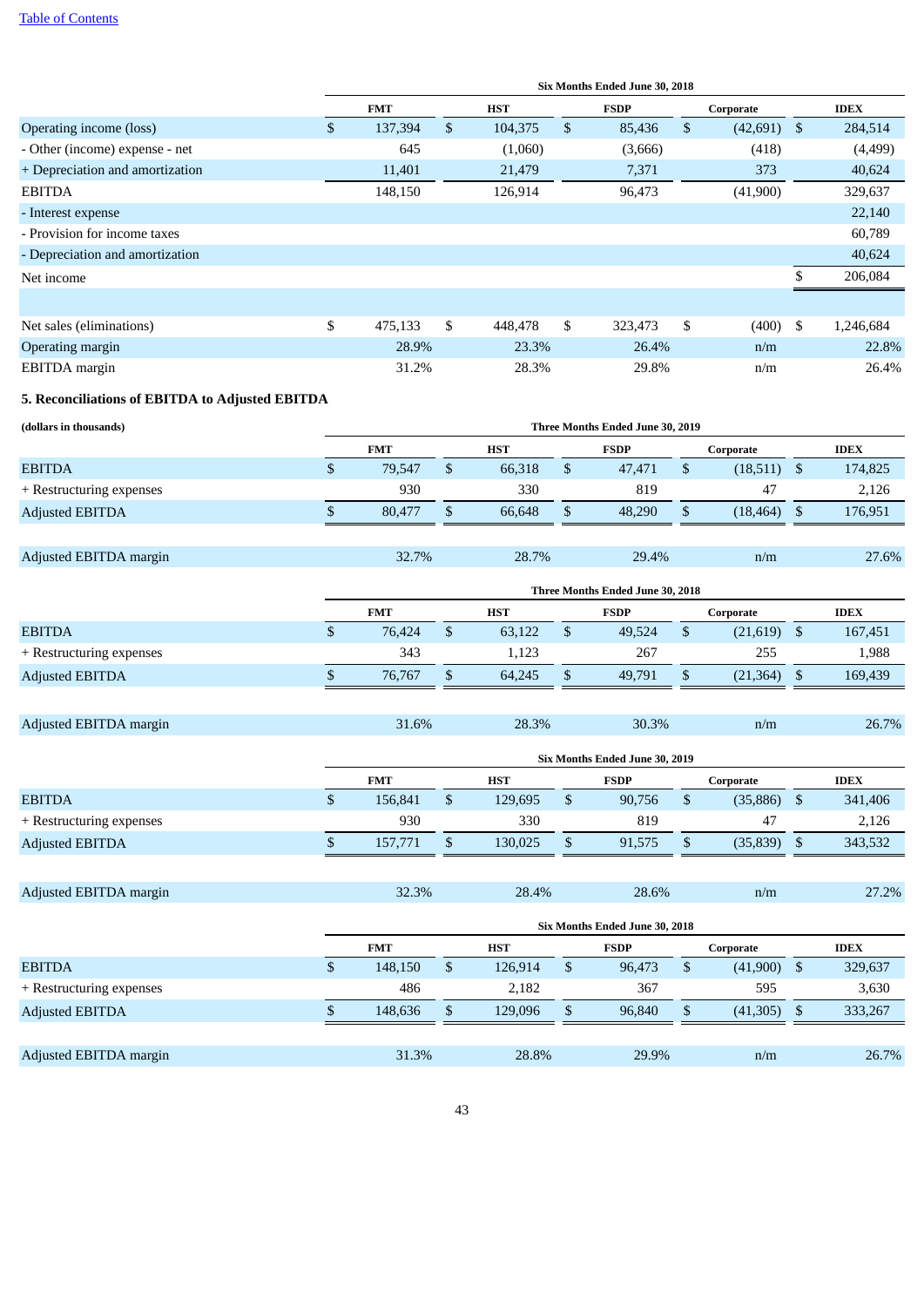# **6. Reconciliations of Cash Flows from Operating Activities to Free Cash Flow**

| (dollars in thousands)               | Three Months Ended June 30, |  |         |  | Six Months Ended June 30, |  |         |  |
|--------------------------------------|-----------------------------|--|---------|--|---------------------------|--|---------|--|
|                                      | 2019                        |  | 2018    |  | 2019                      |  | 2018    |  |
| Cash flows from operating activities | 131,175                     |  | 120.697 |  | 219,838                   |  | 192,426 |  |
| - Capital expenditures               | 12.867                      |  | 10.959  |  | 25,742                    |  | 20,968  |  |
| Free cash flow                       | 118.308                     |  | 109.738 |  | 194.096                   |  | 171,458 |  |

# **Critical Accounting Policies**

As discussed in the Annual Report on Form 10-K for the year ended December 31, 2018, the preparation of financial statements in conformity with U.S. GAAP requires management to make estimates and judgments that affect the reported amount of assets and liabilities, disclosure of contingent assets and liabilities, and reported amounts of revenue and expenses during the reporting period. Actual results could differ from those estimates. See Part 1, Notes to the Condensed Consolidated Financial Statements, Note 1 Basis of Presentation and Significant Accounting Policies. The adoption of recent accounting standards as described in Note 1 had a material impact on our condensed consolidated balance sheet due to the recognition of right of use assets and lease liabilities but did not have and is not expected to have a material impact on our condensed consolidated results of operations or cash flows. Aside from recent accounting standards adopted as described in Note 1, there have been no changes to the Company's critical accounting policies described in the Annual Report on Form 10-K for the year ended December 31, 2018 that have a material impact on our condensed consolidated financial statements.

# <span id="page-46-0"></span>**Item 3.** *Quantitative and Qualitative Disclosures About Market Risk*

The Company is subject to market risk associated with changes in foreign currency exchange rates and interest rates. The Company may, from time to time, enter into foreign currency forward contracts and interest rate swaps on its debt when it believes there is a financial advantage in doing so. A treasury risk management policy, adopted by the Board of Directors, describes the procedures and controls over derivative financial and commodity instruments, including foreign currency forward contracts and interest rate swaps. Under the policy, the Company does not use financial or commodity derivative instruments for trading purposes, and the use of these instruments is subject to strict approvals by senior officers. Typically, the use of derivative instruments is limited to foreign currency forward contracts and interest rate swaps on the Company's outstanding long-term debt. As of June 30, 2019, the Company did not have any derivative instruments outstanding.

#### *Foreign Currency Exchange Rates*

The Company's foreign currency exchange rate risk is limited principally to the Euro, Swiss Franc, British Pound, Canadian Dollar, Indian Rupee and Chinese Renminbi. The Company manages its foreign exchange risk principally through invoicing customers in the same currency as the source of products. The effect of transaction gains and losses is reported within Other (income) expense-net in the Condensed Consolidated Statements of Operations.

### *Interest Rate Fluctuation*

The Company does not have significant interest rate exposure due to substantially all of the \$849.0 million of debt outstanding as of June 30, 2019 being fixed rate debt.

#### <span id="page-46-1"></span>**Item 4.** *Controls and Procedures*

The Company maintains disclosure controls and procedures that are designed to ensure that information required to be disclosed in the Company's Exchange Act reports is recorded, processed, summarized and reported within the time periods specified in the SEC's rules and forms, and that such information is accumulated and communicated to the Company's management, including its Chief Executive Officer and Chief Financial Officer, as appropriate, to allow timely decisions regarding required disclosure.

As required by Rule 13a-15(b) promulgated under the Securities Exchange Act, the Company carried out an evaluation, under the supervision and with the participation of the Company's management, including the Company's Chief Executive Officer and Chief Financial Officer, of the effectiveness of the design and operation of the Company's disclosure controls and procedures as of the end of the period covered by this report. Based on the foregoing, the Company's Chief Executive Officer and Chief Financial Officer concluded as of June 30, 2019, that the Company's disclosure controls and procedures were effective.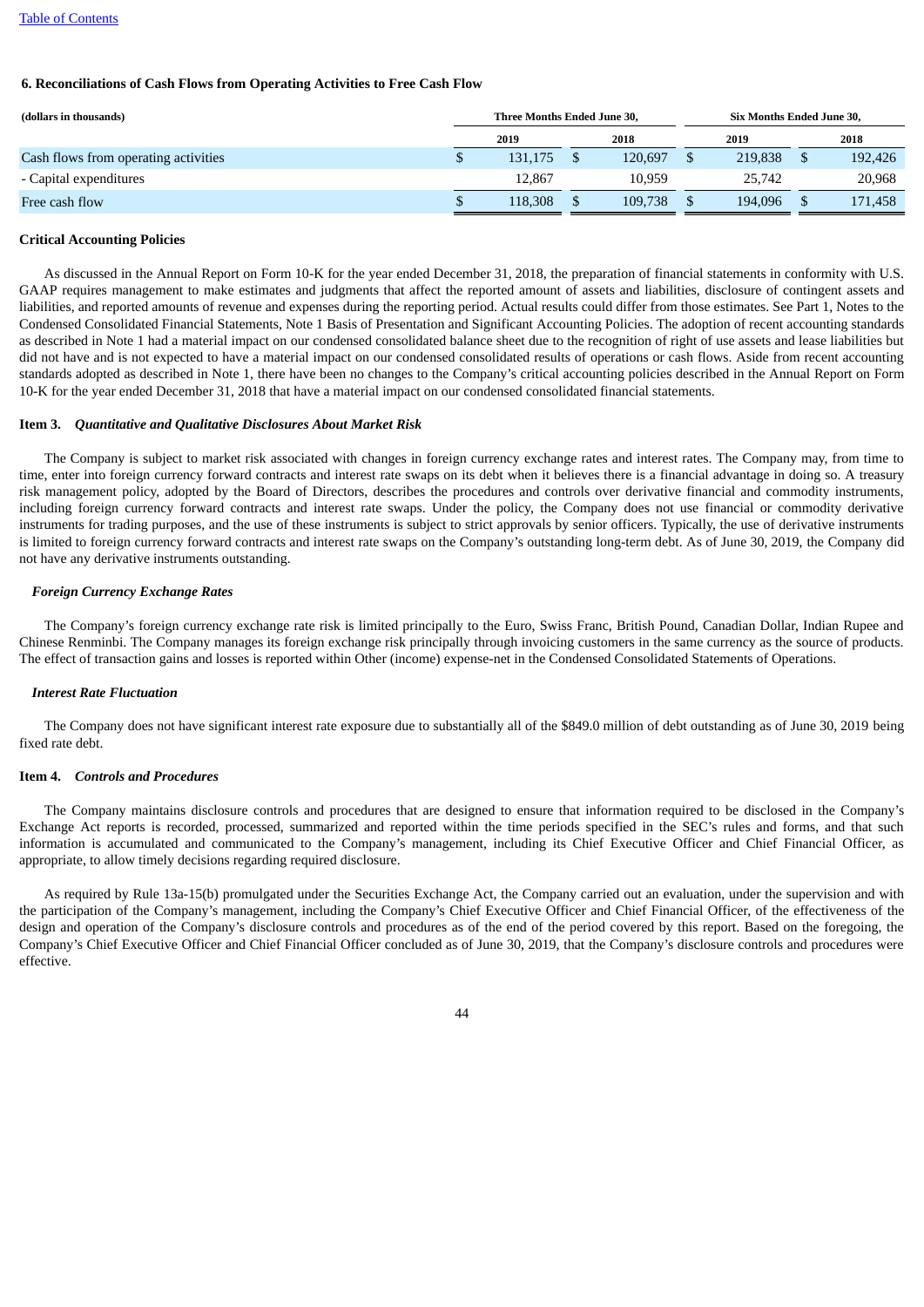There has been no change in the Company's internal controls over financial reporting during the Company's most recent fiscal quarter that has materially affected, or is reasonably likely to materially affect, the Company's internal control over financial reporting.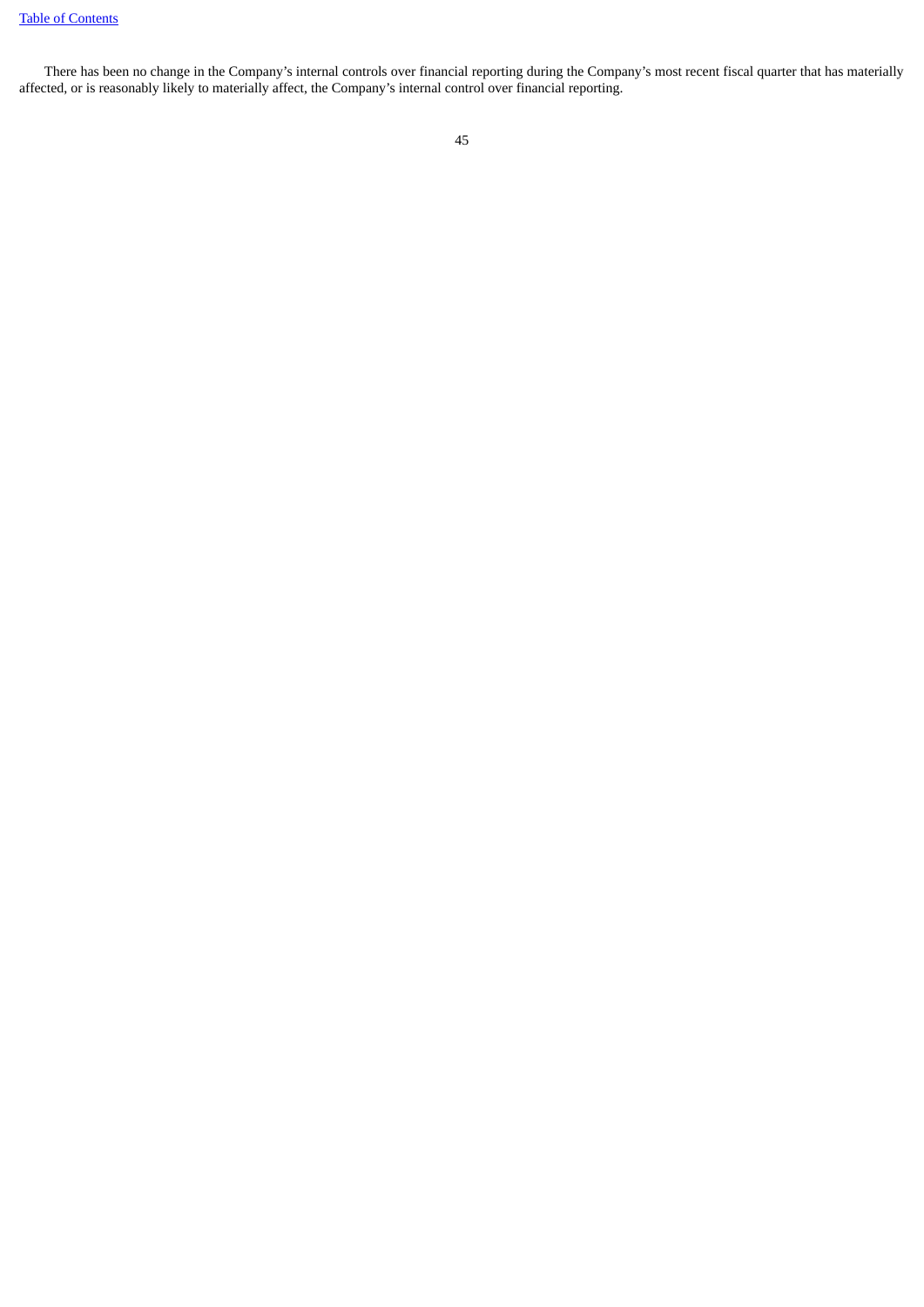### **PART II. OTHER INFORMATION**

# <span id="page-48-1"></span><span id="page-48-0"></span>**Item 1.** *Legal Proceedings*

The Company and its subsidiaries are party to legal proceedings as described in Note 19 in Part I, Item 1, "Legal Proceedings," and such disclosure is incorporated by reference into this Item 1, "Legal Proceedings." In addition, the Company and six of its subsidiaries are presently named as defendants in a number of lawsuits claiming various asbestos-related personal injuries, allegedly as a result of exposure to products manufactured with components that contained asbestos. These components were acquired from third party suppliers and were not manufactured by the Company or any of the defendant subsidiaries. To date, the majority of the Company's settlements and legal costs, except for costs of coordination, administration, insurance investigation and a portion of defense costs, have been covered in full by insurance, subject to applicable deductibles. However, the Company cannot predict whether and to what extent insurance will be available to continue to cover these settlements and legal costs, or how insurers may respond to claims that are tendered to them. Claims have been filed in jurisdictions throughout the United States and the United Kingdom. Most of the claims resolved to date have been dismissed without payment. The balance of the claims have been settled for various immaterial amounts. Only one case has been tried, resulting in a verdict for the Company's business unit. No provision has been made in the financial statements of the Company, other than for insurance deductibles in the ordinary course, and the Company does not currently believe the asbestos-related claims will have a material adverse effect on the Company's business, financial position, results of operations or cash flows.

#### <span id="page-48-2"></span>**Item 2.** *Unregistered Sales of Equity Securities and Use of Proceeds*

The following table provides information about the Company's purchases of its common stock during the quarter ended June 30, 2019:

| Period                          | <b>Total Number of</b><br><b>Shares Purchased</b> | <b>Average Price</b><br>Paid per Share | <b>Total Number of</b><br><b>Shares Purchased as</b><br><b>Part of Publicly</b><br>Announced Plans<br>or Programs <sup>(1)</sup> | <b>Maximum Dollar</b><br><b>Value that May Yet</b><br>be Purchased<br><b>Under the Plans</b><br>or $Programs(1)$ |
|---------------------------------|---------------------------------------------------|----------------------------------------|----------------------------------------------------------------------------------------------------------------------------------|------------------------------------------------------------------------------------------------------------------|
| April 1, 2019 to April 30, 2019 | 19,143                                            | 154.73                                 | 19,143                                                                                                                           | 322,342,564                                                                                                      |
| May 1, 2019 to May 31, 2019     |                                                   |                                        |                                                                                                                                  | 322,342,564                                                                                                      |
| June 1, 2019 to June 30, 2019   |                                                   |                                        |                                                                                                                                  | 322, 342, 564                                                                                                    |
| Total                           | 19.143                                            | 154.73                                 | 19,143                                                                                                                           | 322,342,564                                                                                                      |

(1) On December 1, 2015, the Company's Board of Directors approved an increase of \$300.0 million in the authorized level of repurchases of common stock. This followed the prior Board of Directors approved repurchase authorization of \$400.0 million that was announced by the Company on November 6, 2014. These authorizations have no expiration date.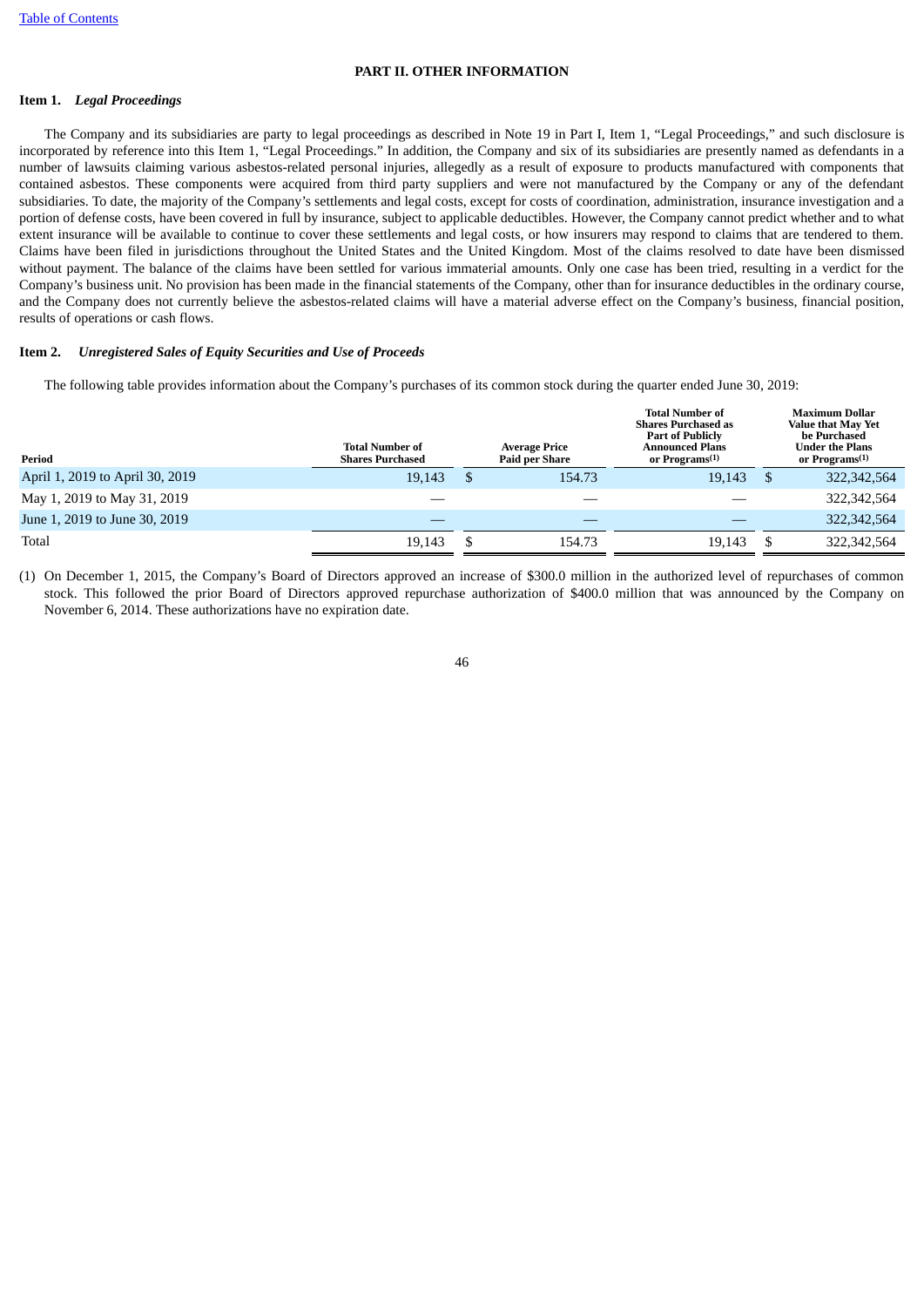# <span id="page-49-0"></span>Table of [Contents](#page-2-0)

# **Item 6.** *Exhibits.*

| <b>Exhibit</b><br><b>Number</b> | <b>Description</b>                                                                                                                                                                                                                                                                                                                                                                                                                                                                                                                                                                                                                                                                                                                                |
|---------------------------------|---------------------------------------------------------------------------------------------------------------------------------------------------------------------------------------------------------------------------------------------------------------------------------------------------------------------------------------------------------------------------------------------------------------------------------------------------------------------------------------------------------------------------------------------------------------------------------------------------------------------------------------------------------------------------------------------------------------------------------------------------|
| 10.1                            | Credit Agreement, dated as of May 31, 2019, by and among IDEX Corporation and certain of its subsidiaries, as borrowers, Bank of<br>America, N.A., as administrative agent, swing line lender and an issuer of letters of credit; JPMorgan Chase Bank, N.A. and Wells<br>Fargo Bank, National Association, as co-syndication agents and issuers of letters of credit; HSBC Bank USA, National Association,<br>Mizuho Bank, Ltd., PNC Bank, National Association, and U.S. Bank, National Association, as co-documentation agents, and the other<br>lenders and financial institutions party thereto (incorporated by reference to Exhibit No. 10.1 to the Current Report of IDEX on Form 8-<br>K filed June 4, 2019, Commission File No. 1-10235) |
| $*31.1$                         | <u>Certification of Chief Executive Officer Pursuant to Section 302 of Sarbanes Oxley Act of 2002</u>                                                                                                                                                                                                                                                                                                                                                                                                                                                                                                                                                                                                                                             |
| $*31.2$                         | <b>Certification of Chief Financial Officer Pursuant to Section 302 of Sarbanes Oxley Act of 2002</b>                                                                                                                                                                                                                                                                                                                                                                                                                                                                                                                                                                                                                                             |
| $*32.1$                         | Certification of Chief Executive Officer Pursuant to 18 U.S.C. Section 1350                                                                                                                                                                                                                                                                                                                                                                                                                                                                                                                                                                                                                                                                       |
| $*32.2$                         | <b>Certification of Chief Financial Officer Pursuant to 18 U.S.C. Section 1350</b>                                                                                                                                                                                                                                                                                                                                                                                                                                                                                                                                                                                                                                                                |
| $*101$                          | The following financial information from IDEX Corporation's Quarterly Report on Form 10-Q for the quarter ended June 30, 2019<br>formatted in Inline XBRL (Extensible Business Reporting Language) includes: (i) the Condensed Consolidated Balance Sheets, (ii) the<br>Condensed Consolidated Statements of Operations, (iii) the Condensed Consolidated Statements of Comprehensive Income, (iv) the<br>Condensed Consolidated Statements of Shareholders' Equity, (v) the Condensed Consolidated Statements of Cash Flows, and (vi) Notes<br>to the Condensed Consolidated Financial Statements.                                                                                                                                               |

\*104 Cover Page Interactive Data File (formatted as Inline XBRL and contained in Exhibit 101).

\* Filed herewith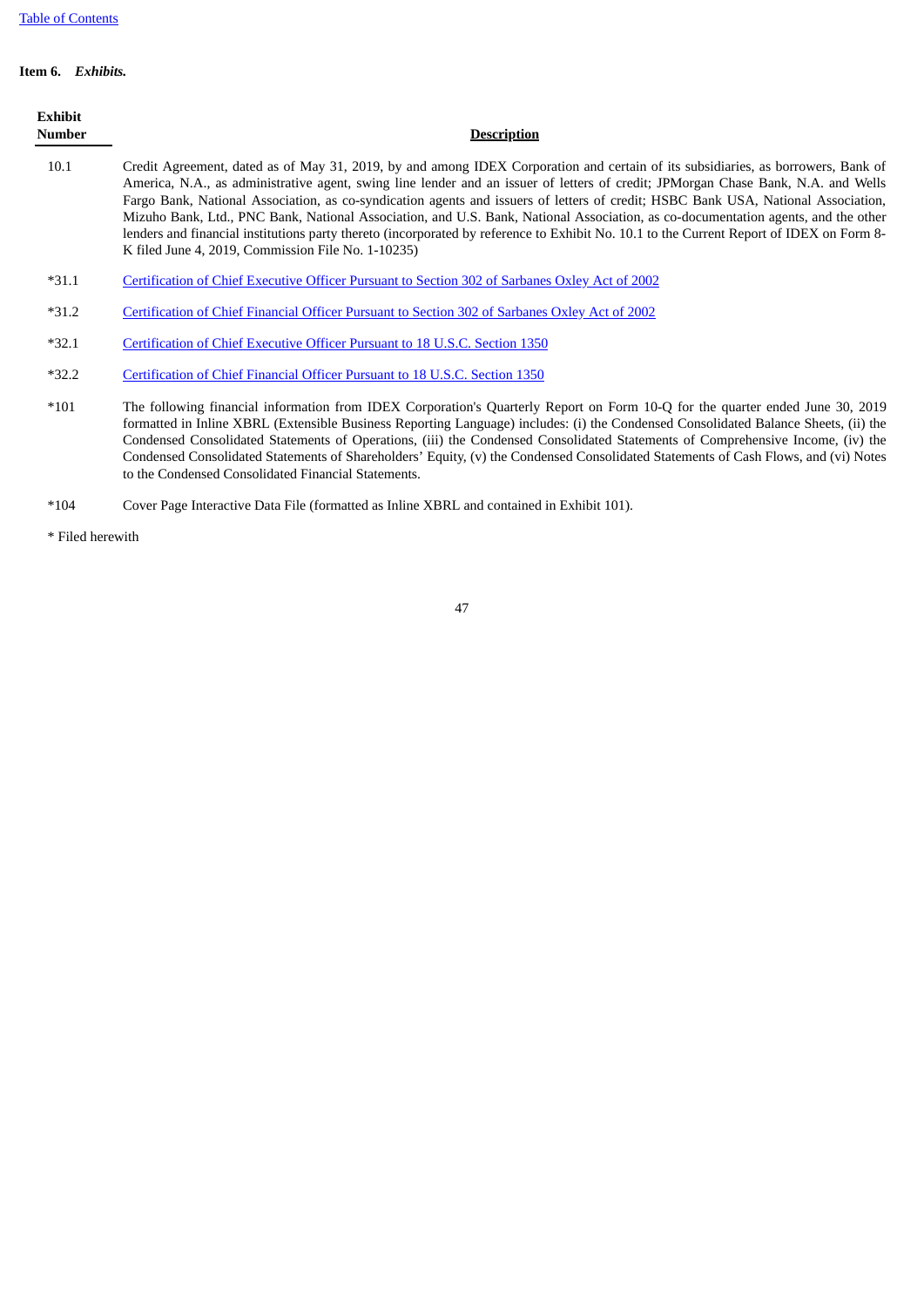### **SIGNATURES**

<span id="page-50-0"></span>Pursuant to the requirements of the Securities Exchange Act of 1934, the registrant has duly caused this report to be signed on its behalf by the undersigned thereunto duly authorized.

IDEX Corporation

By: /s/ WILLIAM K. GROGAN

William K. Grogan *Senior Vice President and Chief Financial Officer (Principal Financial Officer)*

By: /s/ MICHAEL J. YATES

Michael J. Yates *Vice President and Chief Accounting Officer (Principal Accounting Officer)*

Date: July 26, 2019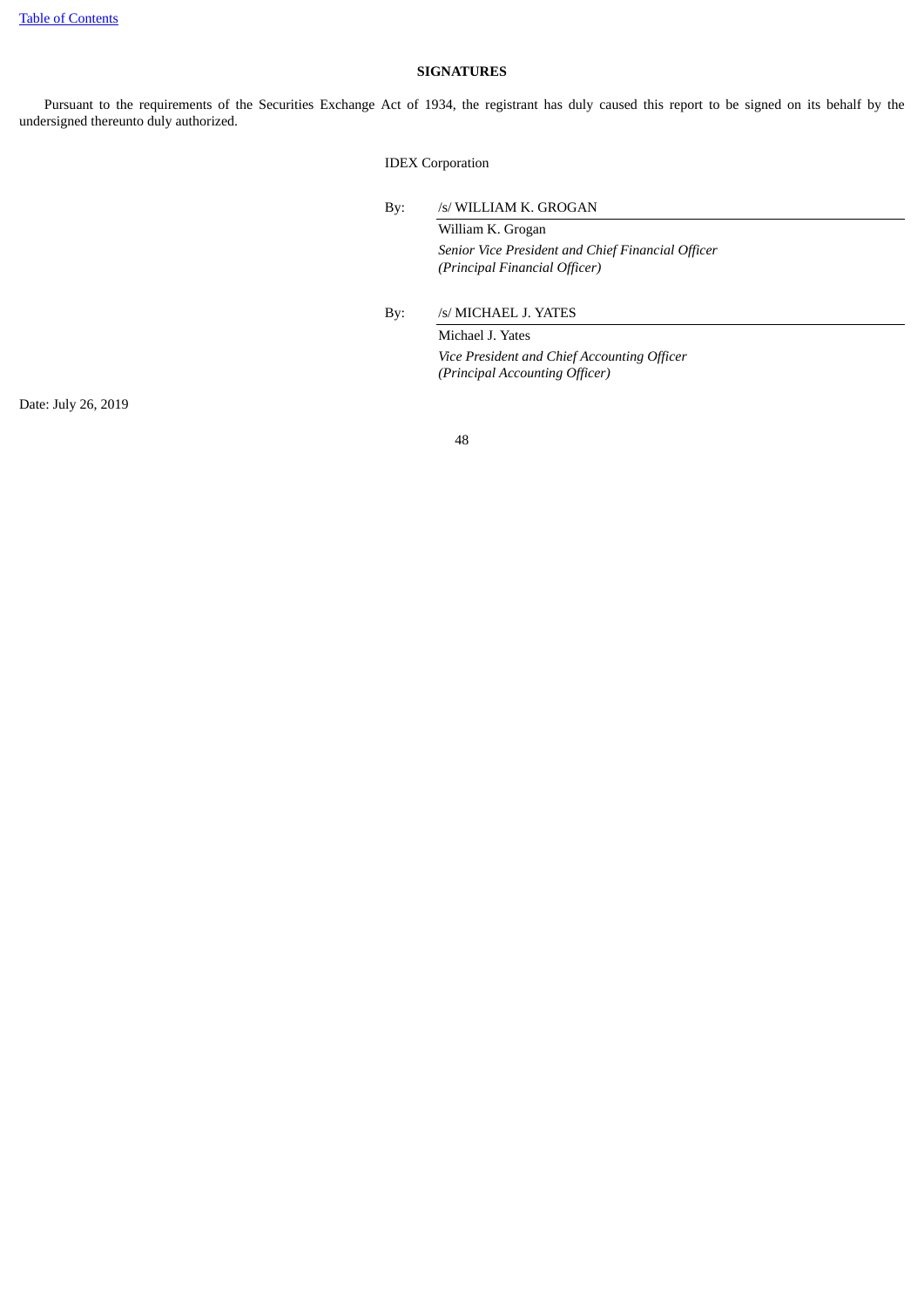### **Certification of Chief Executive Officer Pursuant to Section 302 of the Sarbanes-Oxley Act of 2002**

<span id="page-51-0"></span>I, Andrew K. Silvernail, certify that:

1. I have reviewed this quarterly report on Form 10-Q of IDEX Corporation;

2. Based on my knowledge, this report does not contain any untrue statement of a material fact or omit to state a material fact necessary to make the statements made, in light of the circumstances under which such statements were made, not misleading with respect to the period covered by this report;

3. Based on my knowledge, the financial statements, and other financial information included in this report, fairly present in all material respects the financial condition, results of operations and cash flows of the registrant as of, and for, the periods presented in this report;

4. The registrant's other certifying officer and I are responsible for establishing and maintaining disclosure controls and procedures (as defined in Exchange Act Rules 13a-15(e) and 15d-15(e)) and internal control over financial reporting (as defined in Exchange Act Rules 13a-15(f) and 15d-15(f)) for the registrant and we have:

a) Designed such disclosure controls and procedures, or caused such disclosure controls and procedures to be designed under our supervision, to ensure that material information relating to the registrant, including its consolidated subsidiaries, is made known to us by others within those entities, particularly during the period in which this report is being prepared;

b) Designed such internal control over financial reporting, or caused such internal control over financial reporting to be designed under our supervision, to provide reasonable assurance regarding the reliability of financial reporting and the preparation of financial statements for external purposes in accordance with generally accepted accounting principles;

c) Evaluated the effectiveness of the registrant's disclosure controls and procedures and presented in this report our conclusions about the effectiveness of the disclosure controls and procedures, as of the end of the period covered by this report based on such evaluation; and

d) Disclosed in this report any change in the registrant's internal control over financial reporting that occurred during the registrant's most recent fiscal quarter (the registrant's fourth fiscal quarter in the case of an annual report) that has materially affected, or is reasonably likely to materially affect, the registrant's internal control over financial reporting; and

5. The registrant's other certifying officer and I have disclosed, based on our most recent evaluation of internal control over financial reporting, to the registrant's auditors and the audit committee of the registrant's board of directors (or persons performing the equivalent functions):

a) All significant deficiencies and material weaknesses in the design or operation of internal control over financial reporting which are reasonably likely to adversely affect the registrant's ability to record, process, summarize and report financial information; and

b) Any fraud, whether or not material, that involves management or other employees who have a significant role in the registrant's internal control over financial reporting.

/s/ ANDREW K. SILVERNAIL

Andrew K. Silvernail *Chairman of the Board and Chief Executive Officer*

Date: July 26, 2019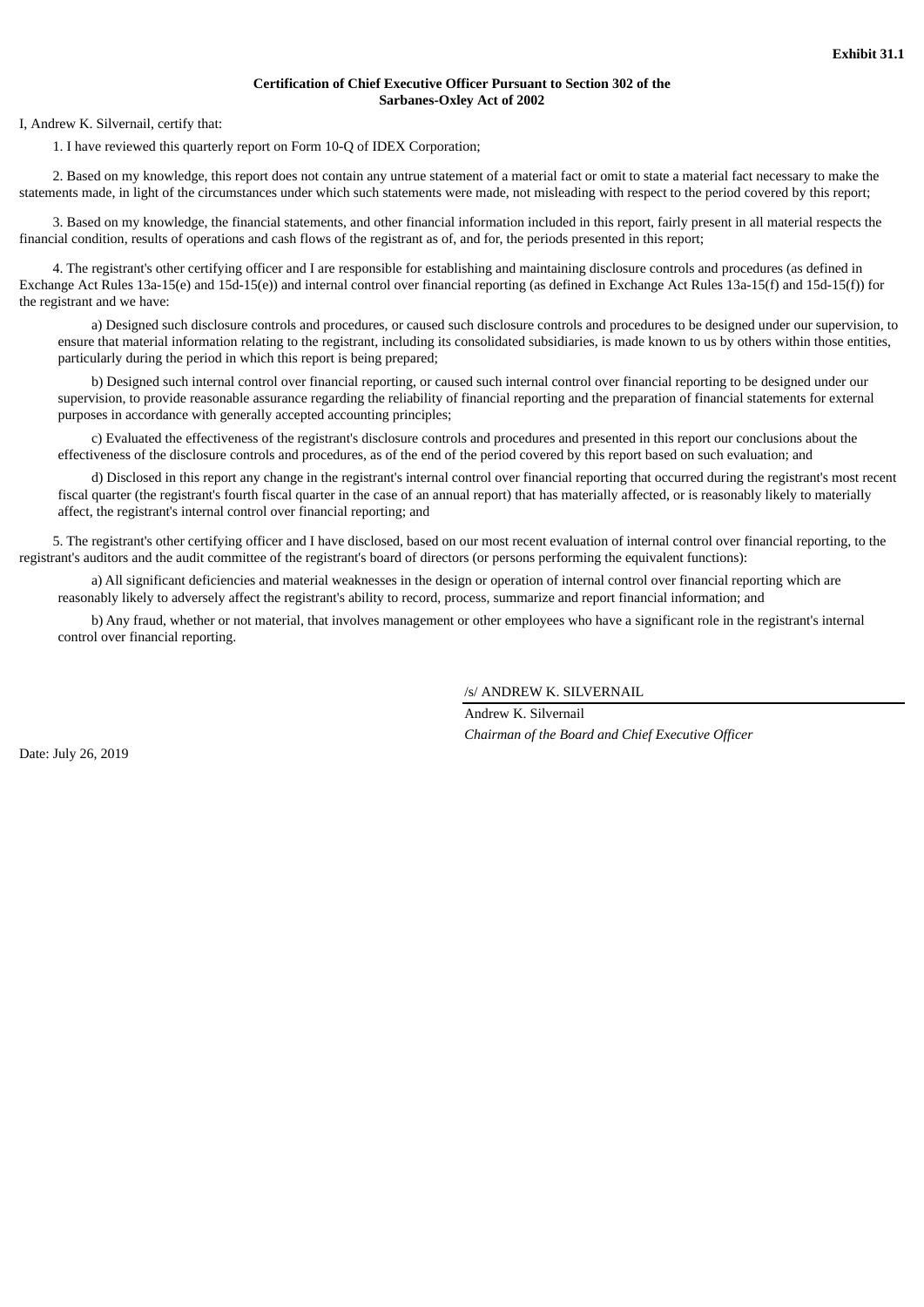### **Certification of Chief Financial Officer Pursuant to Section 302 of the Sarbanes-Oxley Act of 2002**

<span id="page-52-0"></span>I, William K. Grogan, certify that:

1. I have reviewed this quarterly report on Form 10-Q of IDEX Corporation;

2. Based on my knowledge, this report does not contain any untrue statement of a material fact or omit to state a material fact necessary to make the statements made, in light of the circumstances under which such statements were made, not misleading with respect to the period covered by this report;

3. Based on my knowledge, the financial statements, and other financial information included in this report, fairly present in all material respects the financial condition, results of operations and cash flows of the registrant as of, and for, the periods presented in this report;

4. The registrant's other certifying officer and I are responsible for establishing and maintaining disclosure controls and procedures (as defined in Exchange Act Rules 13a-15(e) and 15d-15(e)) and internal control over financial reporting (as defined in Exchange Act Rules 13a-15(f) and 15d-15(f)) for the registrant and we have:

a) Designed such disclosure controls and procedures, or caused such disclosure controls and procedures to be designed under our supervision, to ensure that material information relating to the registrant, including its consolidated subsidiaries, is made known to us by others within those entities, particularly during the period in which this report is being prepared;

b) Designed such internal control over financial reporting, or caused such internal control over financial reporting to be designed under our supervision, to provide reasonable assurance regarding the reliability of financial reporting and the preparation of financial statements for external purposes in accordance with generally accepted accounting principles;

c) Evaluated the effectiveness of the registrant's disclosure controls and procedures and presented in this report our conclusions about the effectiveness of the disclosure controls and procedures, as of the end of the period covered by this report based on such evaluation; and

d) Disclosed in this report any change in the registrant's internal control over financial reporting that occurred during the registrant's most recent fiscal quarter (the registrant's fourth fiscal quarter in the case of an annual report) that has materially affected, or is reasonably likely to materially affect, the registrant's internal control over financial reporting; and

5. The registrant's other certifying officer and I have disclosed, based on our most recent evaluation of internal control over financial reporting, to the registrant's auditors and the audit committee of the registrant's board of directors (or persons performing the equivalent functions):

a) All significant deficiencies and material weaknesses in the design or operation of internal control over financial reporting which are reasonably likely to adversely affect the registrant's ability to record, process, summarize and report financial information; and

b) Any fraud, whether or not material, that involves management or other employees who have a significant role in the registrant's internal control over financial reporting.

/s/ WILLIAM K. GROGAN

William K. Grogan

Date: July 26, 2019

*Senior Vice President and Chief Financial Officer*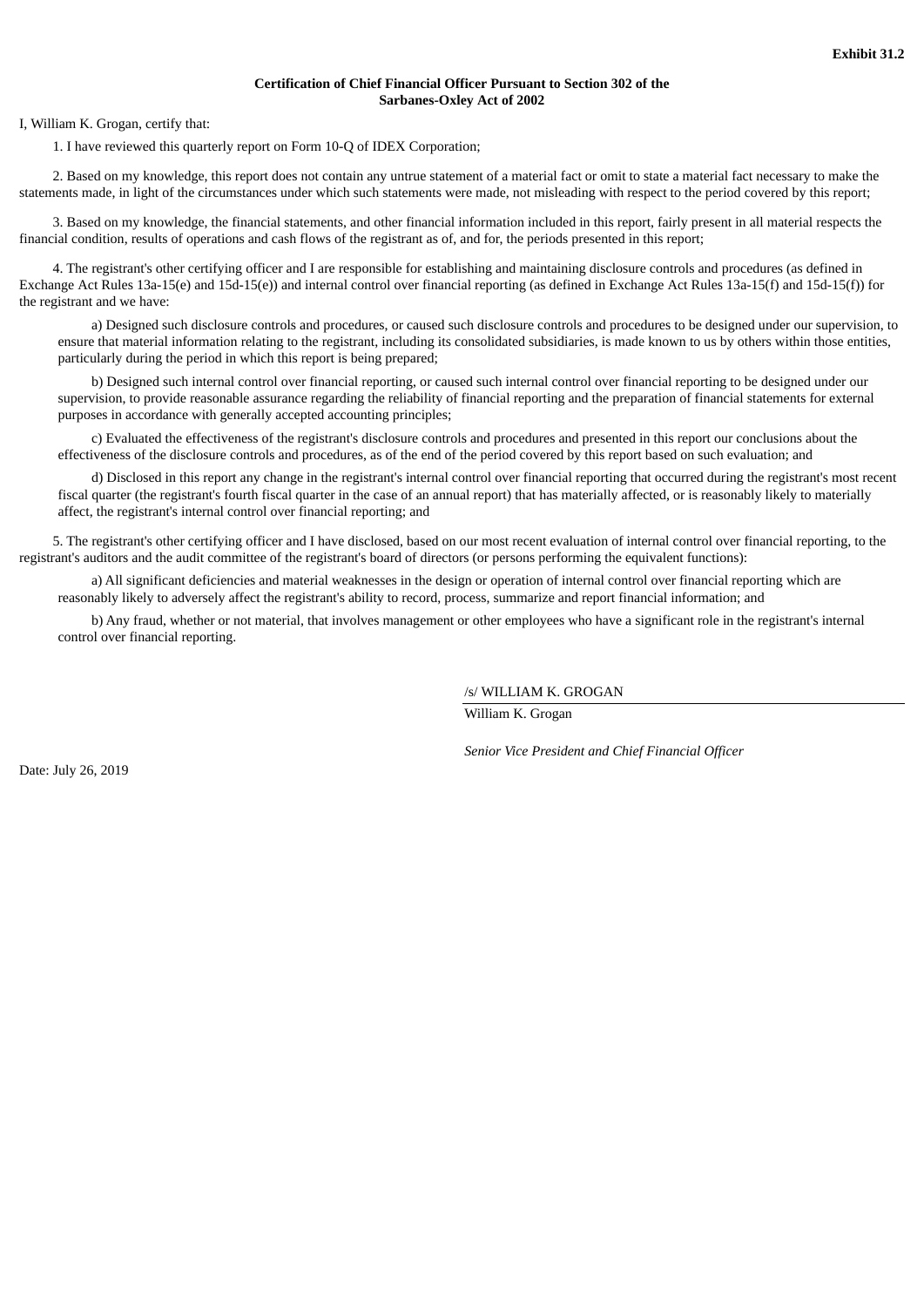# **Certification of Chief Executive Officer**

<span id="page-53-0"></span>Pursuant to 18 U.S.C. § 1350, as created by Section 906 of the Sarbanes-Oxley Act of 2002, the undersigned officer of IDEX Corporation (the "Company") hereby certifies, to such officer's knowledge, that:

(i) the accompanying Quarterly Report on Form 10-Q of the Company for the quarterly period ended June 30, 2019 (the "Report") fully complies with the requirements of Section 13(a) or Section 15(d), as applicable, of the Securities Exchange Act of 1934, as amended; and

(ii) the information contained in the Report fairly presents, in all material respects, the financial condition and results of operations of the Company.

/s/ ANDREW K. SILVERNAIL

Andrew K. Silvernail *Chairman of the Board and Chief Executive Officer*

Date: July 26, 2019